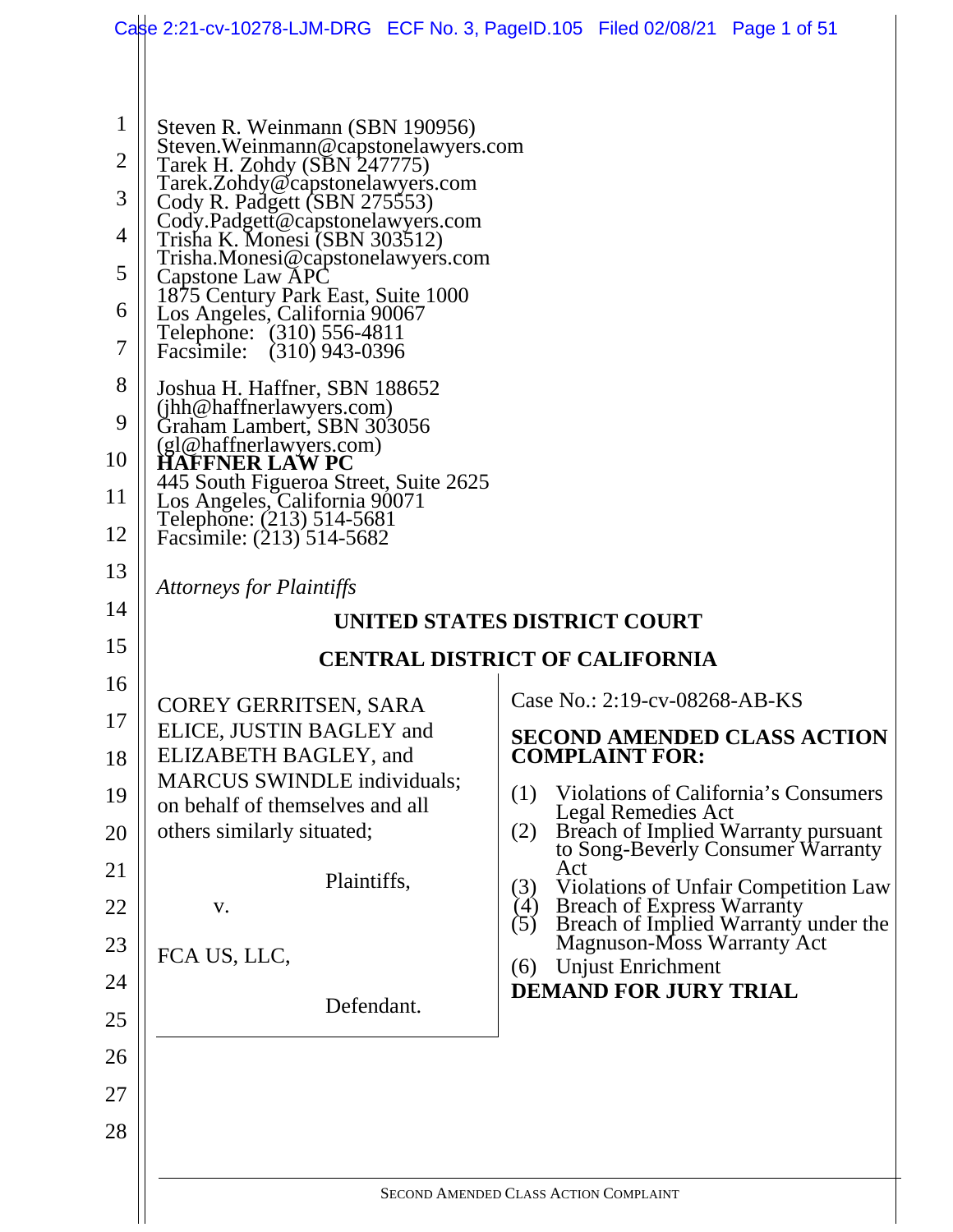1 2 3 4 5 6 7 8 1. Plaintiffs Corey Gerritsen ("Gerritsen") Sara Elice ("Elice"), Justin Bagley and Elizabeth Bagley ("Bagleys"), and Marcus Swindle ("Swindle") (collectively "Plaintiffs") bring this action for themselves and on behalf of all persons in the United States who purchased or leased any 2017-2019 Chrysler Pacifica or 300 Vehicles equipped with FCA US. LLC's "UConnect" infotainment system ("Class Vehicles") designed, manufactured, marketed, distributed, sold, warranted, and/or serviced by FCA US, LLC. ("FCA" or "Defendant"). Plaintiffs allege as follows:

#### **INTRODUCTION**

9

11

10 12 2. This is a consumer class action concerning FCA's failure to disclose material facts regarding a safety defect in the Class Vehicles sold to consumers and FCA's failure to fulfill its warranty obligations with respect to that defect.

13 14 15 16 17 18 19 20 21 22 3. There are specific standards that all automobile manufacturers must comply with. This case is based on FCA's breach of these standards. When FCA sells a vehicle, it has a duty to the customer that the vehicle operates properly and safely. When FCA discovers a defect, it must disclose the defect when it sells its vehicles and has an obligation to correct the defect or cease selling the vehicles. When FCA touts the benefits of a new technology in its vehicles, it must test the technology to ensure that it functions properly and as represented. When FCA provides warranties to customers, FCA is bound to stand by them. FCA failed to meet all of these standards when it sold or leased the putative Class Vehicles equipped with the defective UConnect "infotainment" system.

23 24 25 26 27 28 4. FCA manufactured, marketed, distributed, and sold the Class Vehicles without disclosing that the Class Vehicles' UConnect infotainment system was defective. Specifically, the Uconnect system is designed and or manufactured with screens, including their operating software and routing modules, that suffer from freezing, loss of back up camera functionality, loss of navigation system functionality, black screens, repeated unintentional reboots, and general lack of

**Page 1**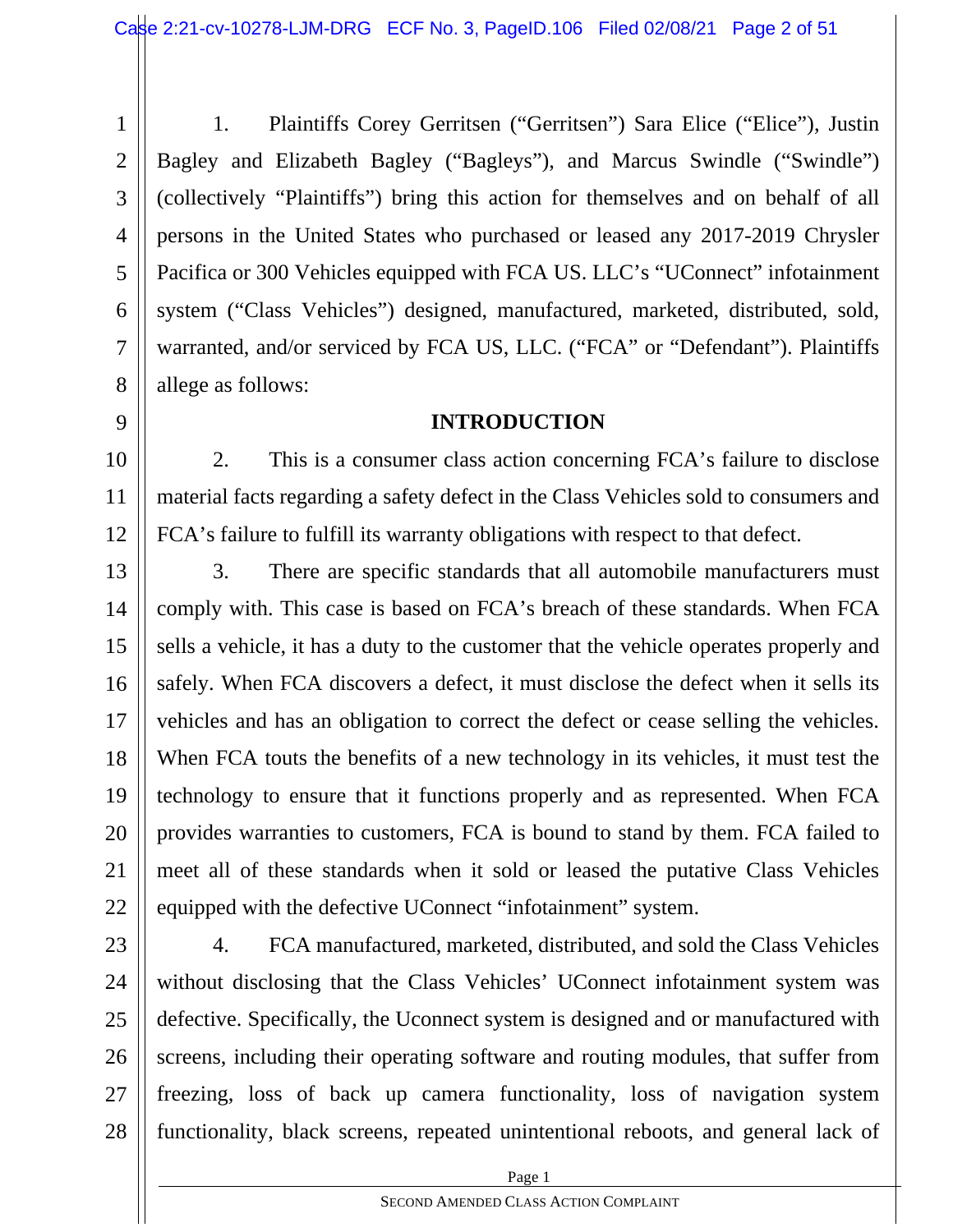2 3 4 operation ("Uconnect Defect"). The UConnect Defect results in the need for frequent software updates and expensive replacements of screens and related components. FCA knew about the deficiencies of the UConnect well before Plaintiffs' purchased their Class Vehicles.

5

6

1

5. FCA's predecessor, Chrysler Group, first introduced the UConnect in 2002 as an aftermarket Bluetooth system that could be factory-installed.

7 8 9 6. In 2004, Chrysler Group first equipped its UConnect system in Chrysler vehicles. Chrysler Group touted it as an innovative new technology to be introduced in the 2005 Chrysler 300.

10 11 12 13 7. In 2008, Chrysler, LLC, another predecessor of FCA and successor entity to Chrysler Group bundled what it called its "innovative consumer technologies under one umbrella – 'uconnect.'" The system included the phone connection, uconnect tunes, uconnect gps, uconnect studios and uconnect web.

14 15 8. In 2011, FCA released UConnect Touch, including a touchscreen touted as being easier to use. $<sup>1</sup>$ </sup>

16 17 18 9. FCA released the fourth generation of the UConnect in the 2015 Chrysler 300, dubbed the "UConnect 8.4A" and premium "UConnect 8.4AN" systems with 8.4-inch touchscreen interfaces.

19 20 10. On information and belief, in all forms of the UConnect 8.4 uses the same operating software and routing modules.

21 22 23 24 25 11. With the 2017 Chrysler Pacifica, FCA expanded the UConnect system to include what FCA called "UConnect Theater" which was a rear seat entertainment system using the UConnect technology providing two 10-inch touchscreens located on the back of the front seat headrests, in addition to the 8.4 inch UConnect 8.4 and 8.4N systems utilized by the driver.<sup>2</sup>

26

27

| https://media.fcanorthamerica.com/newsrelease.do?id=17220&mid=102 28 <sup>2</sup> "All-new 2017 Chrysler Pacifica Offers Latest, Innovative Uconnect Systems and Services," Kiino, Ronald and Kristin Starnes, January 11, 2016;

SECOND AMENDED CLASS ACTION COMPLAINT

<sup>&</sup>lt;sup>1</sup> "Customers Drive Development of Uconnect Touch," Mayes, Eric, June 21, 2011; https://media.fcanorthamerica.com/newsrelease.do?id=11011&mid=102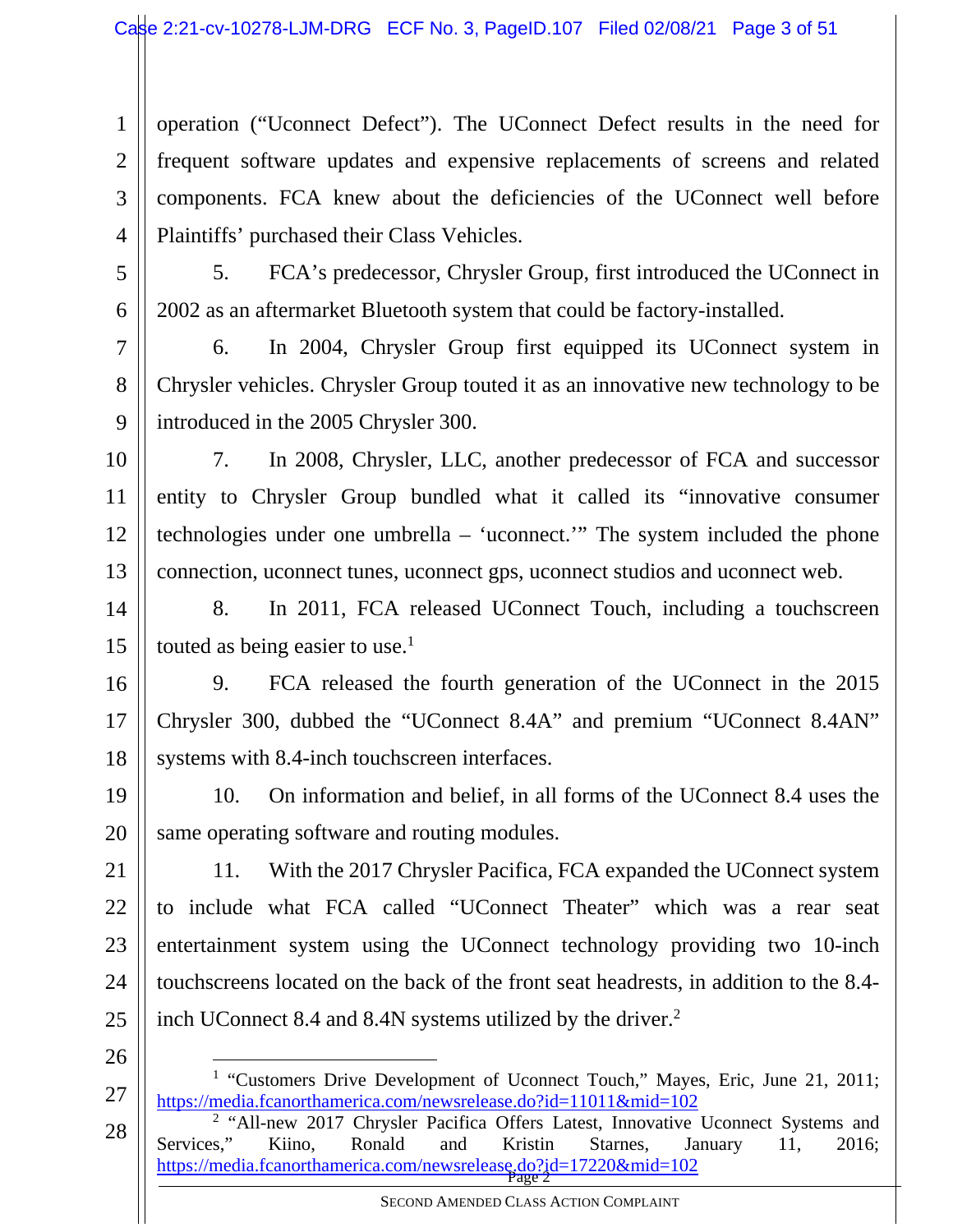1 2 3 4 5 6 7 8 9 10 11 12. Despite FCA (and its predecessors) consistently touting each iteration of the Uconnect as a technological marvel, that provides ease, safety and piece-ofmind for purchasers, the systems have been plagued by problems from the beginning. In fact, prior to the fourth generation units in the Class Vehicles, FCA issued at least two (2) Technical Service Bulletins ("TSBs"), which are manufacturer communications to dealers purporting to provide repair instructions for known defects, for the first generation of UConnect, seven (7) for the second generation, and fourteen (14) for the third generation. Though FCA and its predecessors touted each iteration of the Uconnect as an upgrade to the prior generation, the UConnect was actually getting worse, culminating in its worst iteration of all, the fourth generation, which is in the Class Vehicles.

12 13 14 15 16 13. The fourth generation has been subject to at least seventeen (17) TSBs, manufacturer communications, or recalls since its release, all of which are described in detail below. Several of these communications specifically contemplate safetyrelated failures like loss of backup camera, which in 2018 the National Highway Traffic Safety Administration ("NHTSA") mandated in all passenger vehicles.

17 18 14. The UConnect Defect is inherent in each Class Vehicle and was present in each vehicle at the time of sale.

19 20 21 22 23 15. FCA undertook affirmative measures to conceal the UConnect Defect and other malfunctions through, among other things, TSBs, manufacturer communications, recalls and/or software updates, that FCA issues to its authorized repair facilities and dealers. These communications confirmed FCA's knowledge of the UConnect Defect, but FCA disregarded its importance.

24 25 26 27 28 16. FCA was aware of the UConnect Defect from the first three generations of the technology, pre-production testing, design failure mode analysis, calls to its customer service hotline, and customer complaints made to dealers. However, this knowledge and information was exclusively in the possession of FCA and its network of dealers and, therefore, unavailable to consumers.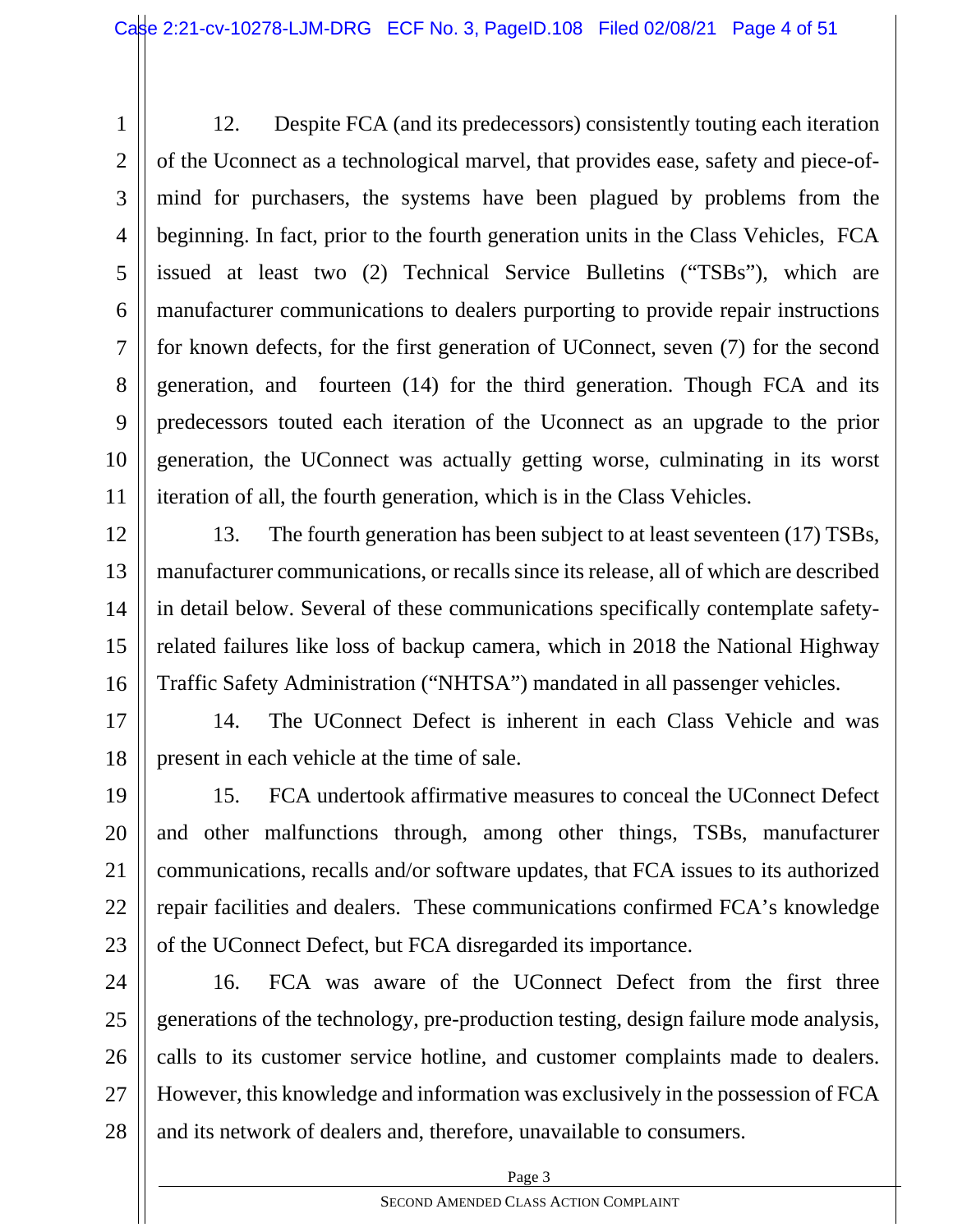1 2 3 4 5 6 7 8 9 10 17. The Uconnect Defect is material to consumers because it poses a serious safety concern. As attested by Class Members in scores of complaints to the National Highway Traffic Safety Administration ("NHTSA"), and other online forums, the UConnect Defect can result in a loss of backup camera, loss of navigation, black screens, and inadvertent reboots among other failure modes. The failure of the backup camera and navigation system puts lives at risk. A faulty backup-camera leaves drivers unable to see small children, or small or wheelchairusing adults behind their vehicles. A malfunctioning navigation system requires drivers to rely on their phones for navigation, which increases distraction and the risk of an accident and may violate handsfree laws.

11 12 13 14 15 18. The UConnect Defect is also material because consumers incur significant and unexpected repair costs. FCA's failure to disclose, at the time of purchase, the UConnect's marked tendency to fail is material because no reasonable consumer expects to spend hundreds, if not thousands, of dollars to repair or replace the Uconnect Defects in their vehicles.

16 17 18 19 19. Had FCA disclosed the UConnect Defect, Plaintiffs and Class Members would not have purchased the Class Vehicles or would have paid less for them because a vehicle with a known defect is worth less than a comparable vehicle without that defect.

#### **THE PARTIES**

### **Plaintiffs COREY GERRITSEN and SARA ELICE**

20

21

22 23 20. Plaintiffs Gerritsen and Elice are California citizens who reside in Los Angeles, California.

24 25 26 21. On or around March 28, 2018, Plaintiffs Gerritsen and Elice purchased a new 2018 Chrysler Pacifica equipped with UConnect from Rydell Chrysler Dodge Jeep Ram, an authorized FCA dealer in San Fernando, California.

27 28 22. Plaintiffs Gerritsen and Elice purchased their vehicle primarily for personal, family, or household use.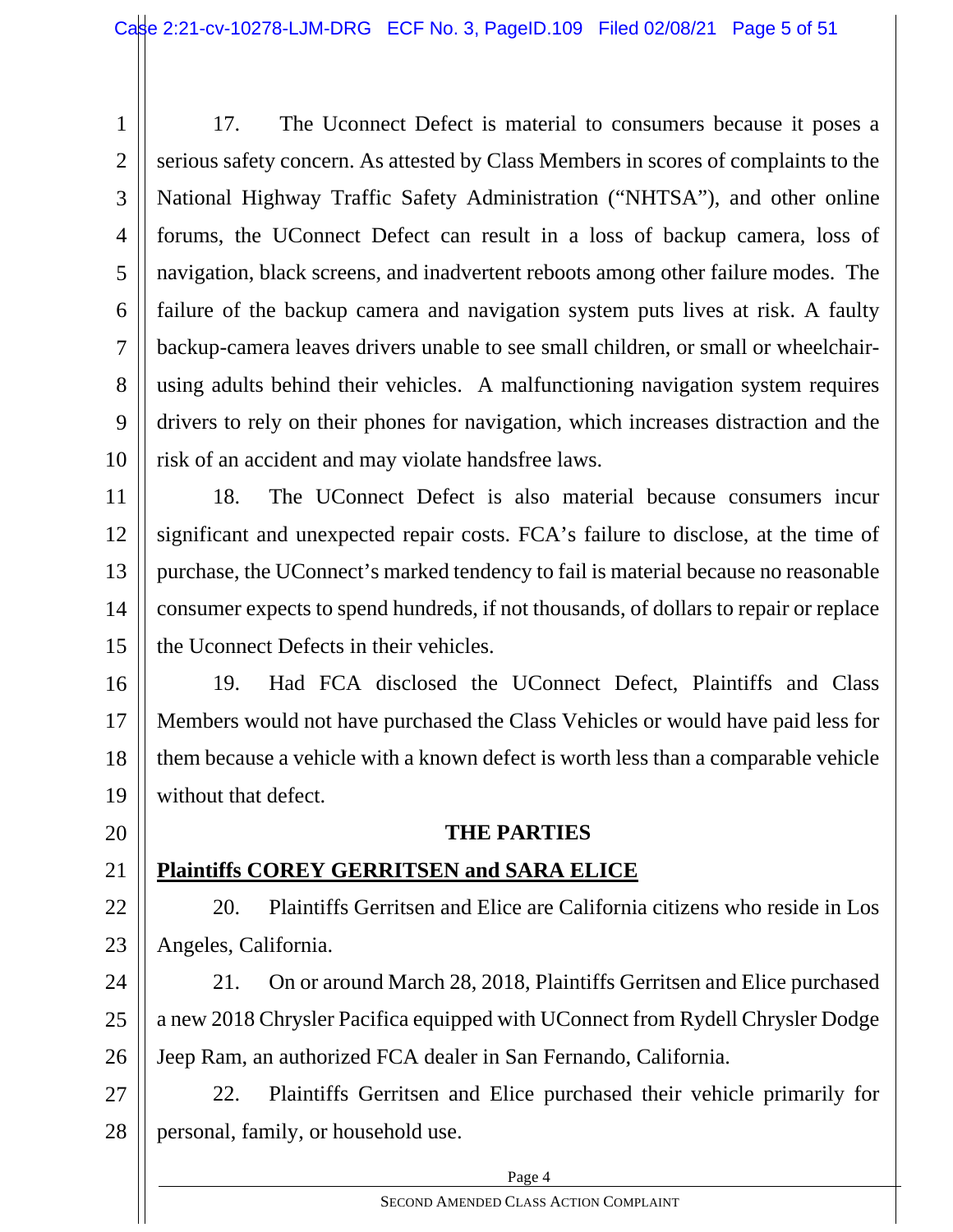1 2 3 4 5 6 7 8 9 10 11 12 13 23. Passenger safety and vehicle reliability were important factors in Plaintiffs Gerritsen and Elice's decision to purchase their vehicle. Before making their purchase, Plaintiffs Gerritsen and Elice did an online search for the vehicle, including on "Google" and "Youtube" videos, watched television ads promoting the vehicle, visited Defendant's website to research information about the vehicle, and test drove their vehicle with a dealership salesperson. None of these sources disclosed any information about the UConnect Defect. Plaintiffs Gerritsen and Elice believed that the Pacifica would be a safe and reliable vehicle. Plaintiffs Gerritsen and Elice also reviewed the vehicle's Monroney Sticker, or "window sticker", which listed official information about the vehicle, but which also made no reference to the UConnect Defect. Had any of these sources disclosed information about the Uconnect Defect, Plaintiffs Gerritsen and Elice would have seen that information.

14 15 16 17 18 19 24. FCA's omissions were material to Plaintiffs Gerritsen and Elice. Had FCA disclosed its knowledge of the UConnect Defect before they purchased their vehicle, Plaintiffs Gerritsen and Elice would have seen and been aware of the disclosures. Furthermore, had he known of the UConnect Defect, Plaintiffs Gerritsen and Elice would not have purchased their vehicle, or would have paid less for it.

20 21 22 23 24 25 26 27 28 25. Plaintiffs Gerritsen and Elice have taken the vehicle back to the dealership multiple times seeking warranty repair of their defective Uconnect system, including on September 12, 2018, at 9,877 miles, when Plaintiffs Gerritsen and Elice delivered their vehicle to West Valley Chrysler Jeep in Canoga Park, CA, an authorized FCA repair facility. They complained of the "REAR TV SCREENS INOP[ERABLE]." In response the dealership did a "REBOOT REAR VRM MODULE. SCREEN STARTED UP. PERFORMED UPDATE VRM MODULE TO ENHANCED FOR REAR SEAT ENTERTAINMENT SYSTEM LOP 18-19- 91-9E." Thereafter, the vehicle was returned to Plaintiffs Gerritsen and Elice.

**Page 5**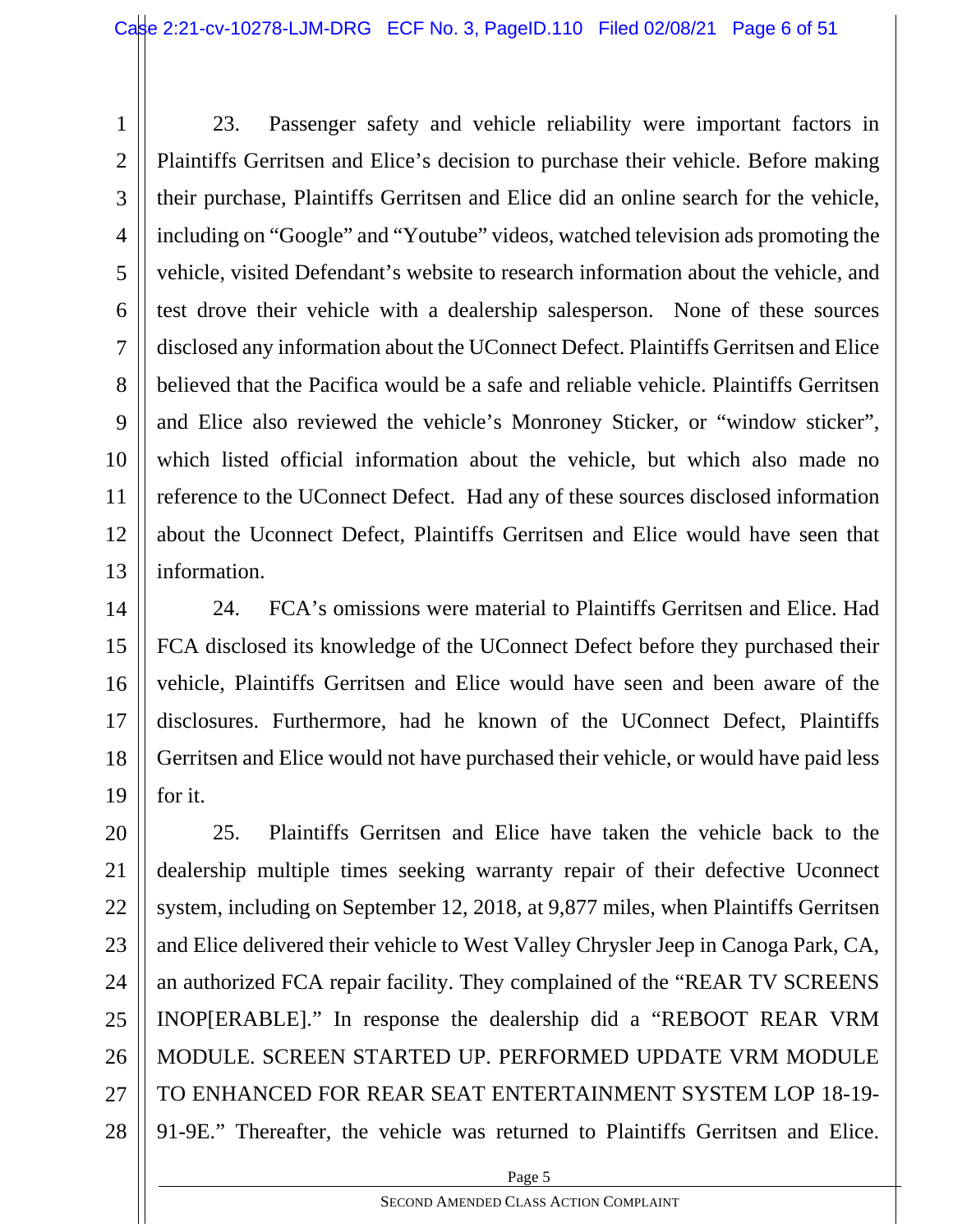However, the vehicle's UConnect Defect would continue to manifest.

1

2 3 4 5 6 7 8 9 10 11 26. On or about January 7, 2019, at 17, 278 miles, Plaintiffs Gerritsen and Elice returned to West Valley Chrysler Jeep complaining that "REAR VIEW CAMERA INTERMITTENTLY WORKS, UCONNECT WILL NOT CONNECT NOR THE TV MONITORS WILL TURN ON OR SYNC WITH UCONNECT." The technician found that "VRM MODULE NOT RESPONDING…. CHECKED AND FOUDND TSB 08-007018 APPLYTHIS VEHICLE UPDATE SOFTWARE." The technician then "PERFORMED TSB 08-007-18 CHECKED AND UPDATED VRM MODULE SOFTWARE…. LOP # 18-19-91-9E." The vehicle Thereafter, the vehicle was returned to Plaintiffs Gerritsen and Elice. However, the vehicle's UConnect Defect would continue to manifest.

12 13 14 15 16 17 18 19 20 21 27. On March 11, 2019, at 21,016 miles, Plaintiffs Gerritsen and Elice again returned to West Valley Chrysler Jeep complaining that "RADIO FREEZES BLUETOOTH MUSIC PAUSES THEATRE MODE VOLUME LOUD FROM REAR SPEAKER RADIO DOES NOT WORK AT TIMES FREEZES." The technician found that the cause was "CUSTOMER SECOND TIME FOR SOME (sp) CONCERN LAST VISIT PERFORMED TSB # 08-007018 REV.A AND CONCERN IS STILL PRESIDENT (sp) RADIO UNIT INTERNALLY FAULTY." The technician then ordered a replacement Radio Unit. Thereafter, the vehicle was returned to Plaintiffs Gerritsen and Elice. However, the vehicle's UConnect Defect would continue to manifest

22 23 24 25 26 28. Finally, on April 5, 2019, at 22,726 miles, Plaintiffs Gerritsen and Elice returned to West Valley Chrysler Jeep. They complained of "UCONNECT ISSUE. RADIO FREEZES, BLUETOOTH MUSIC PAUSES." Thereafter, the vehicle was returned to Plaintiffs Gerritsen and Elice. However, the vehicle's UConnect Defect would continue to manifest.

27 28 29. Accordingly, Plaintiffs' vehicle continues to exhibit the UConnect Defect and has never been repaired by Defendant.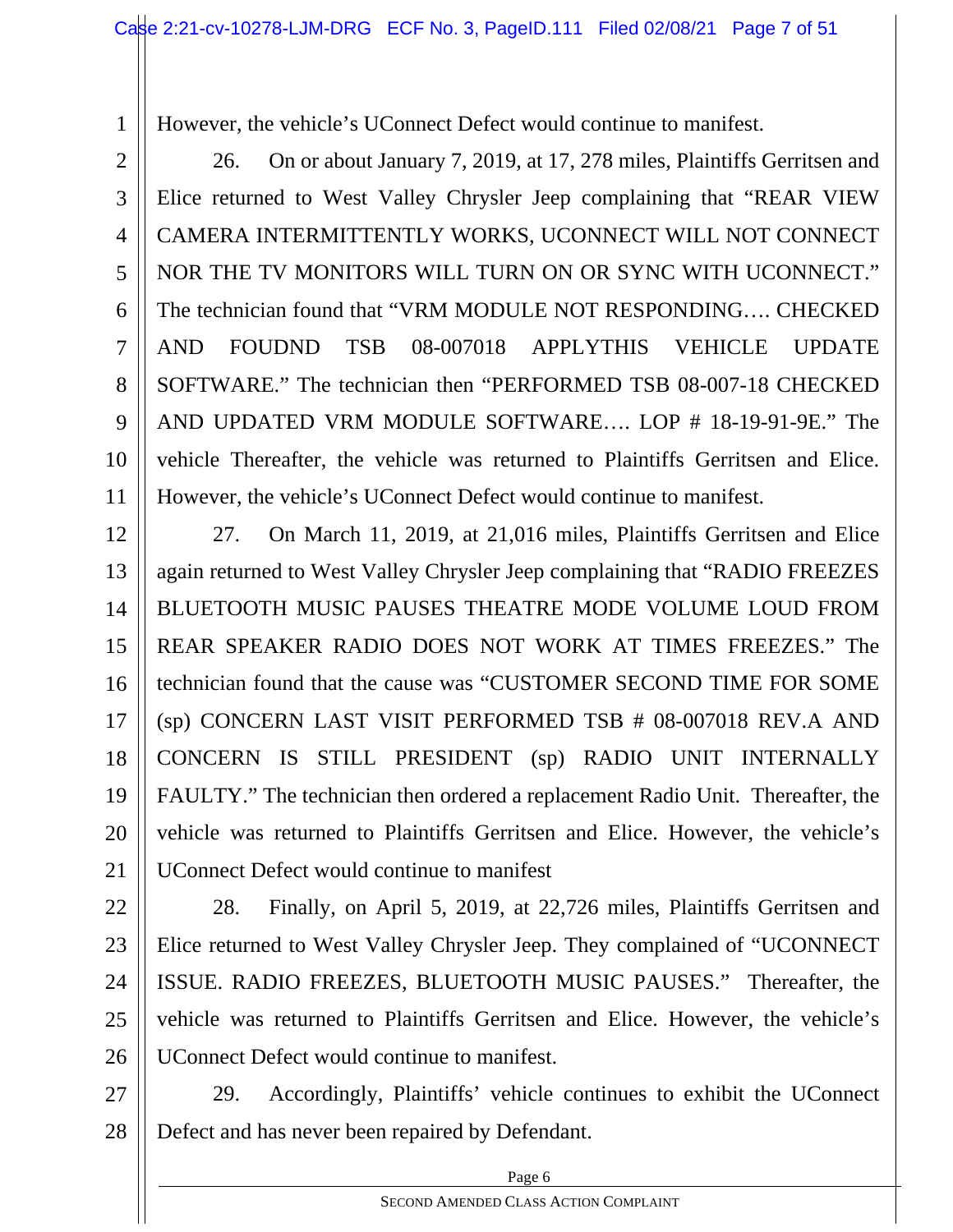1 2 30. At all times, Plaintiffs, like all Class Members, have driven their vehicle in a manner both foreseeable and in which it was intended to be used.

3

6

7

8

### **Plaintiffs JUSTIN BAGLEY and ELIZABETH BAGLEY**

4 5 31. Plaintiffs Bagley are California citizens who reside in El Cerrito, California.

32. On or around November 26, 2017, Plaintiffs Bagley purchased a new 2018 Chrysler Pacifica equipped with UConnect from Walnut Creek Chrysler Jeep Dodge Ram, an authorized FCA dealer in Walnut Creek, California.

9 10 33. Plaintiffs Bagley purchased their vehicle primarily for personal, family, or household use.

11 12 13 14 15 16 17 18 19 20 21 22 34. Passenger safety and vehicle reliability were important factors in Plaintiffs Bagley's decision to purchase their vehicle. Before making their purchase, Plaintiffs Bagley did general online search for the vehicle, watched television ads promoting the vehicle, saw the vehicle on television shows, visited Defendant's website to research information about the vehicle, and test drove their vehicle with a dealership salesperson. None of these sources disclosed any information about the UConnect Defect. Plaintiffs Bagley believed that the Pacifica would be a safe and reliable vehicle. Plaintiffs Bagley also reviewed the vehicle's Monroney Sticker, or "window sticker", which listed official information about the vehicle, but which also made no reference to the UConnect Defect. Had any of these sources disclosed information about the Uconnect Defect, Plaintiffs Bagley would have seen that information.

23

24 25

26

35. FCA's omissions were material to Plaintiffs Bagley. Had FCA disclosed its knowledge of the UConnect Defect before they purchased their vehicle, Plaintiffs Bagley would have seen and been aware of the disclosures. Furthermore, had he known of the UConnect Defect, Plaintiffs Bagley would not have purchased their vehicle, or would have paid less for it.

28

27

36. Plaintiffs Bagley have taken the vehicle back to the dealership multiple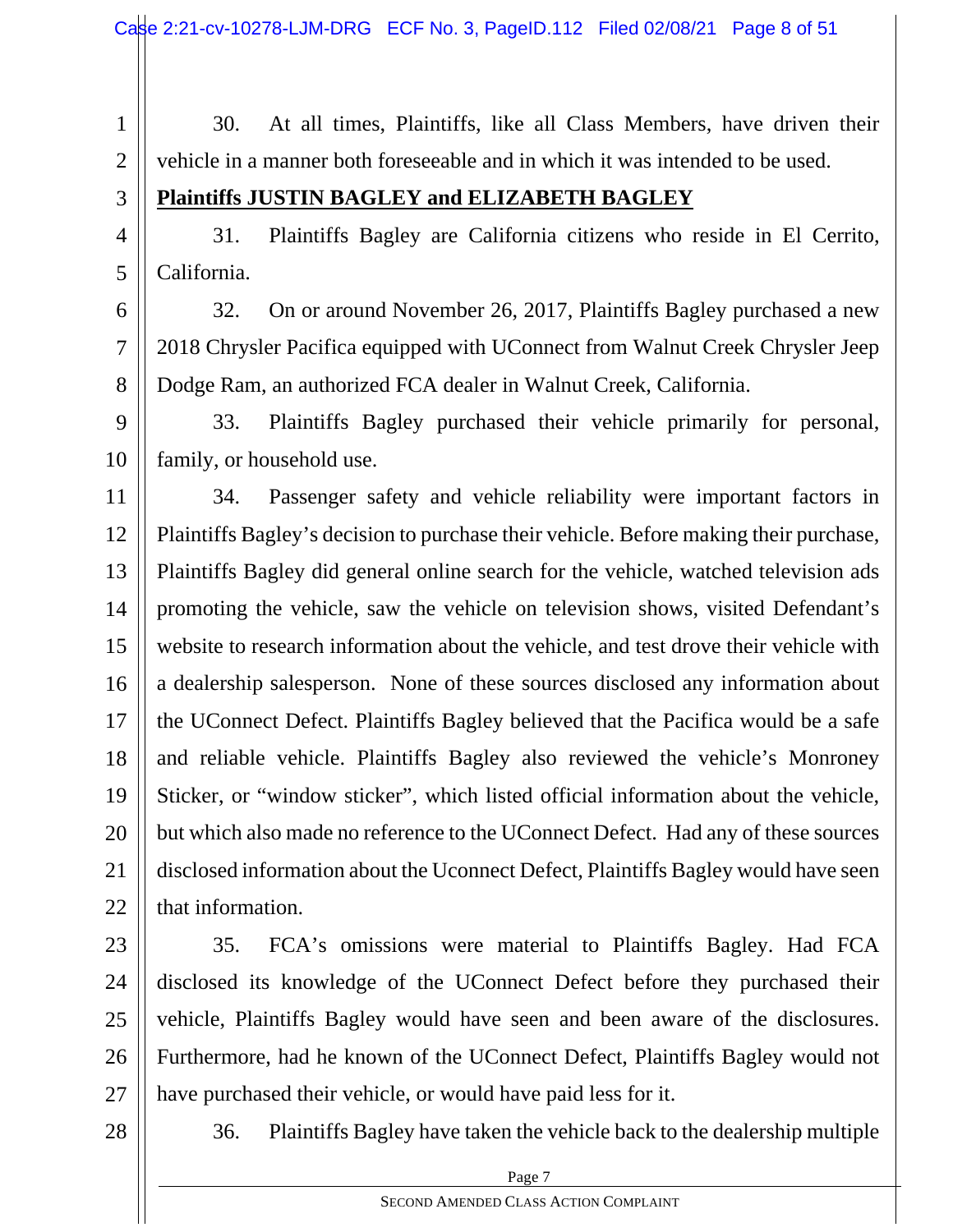1 2 3 4 5 6 7 times seeking warranty repair of their defective Uconnect system, including on September 7, 2018, at 7,920 miles, Plaintiffs Bagley visited Hilltop Chrysler Jeep Dodge Ram, and authorized FCA repair facility in Richmond, CA, to have maintenance performed and complaining that the navigation system dies intermittently, with the screen going black or bright blue, the system resetting, and the back-up camera going black. The dealership claimed to be unable to duplicate the concern and returned the vehicle to Plaintiffs Bagley unrepaired.

8 9 10 11 12 37. Thereafter, on December 13, 2018, at 10,712 miles, Plaintiffs Bagley returned to Hilltop Chrysler Jeep Dodge Ram to have another maintenance performed and complaining of the same issues. Again, the dealership returned their vehicle to them without any repair and claiming to be unable to duplicate the concern.

13 14 15 16 17 38. Then on May 14, 2019, at 14,218 miles, Plaintiffs would again return to Hilltop Chrysler Jeep Dodge Ram with the same complaint of the UConnect Defect. The dealership again claimed that the UConnect system was operating properly but updated dated radio software per TSB 08-050-18-REV.A. The vehicle was once again returned to Plaintiffs Bagley unrepaired.

18 19 20 21 22 39. Finally, in February of 2020, Plaintiffs Bagley would make another attempt to complain of the UConnect Defect during a maintenance visit. On this occasion, dealer personnel informed them that FCA is aware of the issue but that there is no fix available, and that the dealership would inform Plaintiffs Bagley once the dealership itself knows more.

23 24 40. Accordingly, Plaintiffs' vehicle continues to exhibit the UConnect Defect and has never been repaired by Defendant.

25 26 41. At all times, Plaintiffs, like all Class Members, have driven their vehicle in a manner both foreseeable and in which it was intended to be used.

- 27 **Plaintiff MARCUS SWINDLE**
- 28

42. Plaintiff Marcus Swindle is a citizen of California who resides in

Page 8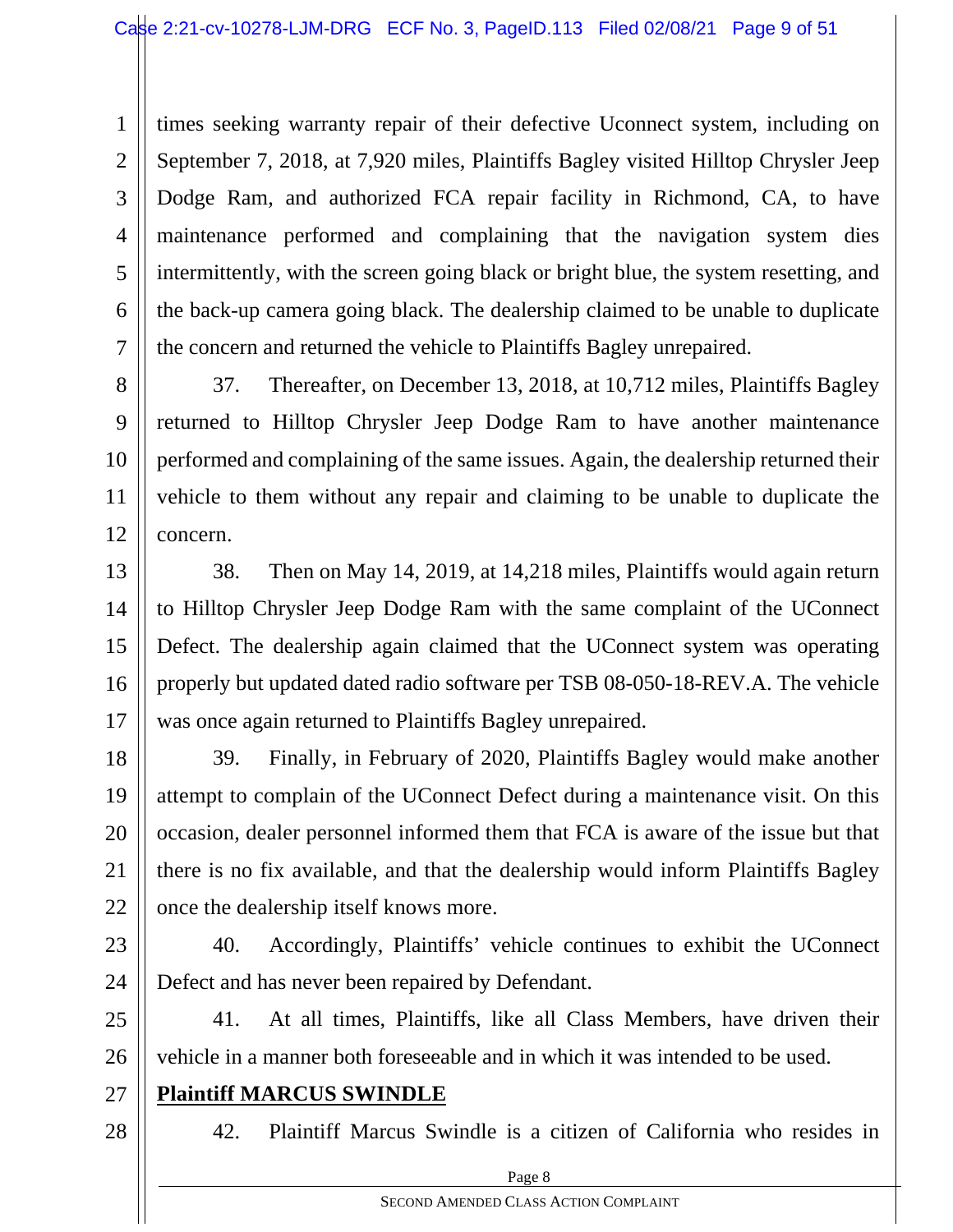Moreno Valley, California.

1

2 3 4 5 43. On or around June 2019, Plaintiff Swindle purchased a certified preowned 2017 Chrysler 300S, equipped with a UConnect, from Moss Bros Chrysler Dodge Jeep Ram ("Moss Bros"), an authorized FCA dealership in Moreno Valley, CA.

6 7 44. Plaintiff Swindle purchased his vehicle primarily for personal, family, or household use.

8 9 10 11 12 13 14 15 16 17 18 19 45. Passenger safety and vehicle reliability were important factors in Plaintiff Swindle's decision to purchase his vehicle. Before making his purchase, Plaintiff Swindle did an online search for the vehicle, including on "Google", researched the vehicle on Kelley Blue Book visited the dealership's website to research information about the vehicle, and test drove his vehicle with a dealership salesperson. None of these sources disclosed any information about the UConnect Defect. Plaintiff Swindle believed that the Chrysler 300S would be a safe and reliable vehicle. Plaintiff Swindle also reviewed the vehicle's Monroney Sticker, or "window sticker", which listed official information about the vehicle, but which also made no reference to the UConnect Defect. Had any of these sources disclosed information about the UConnect Defect, Plaintiff Swindle would have seen that information.

20 21 22 23 24 46. FCA's omissions were material to Plaintiff Swindle. Had FCA disclosed its knowledge of the UConnect Defect before Plaintiff Swindle purchased his vehicle, Plaintiff Swindle would have seen and been aware of the disclosures. Furthermore, had he known of the UConnect Defect, Plaintiff Swindle would not have purchased his vehicle, or would have paid less for it.

25 26 27 28 47. Within two weeks of purchasing his vehicle, Plaintiff Swindle observed his UConnect malfunctioning. In particular, the screen in UConnect device that displays, among other things, the backup camera would, without input from any passenger in the vehicle, turn black and reboot. This malfunction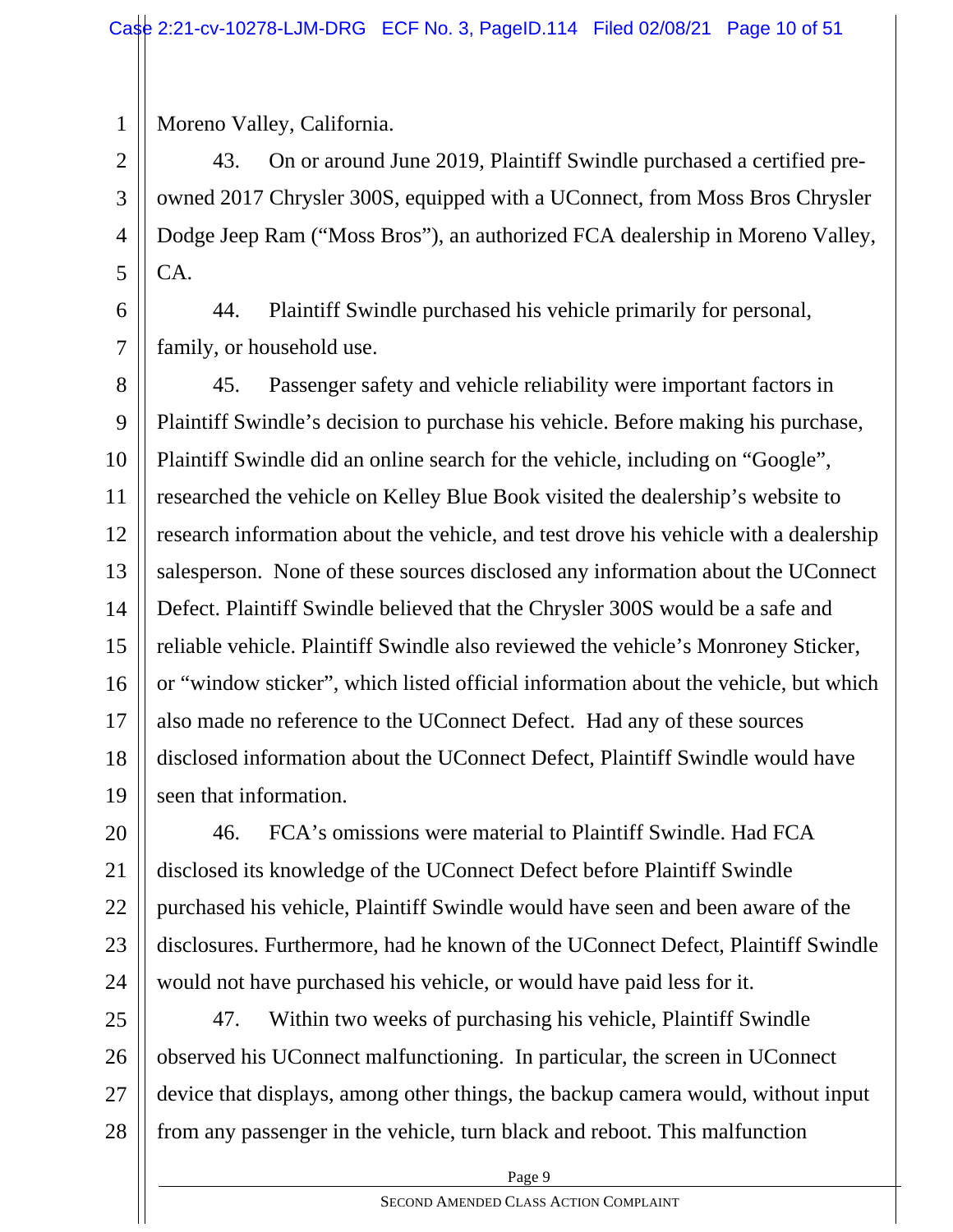1 2 occurred frequently. Often more than once during a single trip and as often as weekly.

3

4

5

7

8

9

10

6 48. In addition, Plaintiff Swindle's backup camera system regularly fails produce audible warnings to indicate proximity to other vehicles, people or objects, which causes Plaintiff to feel unsafe relying on the backup camera display while operating the vehicle in reverse.

49. On or around early August of 2019 Plaintiff Swindle was having his oil changed at a local shop. The personnel noted that the screen turned black and they were pressing buttons for 20 mins but were unable to turn it back on. When Plaintiff Swindle plugged his phone in, the screen rebooted.

11 12 13 14 15 16 17 50. Because the UConnect in his vehicle was malfunctioning, Plaintiff Swindle took the vehicle to Moss Bros on August 16, 2019, at 52,768 miles, to obtain repair under FCA's warranty. However, Plaintiff Swindle was informed by a representative of Moss Bros that they could not replicate Plaintiff Swindle's complaints, noted a lack of diagnostic trouble codes, and informed him that no update was available. The vehicle was returned to Plaintiff Swindle with no repairs.

18 19 20 21 22 51. Plaintiff Swindle also sought repair of his UConnect while taking his Chrysler 300S in for a regular maintenance checks on December 19, 2019 (at 61,654 miles). The dealership again noted a lack of diagnostic trouble codes, and informed him that no update was available. The vehicle was returned to Plaintiff Swindle with no repairs.

23 24 25 26 52. Because Moss Bros refused to repair Plaintiff Swindle's UConnect unless they observed the malfunction, despite repeated complaints to the dealership, Plaintiff Swindle's UConnect system continues to malfunction without remedy.

27 28 53. Because Plaintiff Swindle's UConnect malfunctions intermittently, in an effort to satisfy the dealerships' requirement that they observe the Uconnect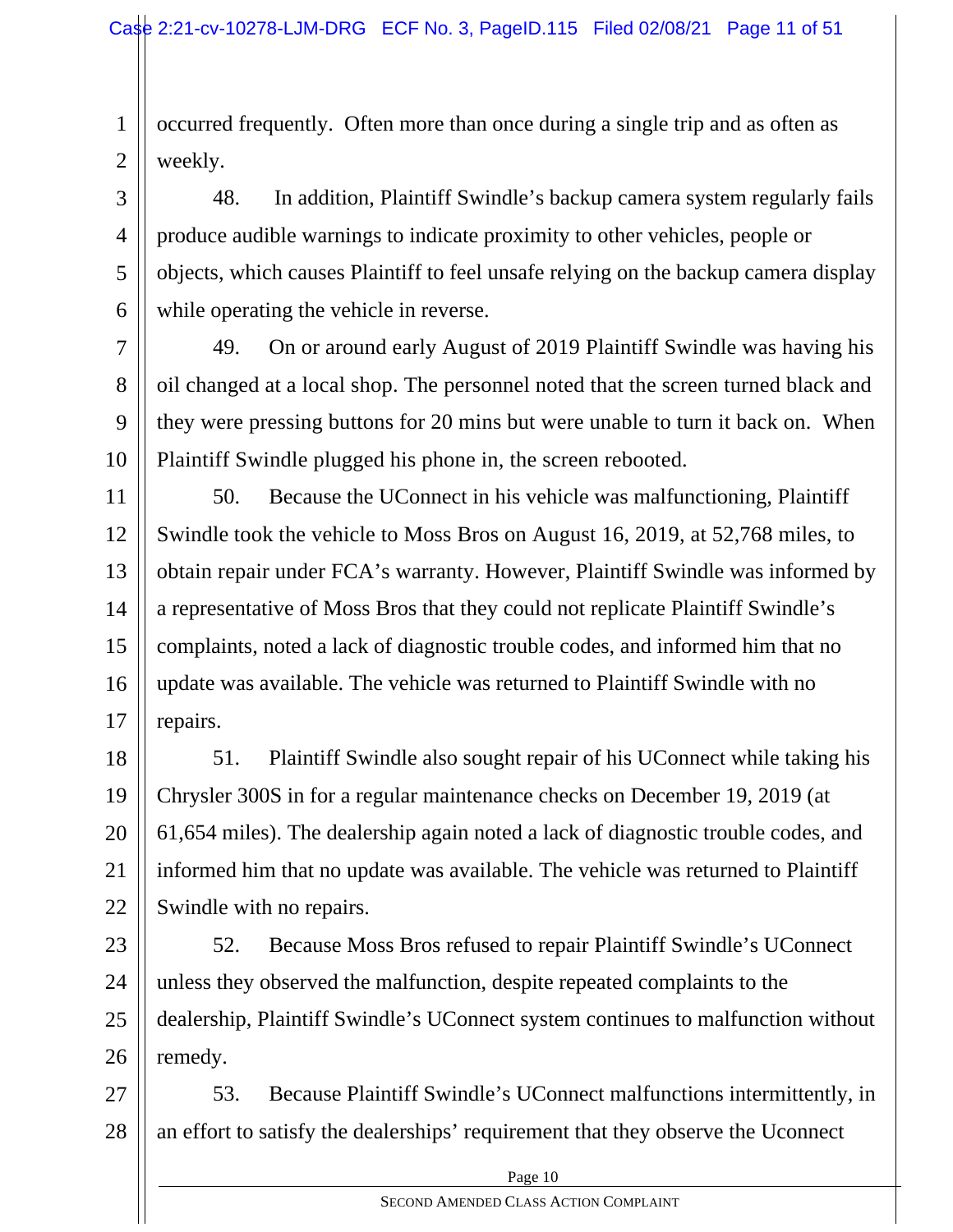1 2 malfunction prior to performing repairs, Plaintiff Swindle took a video of his UConnect malfunctioning.

3 4 5 6 54. On April 22, 2020, Plaintiff Swindle returned to Moss Bros to convince the dealership that the UConnect system in his vehicle required repair by showing a service technician the video Plaintiff Swindle took of his UConnect system malfunctioning.

7 8 9 10 11 55. After viewing the video, the Moss Bros service technician refused to repair Plaintiff Swindle's UConnect system. The service technician informed Plaintiff Swindle that the dealership would not repair his UConnect system, unless a representative of the dealership witnessed the malfunction happen while in the vehicle.

12 13 56. Plaintiff's vehicle continues to exhibit the UConnect Defect and has never been repaired by Defendant.

14 15 57. At all times, Plaintiff, like all Class Members, has driven his vehicle in a manner both foreseeable and in which it was intended to be used.

16 **Defendant**

17 18 19 20 21 22 23 24 58. Defendant FCA US is a limited liability company organized and in existence under the laws of the State of Delaware and registered to do business in the State of California. FCA US's principal place of business is in Michigan, as its Corporate Headquarters are located at 1000 Chrysler Drive, Auburn Hills, Michigan 48326. FCA US designs, manufactures, markets, distributes, services, repairs, sells, and leases passenger vehicles, including the Class Vehicles, nationwide and in California. FCA US is the warrantor and distributor of the Class Vehicles in the United States.

25 26 27 28 59. At all relevant times, FCA US was and is engaged in the business of designing, manufacturing, constructing, assembling, marketing, distributing, and/or selling automobiles and motor vehicle components in Los Angeles County and throughout the United States of America.

Page 11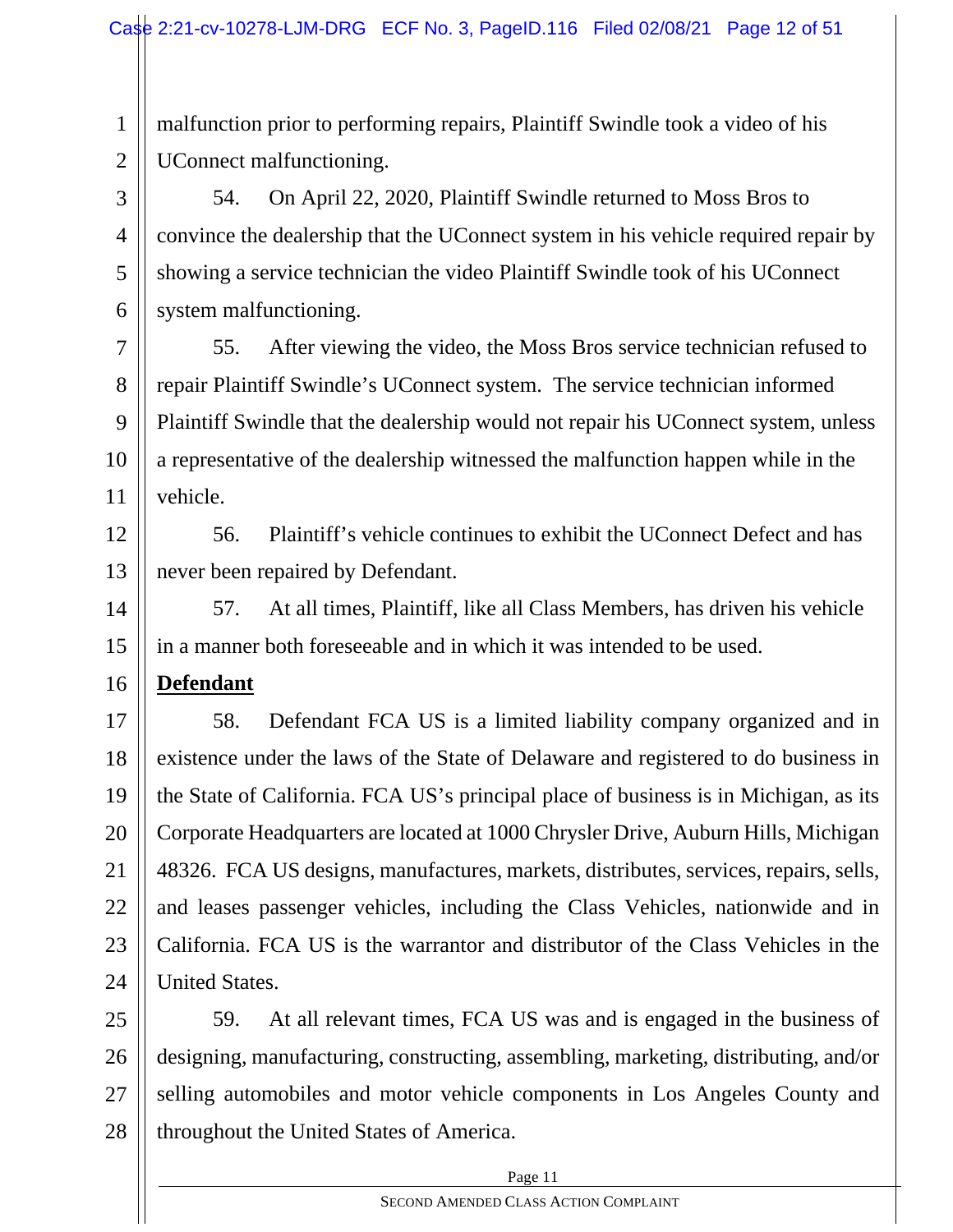|                | Case 2:21-cv-10278-LJM-DRG ECF No. 3, PageID.117 Filed 02/08/21 Page 13 of 51                 |  |  |  |
|----------------|-----------------------------------------------------------------------------------------------|--|--|--|
|                |                                                                                               |  |  |  |
| $\mathbf{1}$   | <b>JURISDICTION</b>                                                                           |  |  |  |
| $\mathbf{2}$   | This is a class action.<br>60.                                                                |  |  |  |
| 3              | Members of the proposed Class are citizens of states different than<br>61.                    |  |  |  |
| $\overline{4}$ | Defendant.                                                                                    |  |  |  |
| 5              | On information and belief, there are 100 or more class members and<br>62.                     |  |  |  |
| 6              | the aggregate claims of individual Class Members exceed \$5,000,000.00 in value,              |  |  |  |
| $\tau$         | exclusive of interest and costs.                                                              |  |  |  |
| 8              | Jurisdiction is proper in this Court pursuant to 28 U.S.C. § 1332(d).<br>63.                  |  |  |  |
| 9              | <b>VENUE</b>                                                                                  |  |  |  |
| 10             | FCA, through its business of distributing, selling, and leasing the Class<br>64.              |  |  |  |
| 11             | Vehicles, has established sufficient contacts in this district such that personal             |  |  |  |
| 12             | jurisdiction is appropriate. Defendant is deemed to reside in this district pursuant          |  |  |  |
| 13             | to 28 U.S.C. $\S$ 1391(a).                                                                    |  |  |  |
| 14             | Venue is proper in this Court pursuant to 28 U.S.C. § 1391(b) because<br>65.                  |  |  |  |
| 15             | Plaintiffs reside in the County of Los Angeles, California. In addition, Plaintiffs'          |  |  |  |
| 16             | Declaration, as required under California Civil Code section 1780(d) but not                  |  |  |  |
| 17             | pursuant to <i>Erie</i> and federal procedural rules, reflects that a substantial part of the |  |  |  |
| 18             | events or omissions giving rise to the claims alleged herein occurred, or a substantial       |  |  |  |
| 19             | part of property that is the subject of this action, is situated in Los Angeles County,       |  |  |  |
| 20             | California. It is attached as Exhibit 1.                                                      |  |  |  |
| 21             | <b>FACTUAL ALLEGATIONS</b>                                                                    |  |  |  |
| 22             | FCA's predecessor, Chrysler Group, first introduced the UConnect in<br>66.                    |  |  |  |
| 23             | 2002 as an aftermarket Bluetooth system that could be factory-installed. "We                  |  |  |  |
| 24             | wanted a name that is easy to remember and truly represents our system" said                  |  |  |  |
| 25             | Wolfgang Bernhard, Chrysler Group Chief Operating Office. 'With U-Connect, the                |  |  |  |
| 26             | central focus is "U", the user. Our system provides exactly what Chrysler Group               |  |  |  |
| 27             | customers are looking for – affordable and flexible services that match their specific        |  |  |  |
| 28             |                                                                                               |  |  |  |
|                | Page 12                                                                                       |  |  |  |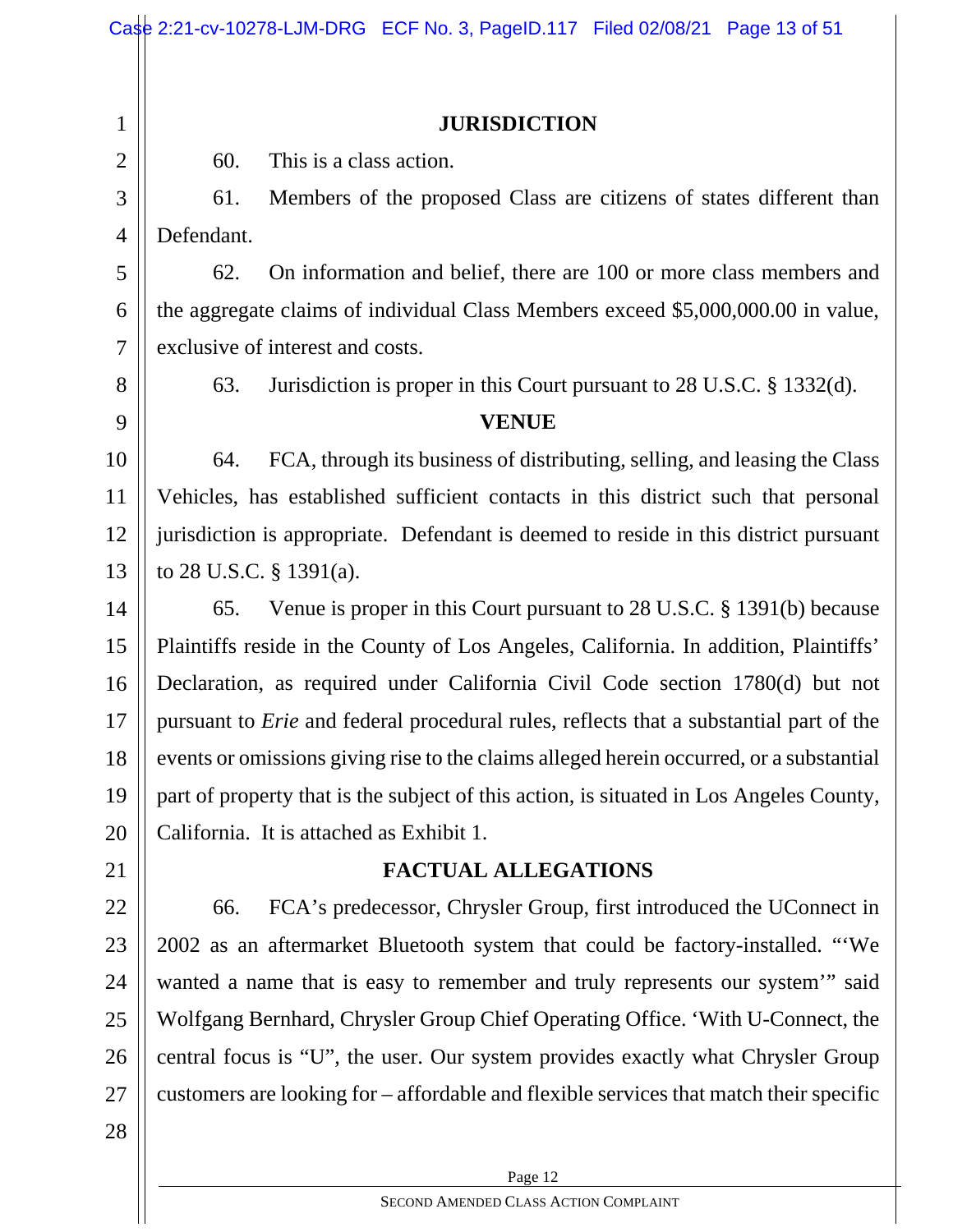1 lifestyles."3

2 3 4 5 6 7 8 9 10 67. Thereafter, Chrysler Group first equipped its UConnect system in Chrysler vehicles in 2004. Chrysler Group touted the Uconnect system as an innovative new technology to be introduced in the 2005 Chrysler 300 that was "integrated into the vehicle's electrical architecture." The company explained that the Uconnect system promotes "a flexible, 'take-it-anywhere' sense of freedom, so customers are not tied to their vehicles." "'Uconnect is about safety, freedom, flexibility and affordability,' said Jack Withrow, Director – Vehicle Entertainment and Communications, Chrysler Group." UConnect was specifically marketed as by Chrysler Group as "adap[tive] to the users' specific needs and lifestyles."4

11 12 13 14 15 16 17 18 68. In 2008, Chrysler, LLC, another predecessor of FCA and successor entity to Chrysler Group, bundled "innovative consumer technologies under one umbrella – 'uconnect.' The function of the feature is directly in the name – uconnect phone, uconnect tunes, uconnect gps, uconnect studios and uconnect web." "'We set out to connect customers to the things that matter most to them' said Deborah Meyer, Vice President and Chief Marketing Officer – Chrysler LLC. 'The role for "uconnect" in the 2009 model year places the focus on the customer experience and how the features will make their life easier."<sup>5</sup>

19 20 21 22 23 69. As technology advanced, so too did UConnect. In 2011, FCA released the next evolution of UConnect, called UConnect Touch. "Customer input – from technophobes as well 'power techies' – is crucial to the ongoing development of Uconnect systems in Ram Truck, Dodge, Chrysler and Jeep Vehicles. Prior to designing the Uconnect Touch system… engineers collected feedback from

- 24 25 <sup>3</sup> "Chrysler Group Announces Name of In-Vehicle Communications System," Crystal Mountain Group, January 9, 2002; https://media.fcanorth america.com/newsrelease.do?id=806&mid=102
- 26
- 

release.do?id=7955&mid=102.

<sup>&</sup>lt;sup>4</sup> "Innovative Technologies Available on the 2005 Chrysler 300," Bayus, Beth Ann, dated March 1, 2004; https://media.fcanorthamerica.com/news release.do?id=80&mid=102

<sup>27</sup> 28 <sup>5</sup> "Chrysler LLC Launches Umbrella 'uconnect' Name for Connectivity Technologies," June 26, 2008; https://media.fcanorthamerica.com/news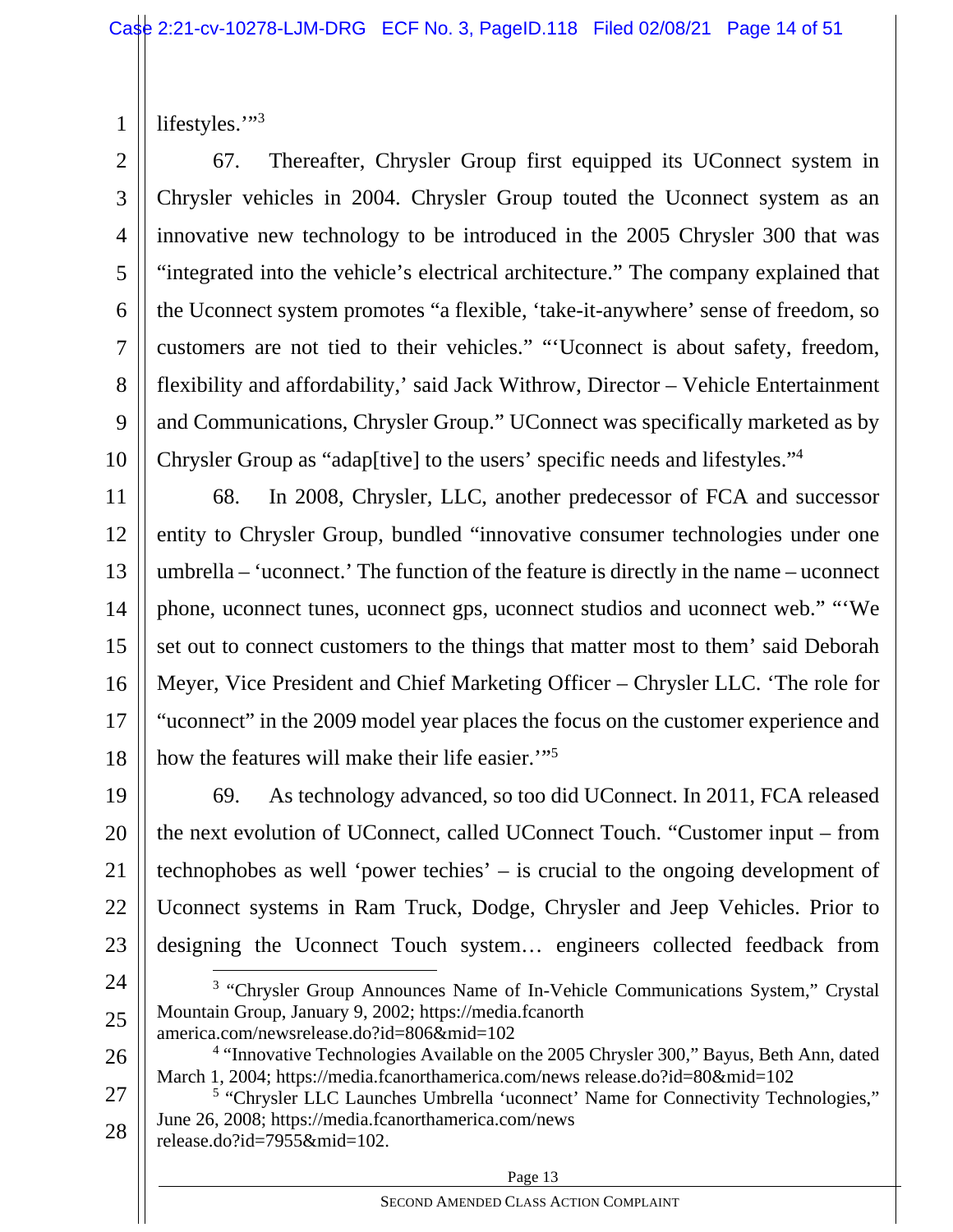1 2 customers saying they wanted systems that are easy to use, capable and don't district from their primary task of driving."6

3

4 5 6 7 8 9 10 11 12 70. According to Mark Zenios, Head of UConnect Systems and Services, Chrysler Group, LLC, "'Chrysler Group has listened to its customers to understand the types of technologies people want in their vehicles…. Uconnect offers communication and entertainment systems that are easy to learn, easy to use and enable the driver and passenger to stay connected and entertained in a safe and responsible manner while on the road."<sup>7</sup> He also said that "Chrysler Group has established three pillars as the foundation of Uconnect: speed, accuracy and easeof-use…. The goal is to provide drivers with a variety of ways to quickly connect with and easily control the information they want and need, while keeping them focused on the primary task of driving.'"8

13 14 15 16 17 18 19 20 21 71. FCA released the fourth generation of the UConnect in the 2015 Chrysler 300, dubbed the "UConnect 8.4A" and premium "UConnect 8.4AN" systems with 8.4-inch touchscreen interfaces. "The new 2015 Chrysler 300 is loaded with an array of state-of-the-art, innovative and easy-to-use features and services designed to keep consumers connected, engaged and informed, while keeping their hands on the wheel and eyes on the road." Alan Amici, Head of UConnect Systems and Services said that FCA's goal was to "provide drivers with a variety of ways to quickly connect with, and easily control, the information they want and need, while keeping them focused on the primary task of driving."9

22

27 12964&mid=102.

<sup>23</sup> <sup>6</sup> "Customers Drive Development of Uconnect Touch," Mayes, Eric, June 21, 2011; https://media.fcanorthamerica.com/newsrelease.do?id=11011&mid=102

<sup>24</sup> 25 <sup>7</sup> "Chrysler Group LLC Debuts New Uconnect Mobile Exhibit at 2012 International Consumer electronics Show," Mayne, Eric and Alyse Nagode, January 6, 2012; https://media.fcanorthamerica.com/newsrelease.do?id= 11868&mid=102.

<sup>26</sup> <sup>8</sup> "New Uconnect Access Has Power to Please, With Ease," Mayne, Erick, September 1, 2012; https://media.fcanorthamerica.com/newsrelease.do?id=

<sup>28</sup> <sup>9</sup> "New 2015 Chrysler 300 Offers Latest, Innovative Uconnect Systems and Services," Deneau, Rick, November 19, 2014,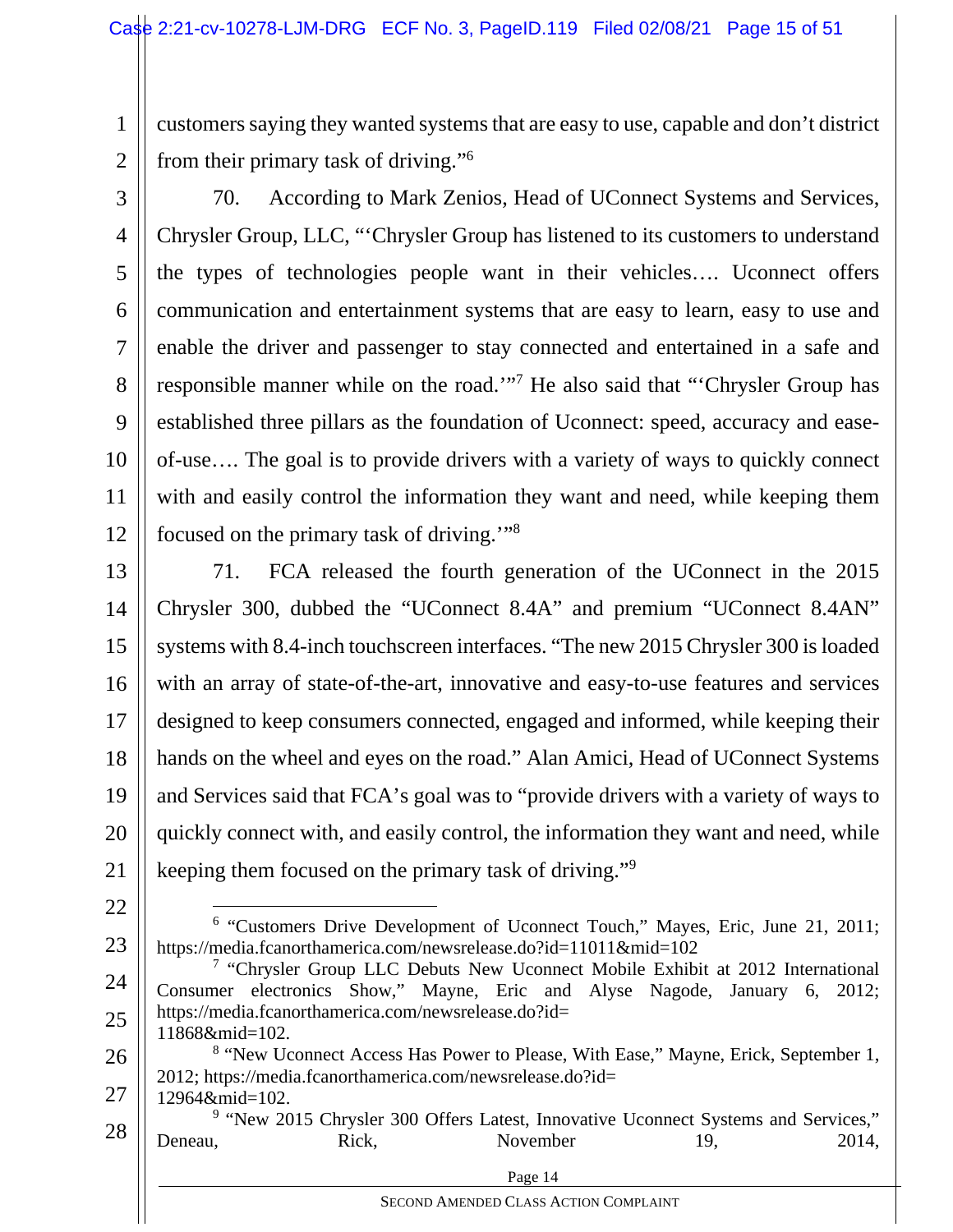1 2 3 4 5 72. With the 2017 Chrysler Pacifica, FCA expanded the UConnect system to include what FCA called "UConnect Theater" which was a rear seat entertainment system using the UConnect technology providing two 10-inch touchscreens located on the back of the front seat headrests, in addition to the 8.4 inch UConnect 8.4 and 8.4N systems utilized by the driver.<sup>10</sup>

6 7

8

9

10

16

17

18

19

20

21

22

73. FCA is currently working on their next iteration of the UConnect, called "Uconnect 5" because as FCA's UConnect website states the "UConnect system is always evolving to help meet your safety, security, information and lifestyle needs."11 However, on information and belief, the Class Vehicles are all equipped with the fourth-generation systems.<sup>12</sup>

11 12 13 14 15 74. Though marketed as a technological marvel, that provides ease, safety and piece-of-mind for purchasers, the Uconnect system was anything but. In fact, prior to the fourth generation units, and exclusively based on publicly available information, Defendant issued two  $(2)^{13}$  Technical Service Bulletins ("TSBs"), manufacturer communications or recalls for the first generation of UConnect since

- https://media.fcanorthamerica.com/newsrelease.do?id=16180&mid=102
- 23 24 <sup>10</sup> "All-new 2017 Chrysler Pacifica Offers Latest, Innovative Uconnect Systems and Services," Kiino, Ronald and Kristin Starnes, January 11, 2016; https://media.fcanorthamerica.com/newsrelease.do?id=17220&mid=102
	- $11$  https://www.chrysler.com/uconnect.html#systems (last accessed May 29, 2020)
- 25 26 <sup>12</sup> "FCA All-new Uconnect 5 Global Platform Is the Most Advanced Uconnect System Ever: Powerful, Personalized, Connected and Easy to Use," Cappa, Nick, January 20, 2020; https://media.fcanorthamerica.com/newsrelease.do?id=21506&mid=102
- 27 28 <sup>13</sup> NHTSA ID Number 10139704; Manufacture Communication Number 08-069-14 dated August 21, 2014 ("UConnect Hands Free Module Fails To Respond Due To Module Lock Up") which superseded Service Bulletin 08-014-06 dated March 16, 2006.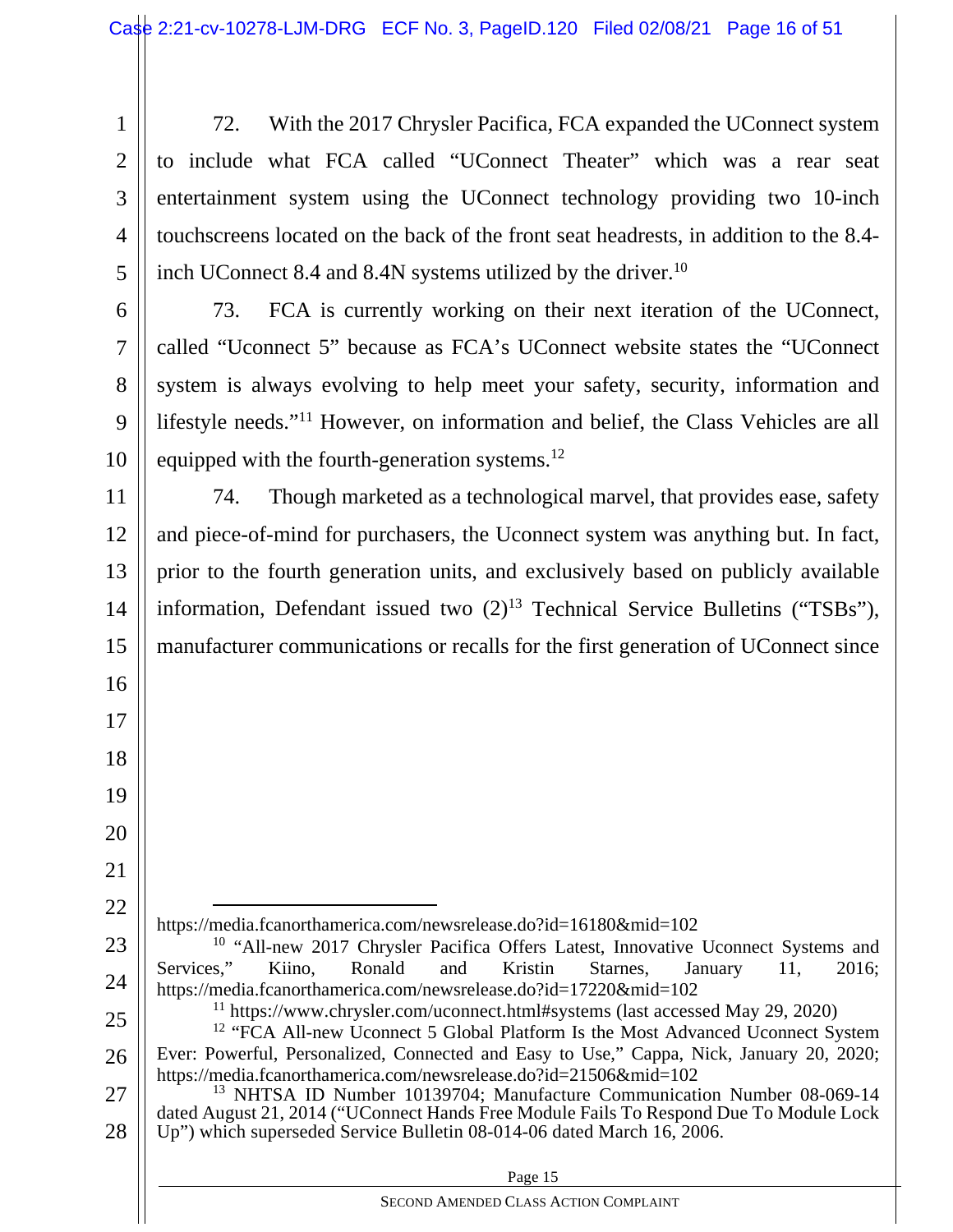1 2 3 4 its release, seven  $(7)^{14}$  for the second generation since its release, and fourteen  $(14)^{15}$ for the third generation since its release. Though touted as upgrades to prior generations, it seems that the UConnect was actually getting worse, culminating in its worst iteration of all, the one in the putative Class Vehicles.

5

6

7

8

9

75. The fourth generation has been subject to at least seventeen  $(17)^{16}$ TSBs manufacturer communications, or recalls since its release, all of which are described in detail below. Several of these specifically contemplate safety-related failures like loss of backup camera, which in 2018 the National Highway Traffic Safety Administration ("NHTSA") mandated. In NHTSA's own words:

10

11

12

"A rearview video system (RVS), also known as a backup camera, is a *safety* technology that helps prevent back-over crashes and protect our most

<sup>13</sup> 14 15 16 17 18 14 NHTSA ID Number 10121846, Manufacturer Communication Number 9003220 dated November 30, 2016 (involving gloss of Bluetooth, Hand-Free Calling, and/or Voice Commands); NHTSA ID Number 10140254, Manufacturer Communication Number Z5091195A\$ dated May 4, 2016 (*same*); NHTSA ID Number 10058299; Manufacturer Communication Number SB-08-055-15REVA dated August 13, 2015, superseding Service Bulletin 08-055-15 dated May 16, 2015 (involving various failures including loss of radio reception, muted audio, loss of screen, loss of review camera, frozen screens, incorrect maps graphics, etc.); NHTSA ID Number 10062148; Manufacturer Communication Number 08-028- 14REV.A dated September 12, 2014, superseding Service Bulletin 08-028-14 Dated March 07, 2014 and replacing Service Bulletin 08-050-13 dated July 11, 2013 (involving various failures including screen going blank, rear view camera going blank, frozen interface, incorrect map icons, navigation icons going backwards, etc.)

<sup>19</sup> 20 21 22 23 24 25 26 27 28 15 NHTSA ID Number 10166584, Manufacturer Communication Number 08-080-19 dated August 16, 2019, superseding Service Bulletin 08-080-18, dated June 12, 2018 (Handsfree module failures and enhancements); NHTSA ID Number 10121797, Manufacturer Communication Number 08-055-17 REV.A dated September 15, 2017, superseding Service Bulletin 08-055-17 (*same*); NHTSA ID Number 10121670, Manufacturer Communication Number 68234120A\$ dated July 13, 2016, superseding number 68234120A dated April 20, 2016 (Hands free inoperative, radio inoperative, loss of screen, touchscreen display malfunctioning); NHTSA ID Number 10159965, Manufacturer Communication Number 08- 114-15 REV A dated November 17, 2015, superseding Service Bulletin 08-114-15 dated November 17, 2015 (display going blank, skipped channels, back up display may not turn off); NHTSA ID Number 10074618, Manufacturer Communication Number 08-033-15REV.B dated November 13, 2015, superseding Service Bulletin 08-033-15 REV.A dated August 11, 2015 (Display goes blank, radio intermittent reset, navigation intermittent reset); NHTSA ID Number 10144865, Manufacturer Communication Number 08-032-15 dated March 31, 2015, superseding Service Bulletin 08-066-14 dated August 8, 2014 (*same*); NHTSA ID Number 10139696, Manufacturer Communication Number 08-030-14 REV.A dated August 15, 2014, superseding Service Bulletin 08-030-14 dated March 11, 2014 (Radio and Navigation display lock up and go blank, etc.) <sup>16</sup> *See* ¶ 96 below.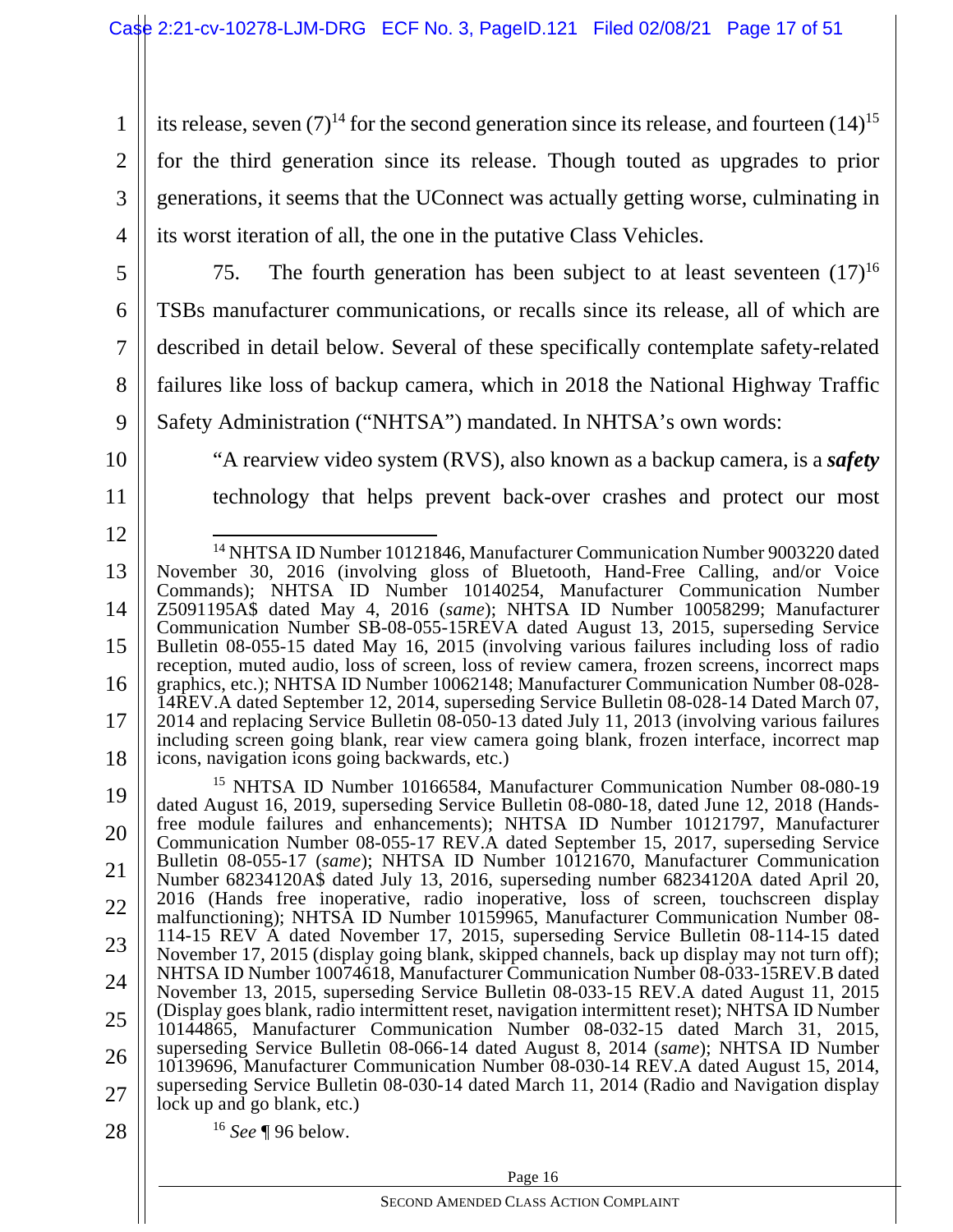vulnerable people – children and senior citizens. By providing an image of the area behind the vehicle, backup cameras help drivers see behind the vehicle.

NHTSA went so far as to refer to backup cameras as "lifesaving technology."17

76. The illustrations below depict the UConnect 8.4 in the Class Vehicles UConnect Theater, which have been nothing but problematic.



<sup>17</sup> https://www.nhtsa.gov/equipment/safety-technologies#backing-parking-30656<br>Page 17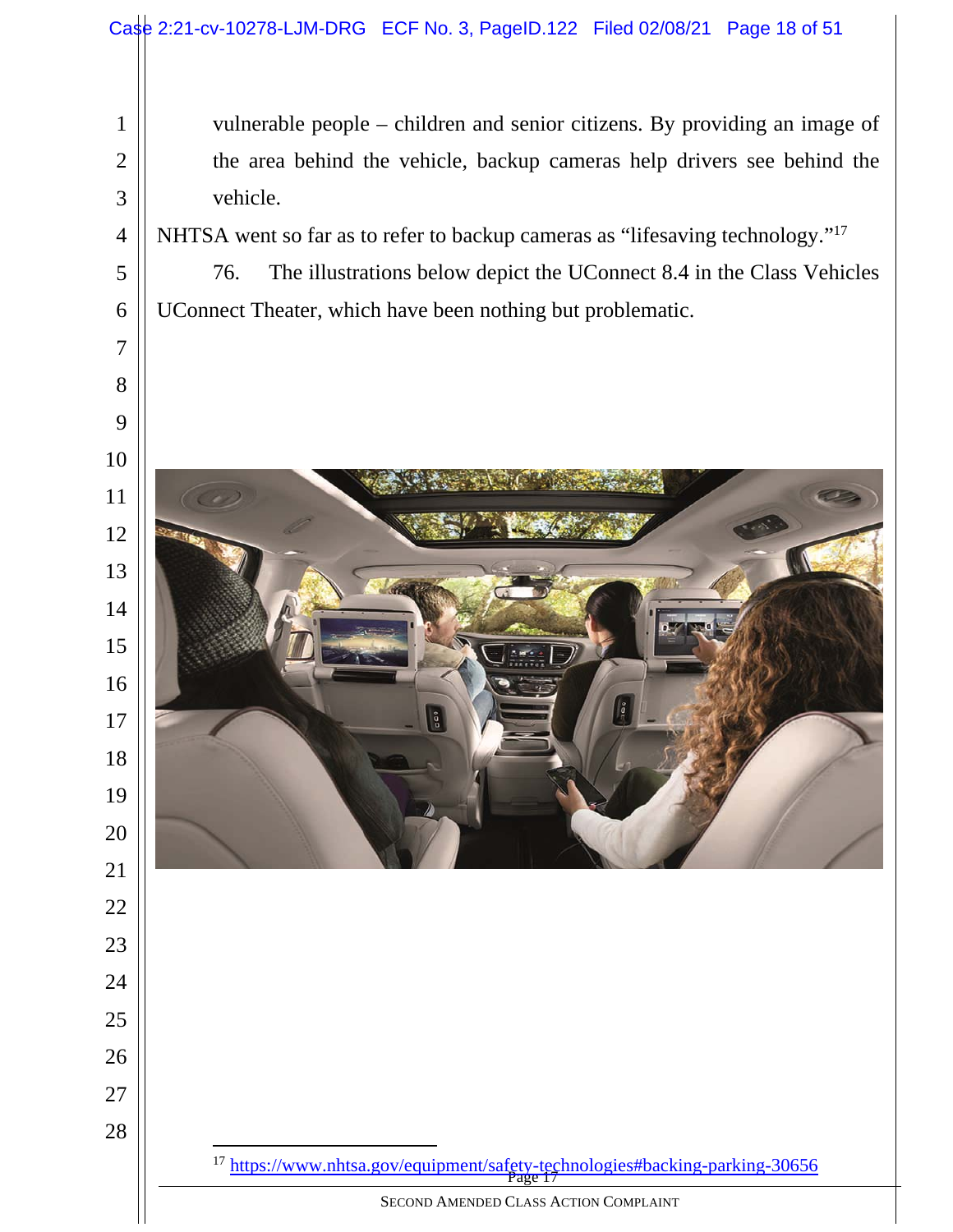

77. Specifically, on information and belief, the Uconnect system is designed and or manufactured with screens, including their operating software, that suffer from freezing, loss of back up camera functionality, loss of navigations, black screens, repeated unintentional reboots, and general lack of operation. The UConnect Defect results in the need for frequent software updates and expensive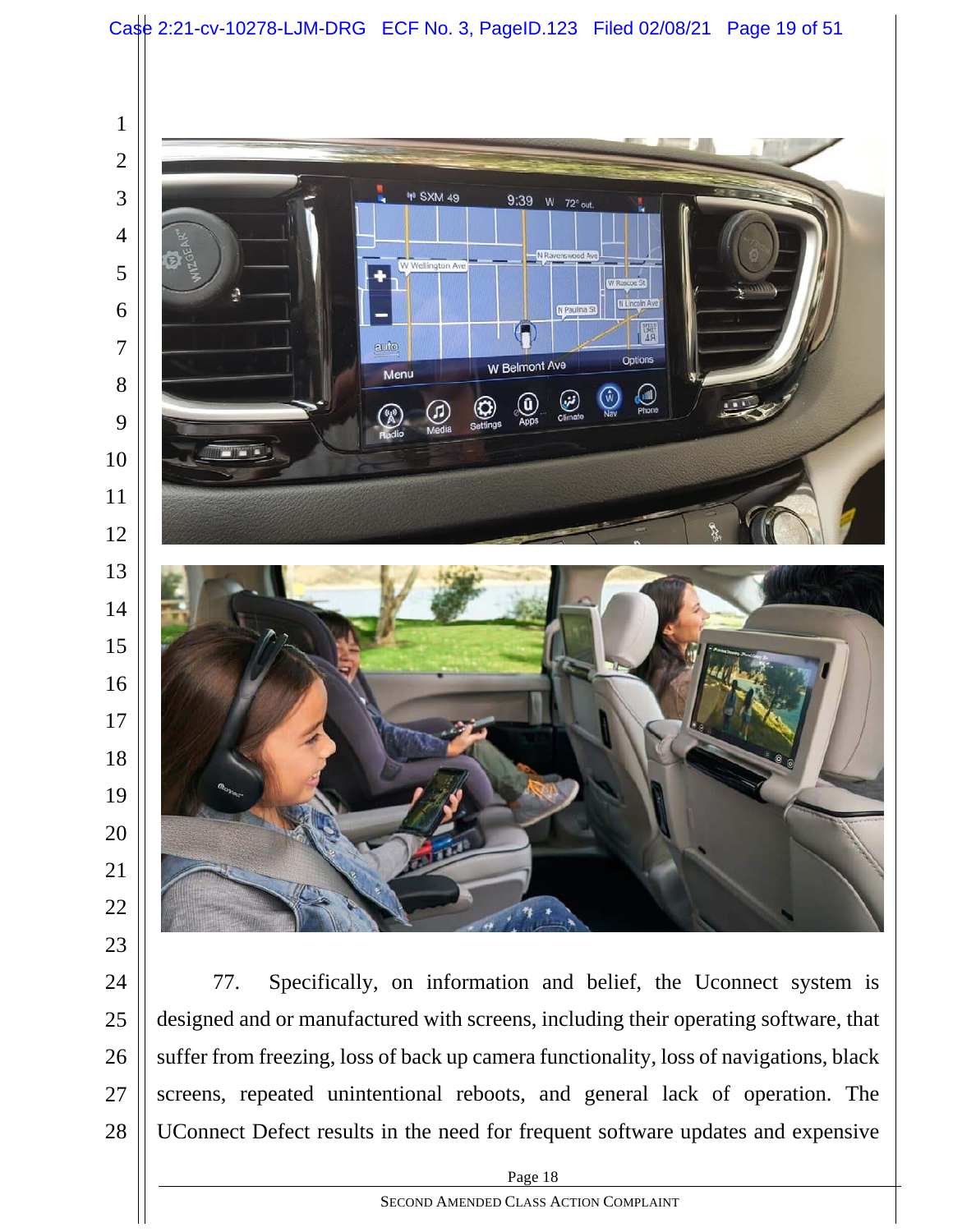Page 19 SECOND AMENDED CLASS ACTION COMPLAINT 1 2 3 4 5 6 7 8 9 10 11 12 13 14 15 16 17 18 19 20 21 22 23 24 25 26 27 28 replacements of screens and related components. **The UConnect Defect Poses a Serious Safety Concern**  78. The UConnect Defect is material to consumers because it presents a serious safety concern. Class Members have repeatedly reported disturbing failures to the National Highway Traffic Safety Administration ("NHTSA"). This frequently involves screens going black, loss of backup cameras, and loss of navigation. The following are complaints reflecting the safety risk posed: Date of Complaint: January 16, 2018<br>Date of Incident: January 9, 2018 January 9, 2018<br>11062977 NHTSA ID No.:<br>VIN: VIN: 2C4RC1EG9JR\*\*\*\*<br>Vehicle Type: 2017 Chrysler Pacific 2017 Chrysler Pacifica WHEN BACKING UP IN A NEW POORLY LIGHTED PARKING DECK, THE SAFETY BRAKING SYSTEM AND BACK UP CAMERA WITH ASSOCIATED WARNING BEEPS DID NOT ENGAGE. THE RESULTING CRASH DAMAGED THE BUMPER, REAR LIFTGATE, REAR WINDOW, AND ME.\*BF \*TR Date of Complaint: September 16, 2019<br>Date of Incident: July 17, 2019 Date of Incident: July 17, 20<br>NHTSA ID No.: 11255890 NHTSA ID No.:<br>VIN: VIN:<br>
Vehicle Type: 2018 Chrysler Pacific 2018 Chrysler Pacifica … 3 TIMES ALREADY WHEN I PUT MY CAR IN REVERSE MY BACKUP CAMERA COMES ON BUT DONT GO OFF WHEN I PUT IT IN DRIVE. SO WHILE IM DRIVING DOWN THE ROAD MY BACKUP CAMERA IS ON AND IS VERY DISTRACTING AND DANGEROUS... Date of Complaint: November 20, 2017<br>Date of Incident: November 4, 2017 Date of Incident: November<br>NHTSA ID No.: 11047511 NHTSA ID No.:<br>VIN: VIN: 2C4RC1EG3HR\*\*\*\*<br>Vehicle Type: 2017 Chrysler Pacific 2017 Chrysler Pacifica INFOTAINMENT SCREEN FREEZES AND/OR JUMPS AROUND AND WILL NOT LET THE USER CHANGE TEMPERATURE CONTROLS, ADJUST RADIO FUNCTIONS, ALLOW HANDS-FREE CALLS, OR ACCEPT ANY INPUTS AT ALL. THIS CREATES A DISTRACTING AND EXTREMELY FRUSTRATING EXPERIENCE WITH ABSOLUTELY NO WAY TO CONTROL<br>THE SYSTEM. SYSTEM. THIS ISSUE HAS BEEN PRESENT SINCE PURCHASING THE VEHICLE IN MARCH2017. EVEN AFTER NOTIFYING FCA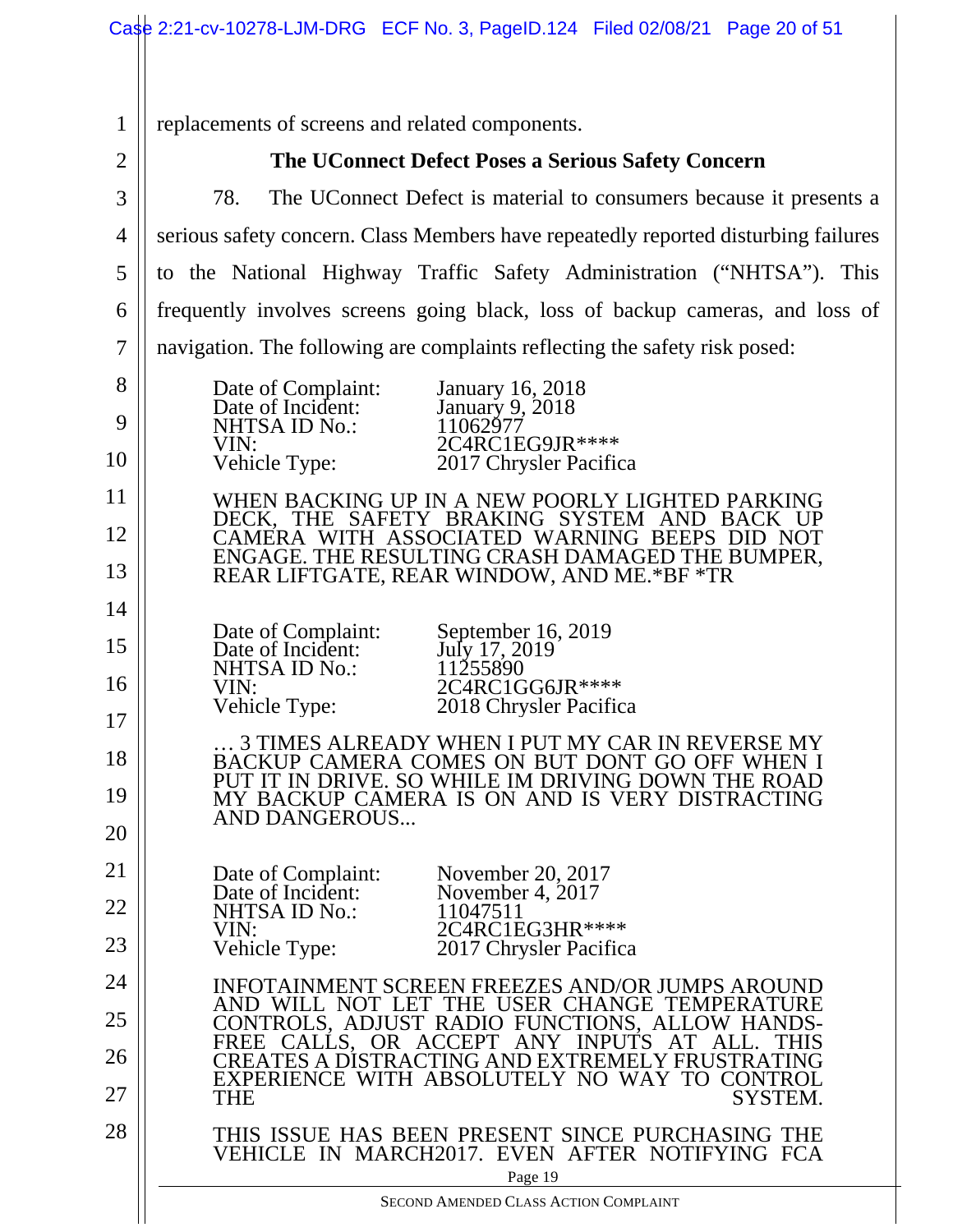|                          | Case 2:21-cv-10278-LJM-DRG ECF No. 3, PageID.125 Filed 02/08/21 Page 21 of 51                                                                                                                                                                 |
|--------------------------|-----------------------------------------------------------------------------------------------------------------------------------------------------------------------------------------------------------------------------------------------|
| 1<br>$\overline{2}$<br>3 | ABOUT THE ISSUE THROUGH THE DEALER, UCONNECT<br>WEB CUSTOMER SERVICE PORTAL, AND CHRYSLER CARES<br>UNRESOLVED.<br><b>STILL</b><br><b>SOFTWARE</b><br>CONTACTS<br>IS<br>A<br>UPDATE RELEASES IN LATE SEPT 2017 FAILED TO CORRECT<br>THE ISSUE. |
| 4                        | Date of Complaint:<br>May 24, 2018                                                                                                                                                                                                            |
| 5                        | Date of Incident:<br>December 10, 2017<br>NHTSA ID No.:<br>11097723                                                                                                                                                                           |
| 6                        | 2C4RC1N77JR****<br>VIN:<br>Vehicle Type:<br>2018 Chrysler Pacifica                                                                                                                                                                            |
| 7                        | UCONNECT SCREEN LOCKS ONTO<br>VEHICLE<br>FORWARD                                                                                                                                                                                              |
| 8                        | IMAGE WHILE MOVING FORWARD DOWN THE ROAD OR<br>GOES BLACK ELIMINATING THE ABILITY TO ACCESS ANY                                                                                                                                               |
| 9                        | <b>CONTROL</b><br><b>SOS</b><br><b>THE</b><br><b>CLIMATE</b><br><b>OR</b><br>OF<br><b>FEATURES.</b><br>EXTREMELY DISTRACTING AND REQUIRES VEHICLE TO BE                                                                                       |
| 10                       | PULLED OVER AND RESTARTED TO CLEAR.                                                                                                                                                                                                           |
| 11                       | Date of Complaint:<br>April 16, 2019                                                                                                                                                                                                          |
| 12                       | Date of Incident:<br>October 27, 2018<br>NHTSA ID No.:<br>11196663                                                                                                                                                                            |
| 13                       | 2C4RC1EG2JR****<br>VIN:<br>Vehicle Type:<br>2018 Chrysler Pacifica                                                                                                                                                                            |
| 14                       | THE DRIVERS SCREEN (NAVIGATION, BACK UP CAMERA, DVD,ETC) FREEZES REGULARLY. THIS MEANS THAT OFTEN                                                                                                                                             |
| 15                       | THE BACKUP CAMERA IS UNAVAILABLE, AT TIMES<br>MOVIE SHOWS EVEN WHILE DRIVING. I HAVE REPORTEI                                                                                                                                                 |
| 16                       | SEVERAL TIMES TO CHRYSLER'S UCONNECT<br><b>TEAM WITH</b><br>NO RESOLUTION. MY CASE MANAGER IS NO<br>LONGER                                                                                                                                    |
| 17                       | MY<br>CALLS.<br>VIDEOS<br><b>HAVE</b><br>ANSWERING<br>OF<br>THE<br>ASKED<br>THE DEALERSHIP HAS<br>TO<br><b>MALFUNCTION</b><br><b>ME</b>                                                                                                       |
| 18                       | NO <sub>1</sub><br>CAR<br>5<br><b>TIMES</b><br>ALREADY.<br><b>WITH</b><br><b>BRING</b><br>THE<br>IN<br>RESOLUTION, BUT THEIR "PLAN" IS TO JUST HÁVE ME KEEP                                                                                   |
| 19                       | HEY CANNOT REPLACE THE<br><b>SAI</b><br><b>BRINGING IT</b><br>IN BUT<br><b>SAFET</b><br>SCREEN /DEVICE.<br>IS<br><b>ISSUE</b><br>$\mathsf{A}$                                                                                                 |
| 20                       | <b>REAR</b><br><b>RELIABLY</b><br><b>ACCESS</b><br><b>CAMERA</b><br><b>CHANGE</b><br>МY<br>OR.<br>APPLICATIONS. I HAVE VIDEOS OF MULTIPLE IMSTAMCES                                                                                           |
| 21                       |                                                                                                                                                                                                                                               |
| 22                       | Date of Complaint:<br><b>August 2, 2019</b><br>June 20, 2019<br>Date of Incident:                                                                                                                                                             |
| 23                       | <b>NHTSA ID No.:</b><br>11241242<br>2C4RC1L79JR****<br>VIN:                                                                                                                                                                                   |
| 24                       | Vehicle Type:<br>2018 Chrysler Pacifica                                                                                                                                                                                                       |
| 25                       | WHILE DRIVING ON A HIGHWAY DURING POURING RAIN,<br>WITH WIPERS ON HIGH AND HEAD LIGHTS ON, DASH AND                                                                                                                                           |
| 26                       | TOUCH SCREEN WENT OFF/BLACK FOR UP TO 15 MINU<br>THEN TURNED BACK ON AGAIN. THIS OCCURRED<br><b>THREE</b>                                                                                                                                     |
| 27                       | TIMES WHILE DRIVING. I WAS UNABLE TO PUI<br>J. OVER ON<br>THE THRUWAY AND WAS UNABLE TO ASSESS IF MY HEAD                                                                                                                                     |
| 28                       | LIGHTS WERE AFFECTED AS WELL. WE HAD BEEN DRIVING<br>ABOUT AN HOUR WHEN THIS OCCURRED. THE CAR HAD<br>Page 20                                                                                                                                 |
|                          | SECOND AMENDED CLASS ACTION COMPLAINT                                                                                                                                                                                                         |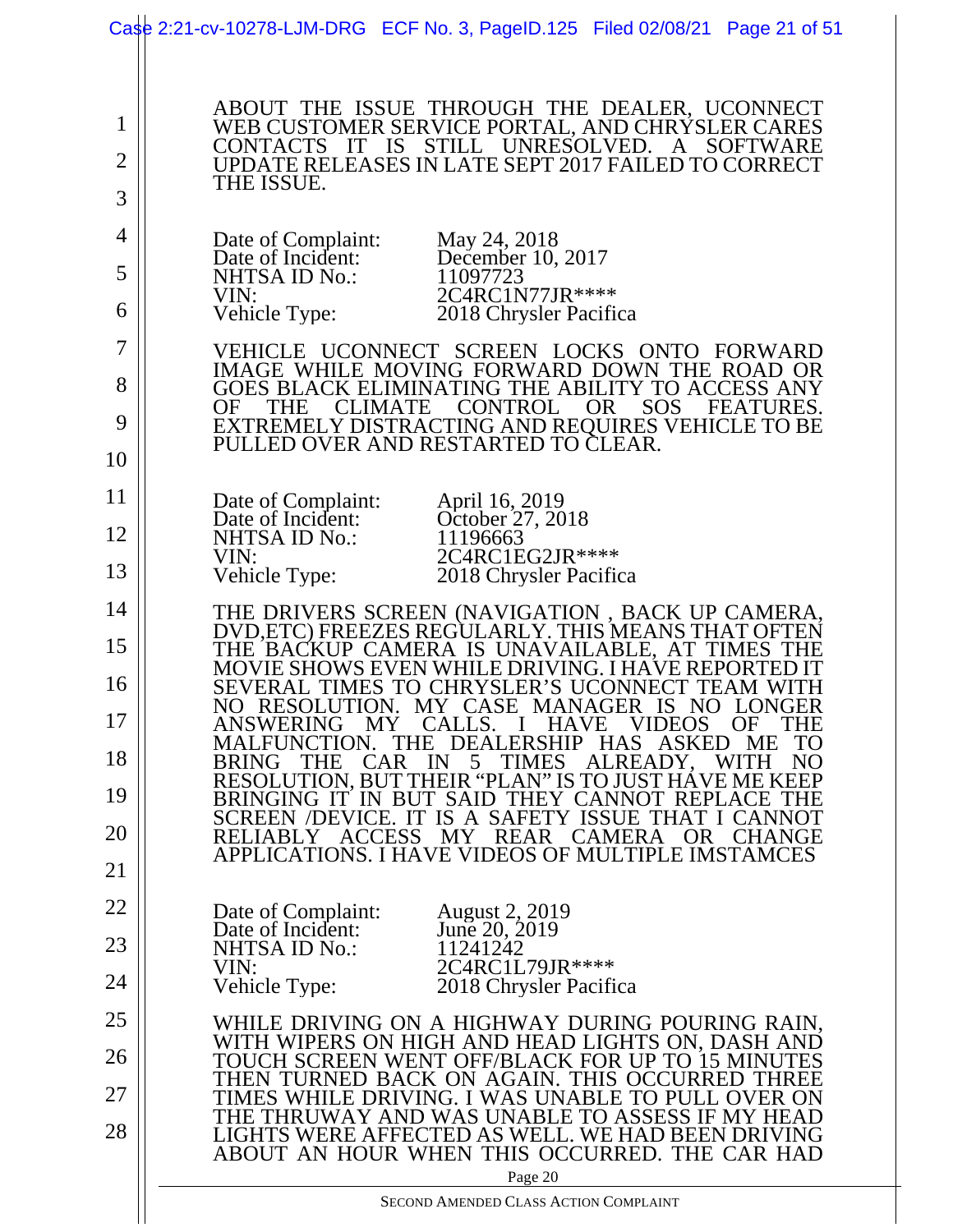|                | Case 2:21-cv-10278-LJM-DRG ECF No. 3, PageID.126 Filed 02/08/21 Page 22 of 51                                                                       |
|----------------|-----------------------------------------------------------------------------------------------------------------------------------------------------|
| $\mathbf{1}$   | <b>BEEN CHARGED FULLY BEFORE BEGINNING OUR TRAVELS</b><br>THAT DAY.                                                                                 |
| $\overline{2}$ | Date of Complaint:<br>September 5, 2019                                                                                                             |
| 3<br>4         | Date of Incident:<br>September 5, 2019<br>11253449<br>NHTSA ID No.:                                                                                 |
| 5              | 2C4RC1GG0HR****<br>VIN:<br>Vehicle Type:<br>2017 Chrysler Pacifica                                                                                  |
| 6              | BACK UP CAMERA HAS START TO MALFUNCTION. MORE<br>TIMES THAN NOT WHEN YOU GO INTO REVERSE                                                            |
| 7              | <b>COMES</b><br>UP BLACK,<br><b>BLACK</b><br><b>CAMERA</b><br><b>EITHER</b><br>WITH<br>WARNING LINES, BLUE SCREEN, FUZZY PICTURES, GREAT            |
| 8              | PICTURES THEN YOU MOVE AND IT FREEZES. THIS IS<br>BECOMING RIDICULOUS WITH A PRETTY MUCH BRAND                                                      |
| 9              | NEW VEHICLE. NEEDS TO BE ADDRESSED AND FIXED<br>PROPERLY.                                                                                           |
| 10             | Date of Complaint:<br>July 22, 2019<br>July 1, 2019<br>Date of Incident:                                                                            |
| 11             | 11233935<br>NHTSA ID No.:<br>2C4RC1EG5JR ****<br>VIN:                                                                                               |
| 12             | Vehicle Type:<br>2018 Chrysler Pacifica                                                                                                             |
| 13             | ELECTRONICS THROUGH UCONNECT<br>THE<br><b>SHUT</b><br><b>OFF</b><br>RANDOMLY OR WILL NOT ALL WORK RANDOMLY. WE                                      |
| 14<br>15       | HAVE HAD THE SOFTWARE UPDATED BY OURSELVES AND<br><b>MULTIPLE</b><br><b>OCCASIONS.</b><br>DEALERSHIP ON<br><b>WHILE</b><br>THE                      |
| 16             | DRIVING OR IN PARK.<br>June 18, 2019<br>Date of Complaint:                                                                                          |
| 17             | May 31, 2019<br>Date of Incident:<br>11182730<br>NHTSA ID No.:                                                                                      |
| 18             | VIN:<br>2C4RC1BG3HR****<br>Vehicle Type:<br>2017 Chrysler Pacifica                                                                                  |
| 19             | RADIO SCREEN WENT BLACK. NOTHING CONNECTED WITH                                                                                                     |
| 20             | SCREEN CAN BE USED (RADIO, BACKUP CAMERA, CLIMATE<br>CONTROL, ETC.                                                                                  |
| 21             | Date of Complaint:<br>February 27, 2019<br>February 19, 2019<br>Date of Incident:                                                                   |
| 22             | NHTSA ID No.:<br>11221047<br>VIN:<br>2C4RC1EG3HR****                                                                                                |
| 23             | Vehicle Type:<br>2017 Chrysler Pacifica                                                                                                             |
| 24<br>25       | THE UCONNECT SYSTEM HAS GONE OUT IN MY CAR (<br>SCREEN GOES BLACK) OVER A DOZEN TIMES IN 2 YEARS.                                                   |
| 26             | WE ARE UNABLE TO USE FEATURES SUCH AS BACKUP<br>CAM, TEMP CONTOLS, NAVIGATION, RADIO ETC. IT HAS<br>BEEN TO THE DEALER 6 TIMES AND NO PERMANENT FIX |
| 27             | HAS BEEN FOUND. LAST WEEK I RE-SET THE FUSE IN<br>ORDER TO GET IT TO WORK                                                                           |
| 28             | Date of Complaint:<br><b>August</b> 15, 2018<br>Date of Incident:<br>April 1, 2018                                                                  |
|                | Page 21<br>SECOND AMENDED CLASS ACTION COMPLAINT                                                                                                    |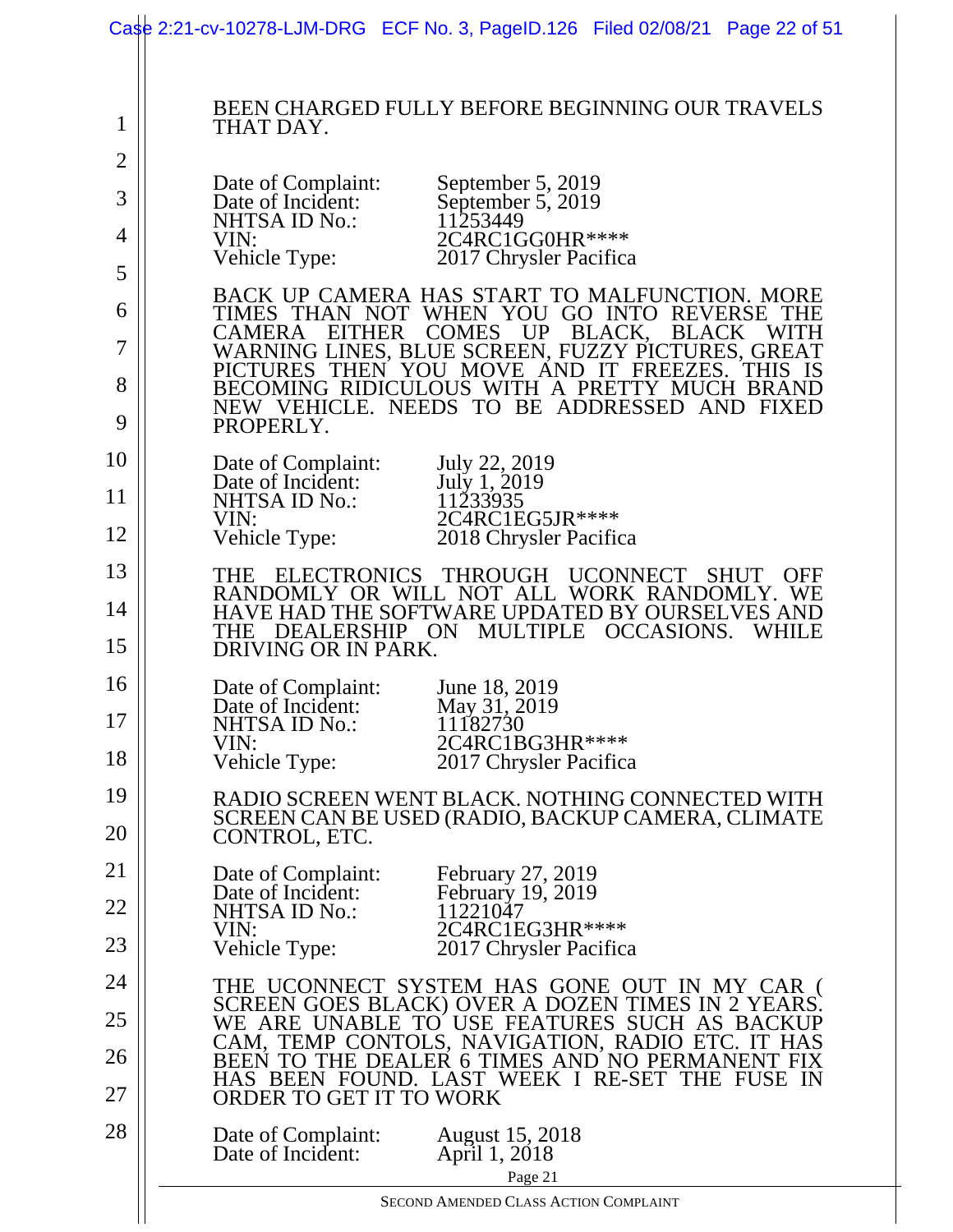|                | Case 2:21-cv-10278-LJM-DRG ECF No. 3, PageID.127 Filed 02/08/21 Page 23 of 51                        |  |  |
|----------------|------------------------------------------------------------------------------------------------------|--|--|
|                |                                                                                                      |  |  |
| $\mathbf{1}$   | <b>NHTSA ID No.:</b><br>11120139<br>VIN:<br>N/A                                                      |  |  |
| $\overline{2}$ | Vehicle Type:<br>2017 Chrysler 300                                                                   |  |  |
| 3              | BACK UP CAMERA NOT WORKING, HAS BEEN TO THE SHOP<br>TWICE FOR REPAIR. 1ST TIME WAS SOFTWARE UPDATE,  |  |  |
| 4              | DN'T RESOLVE AS STILL WORKING RANDOMLY, 2ND<br><b>IME U05 RECALL, AGAIN DID'T WORK, WILL BE TAKI</b> |  |  |
| 5              | TO DEALERSHIP AGAIN FOR RESOLUTIÓN. START<br>AFTER PURCHASE, AND HAS BEEN GOING ON NOW 4             |  |  |
| 6              | <b>MONTHS</b>                                                                                        |  |  |
| 7              | In addition to sudden failures, the UConnect Defect presents a further<br>79.                        |  |  |
| 8              | safety concern because it causes the driver to lose concentration on the road to                     |  |  |
| 9              | address the loss of navigation, blacked screens, loss of radio functionality, among                  |  |  |
| 10             | other failures, while driving.                                                                       |  |  |
| 11             | FCA Had Superior and Exclusive Knowledge of the UConnect Defect                                      |  |  |
| 12             | 80.<br>Since 2017, FCA has designed, manufactured, distributed, sold, and                            |  |  |
| 13             | leased the Class Vehicles. However, the fourth generation of UConnect was first                      |  |  |
| 14             | revealed and equipped in vehicles in 2015. In fact, FCA issued the first                             |  |  |
| 15             | communication to dealers regarding the UConnect Defect on in August of 2016,                         |  |  |
| 16             | well in advance of the Class Vehicles being offered for sale on the market.                          |  |  |
| 17             | Based on publicly available information, these are the relevant TSBs,<br>81.                         |  |  |
| 18             | manufacturer communications and/or recalls issued by FCA in chronological order:                     |  |  |
| 19             | (a) August 31, 2016, GPOP $-$ Issue Review System for Part                                           |  |  |
| 20             | Number 682271688A\$ for: Rear Seat Entertainment System                                              |  |  |
| 21             | Video Routing Module, requiring a check of the software in                                           |  |  |
| 22             | the radio head unit prior to replacing the Video Routing                                             |  |  |
| 23             | Module.                                                                                              |  |  |
| 24             | (b) June 28, 2017, GPOP $-$ Issue Review System 9003749 for:                                         |  |  |
| 25             | requesting that prior to replacing a UConnect for lock up,                                           |  |  |
| 26             | blank screen, or no sound, to perform a vehicle battery test.                                        |  |  |
| 27             | $(c)$ February 1, 2017, Service Bulletin 08-007-17 REV.A for,                                        |  |  |
| 28             | among other things: radio resetting, radio controls and                                              |  |  |
|                | Page 22                                                                                              |  |  |
|                | SECOND AMENDED CLASS ACTION COMPLAINT                                                                |  |  |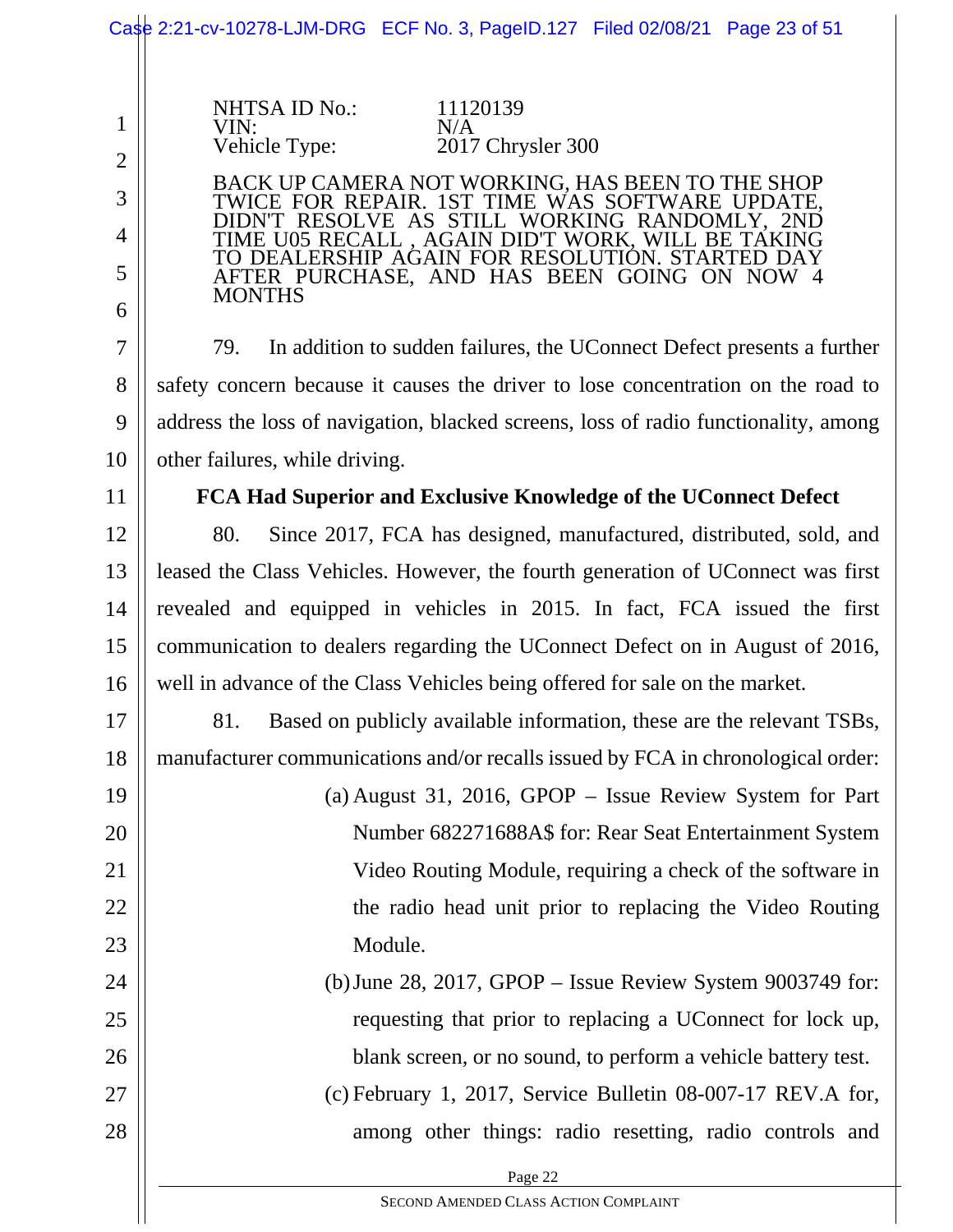2

3

4

5

6

7

8

19

20

21

22

23

24

25

26

27

28

touchscreen freezing up or becomes inoperative, rear view camera does not display on screen, inaccurate location of vehicle on the navigation screen, map screen does not return after rear view camera clears, navigation GPS not available, no sound or navigation when the radio is in customer mode, when making an SOS call the display shoes the vehicle phone has no service during a good signal strength, etc. Provides a software update to address.

- 9 10 11 12 13 14 15 16 17 18 (d)May 4, 2017, Service Bulletin 08-007-17 REV.B for, among other things: radio resetting, radio controls and touchscreen freezing up or becomes inoperative, rear view camera does not display on screen, inaccurate location of vehicle on the navigation screen, map screen does not return after rear view camera clears, navigation GPS not available, no sound or navigation when the radio is in customer mode, when making an SOS call the display shows the vehicle phone has no service during a good signal strength, etc. Provides a software update to address.
	- (e) May 12, 2017, Service Bulletin 08-007-17 REV.C for, among other things: radio resetting, radio controls and touchscreen freezing up or becomes inoperative, rear view camera does not display on screen, inaccurate location of vehicle on the navigation screen, map screen does not return after rear view camera clears, navigation GPS not available, no sound or navigation when the radio is in customer mode, when making an SOS call the display shoes the vehicle phone has no service during a good signal strength, etc. Provides a software update to address.

SECOND AMENDED CLASS ACTION COMPLAINT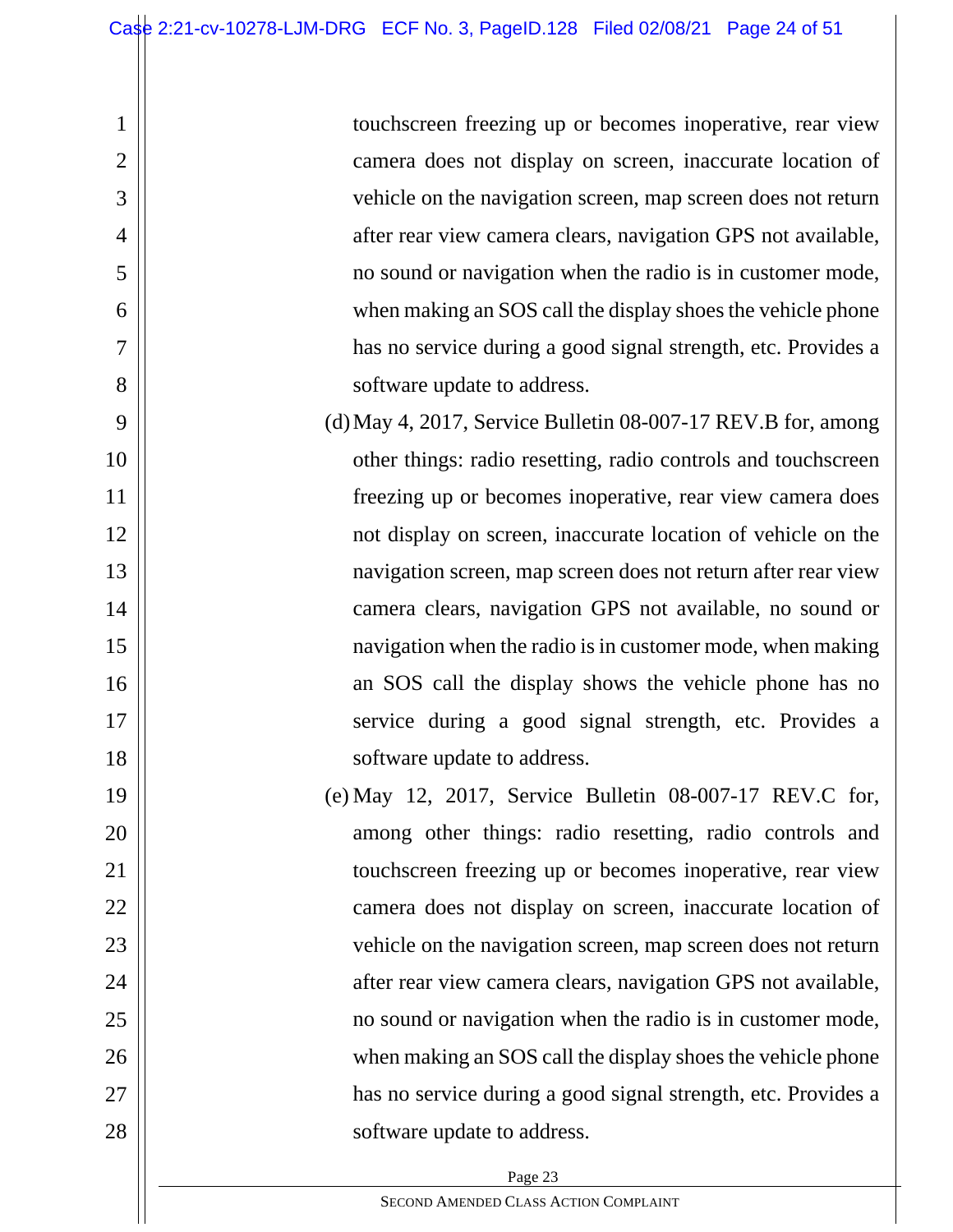2

3

4

5

6

7

8

9

10

22

23

24

25

26

27

28

(f) August 10, 2017, Service Bulletin 08-007-17 REV.E for, among other things: radio resetting, radio controls and touchscreen freezing up or becomes inoperative, rear view camera does not display on screen, inaccurate location of vehicle on the navigation screen, map screen does not return after rear view camera clears, navigation GPS not available, no sound or navigation when the radio is in customer mode, when making an SOS call the display shoes the vehicle phone has no service during a good signal strength, etc. Provides a software update to address.

- 11 12 13 14 15 16 17 18 19 20 21 (g)September 8, 2017, Service Bulletin 08-007-17 REV.F for, among other things: Radio freezes and resets after start-up, navigation will not load when selected on the radio screen, rear view camera does not displace on the screen, applications not launching from the app screen, inaccurate location of the vehicle on navigation map, map screen does not return after rear view camera clears, not sound or navigation when the radio is in customer mode, when making an SOS call the display shows the vehicle phone has no service during a good signal strength, etc. Provides a software update to address.
	- (h)September 14, 2017, Service Bulletin 08-007-17 REV.G for, among other things: Radio freezes and resets after start-up, navigation will not load when selected on the radio screen, rear view camera does not displace on the screen, applications not launching from the app screen, inaccurate location of the vehicle on navigation map, map screen does not return after rear view camera clears, Navigation GPS not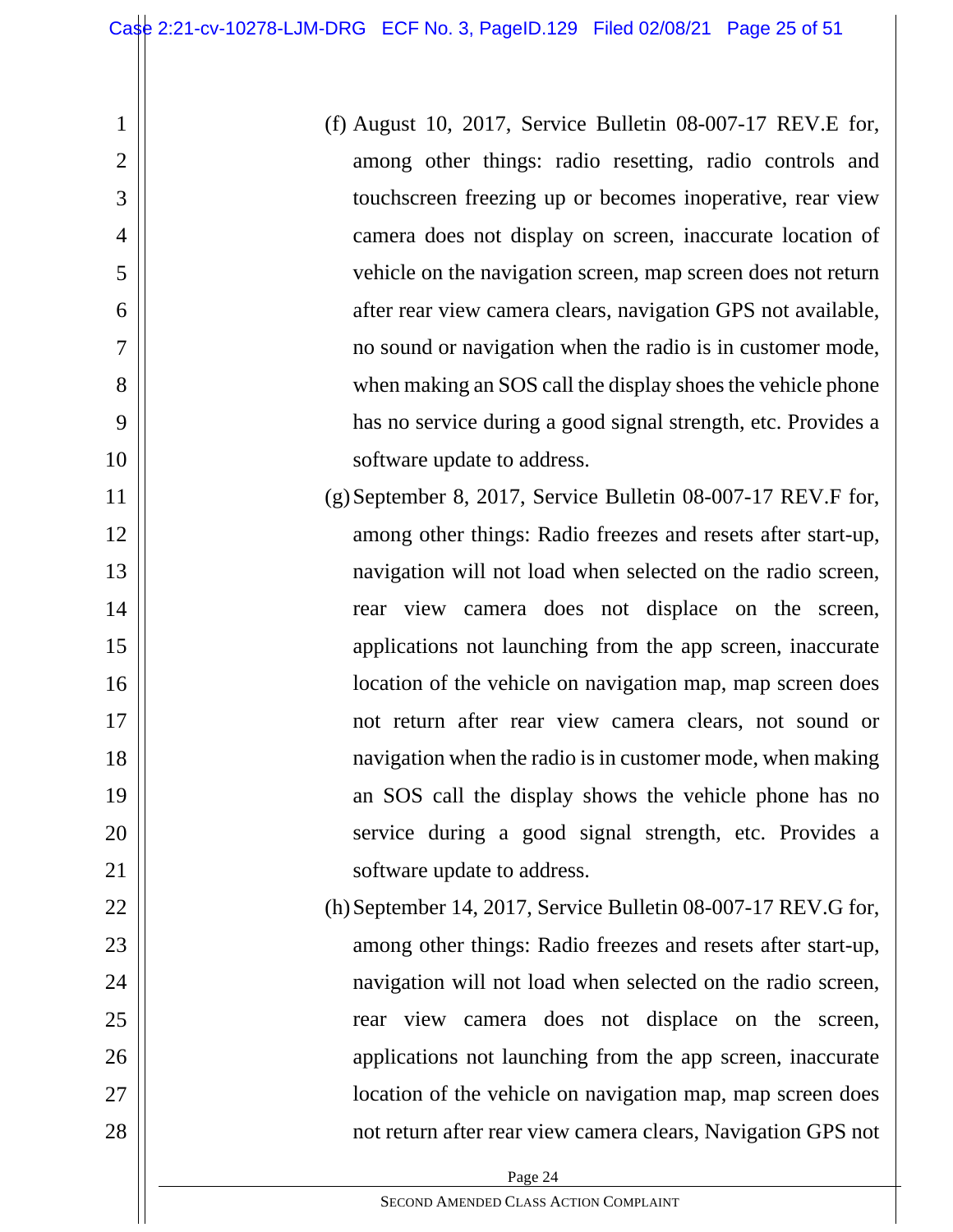2

3

4

5

6

7

8

9

10

11

12

13

14

15

16

17

18

19

20

21

22

23

24

25

26

27

28

available, when making an SOS call the display shows the vehicle phone has no service during a good signal strength, etc. Provides a software update to address.

- (i) February 19, 2019, Service Bulletin 08-016-19 for, among other things: Warning chimes will not turn off, audio distortion, frozen menu bar, backup camera screen blank, radio control screen is blank or locked, radio resets intermittently, etc. Provides a software update to address.
- (j) March 21, 2019, Service Bulletin 08-016-19 REV.A for, among other things: Warning chimes will not turn off, audio distortion, frozen menu bar, backup camera screen blank, radio control screen is blank or locked, radio resets intermittently, etc. Provides a software update to address.
- (k)April 10, 2019, Service Bulletin 08-016-19 REV.B for, among other things: Warning chimes will not turn off, audio distortion, frozen menu bar, backup camera screen blank, radio control screen is blank or locked, radio resets intermittently, etc. Provides a software update to address.
- (l) April 17, 2019, Service Bulletin 08-016-19 REV.C for, among other things: Warning chimes will not turn off, audio distortion, frozen menu bar, backup camera screen blank, radio control screen is blank or locked, radio resets intermittently, etc. Provides a software update to address.
- (m) October 2, 2019, Service Bulletin 08-016-19 REV.D for, among other things: Warning chimes will not turn off, audio distortion, frozen menu bar, backup camera screen blank, radio control screen is blank or locked, radio resets intermittently, etc. Provides a software update to address.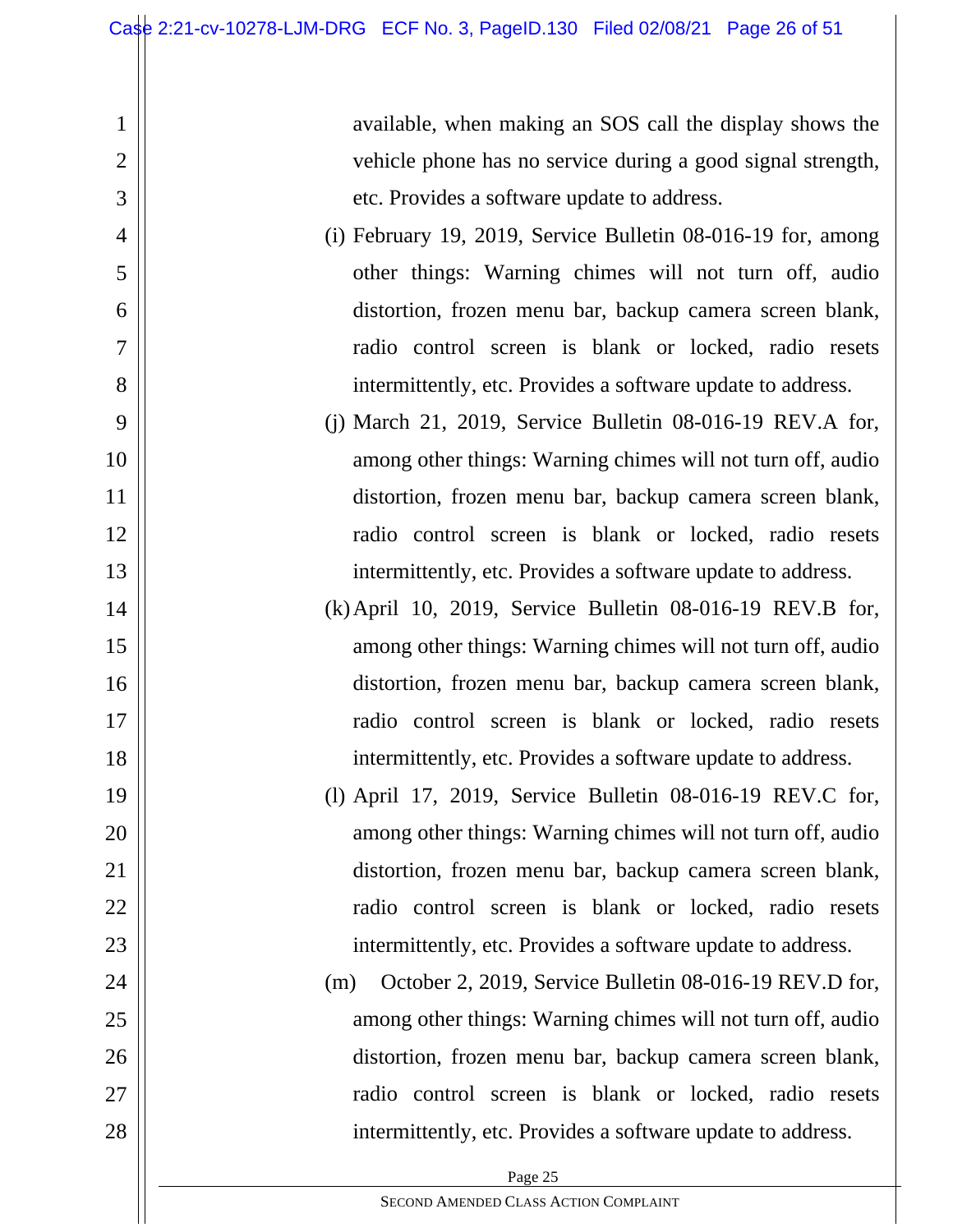15

16

17

18

2 3 4 5 (n)October 4, 2019, Service Bulletin 08-016-19 REV.E for, among other things: Warning chimes will not turn off, audio distortion, frozen menu bar, backup camera screen blank, radio control screen is blank or locked, radio resets intermittently, etc. Provides a software update to address. (o)October 19, 2019, Service Bulletin 08-016-19 REV.F for,

- 6 7 8 9 10 among other things: Audio distortion, frozen menu bar, backup camera screen blank, radio control screen is blank or locked, radio resets intermittently, etc. Provides a software update to address.
- 11 12 13 14 (p)May 15, 2019, GPOP – Issue Review System 9003710 for: single seat back screen not functional. Requires a check for DTCs in the Video Routing Monitor as well as verifications of connections to the screen before replacing parts.
	- (q)May 15, 2019, GPOP Issue Review System 9003596 for: rear seat entertainment system video routing module. Providing steps required prior to replacement of the Video Routing Module when the rear screens re not functioning.

19 20 82. Importantly, these TSBs, manufacturer communications and/or recalls were not, and are not, disseminated to owners or prospective buyers.

21 22 23 24 25 26 83. Federal law requires automakers like FCA to be in close contact with NHTSA regarding potential auto defects, including imposing a legal requirement (backed by criminal penalties) compelling the confidential disclosure of defects and related data by automakers to NHTSA, including field reports, customer complaints, and warranty data. *See TREAD Act,* Pub. L. No. 106-414, 114 Stat.1800 (2000).

27 28 84. Automakers have a legal obligation to identify and report emerging safety-related defects to NHTSA under the Early Warning Report requirements. *Id.* 

Page 26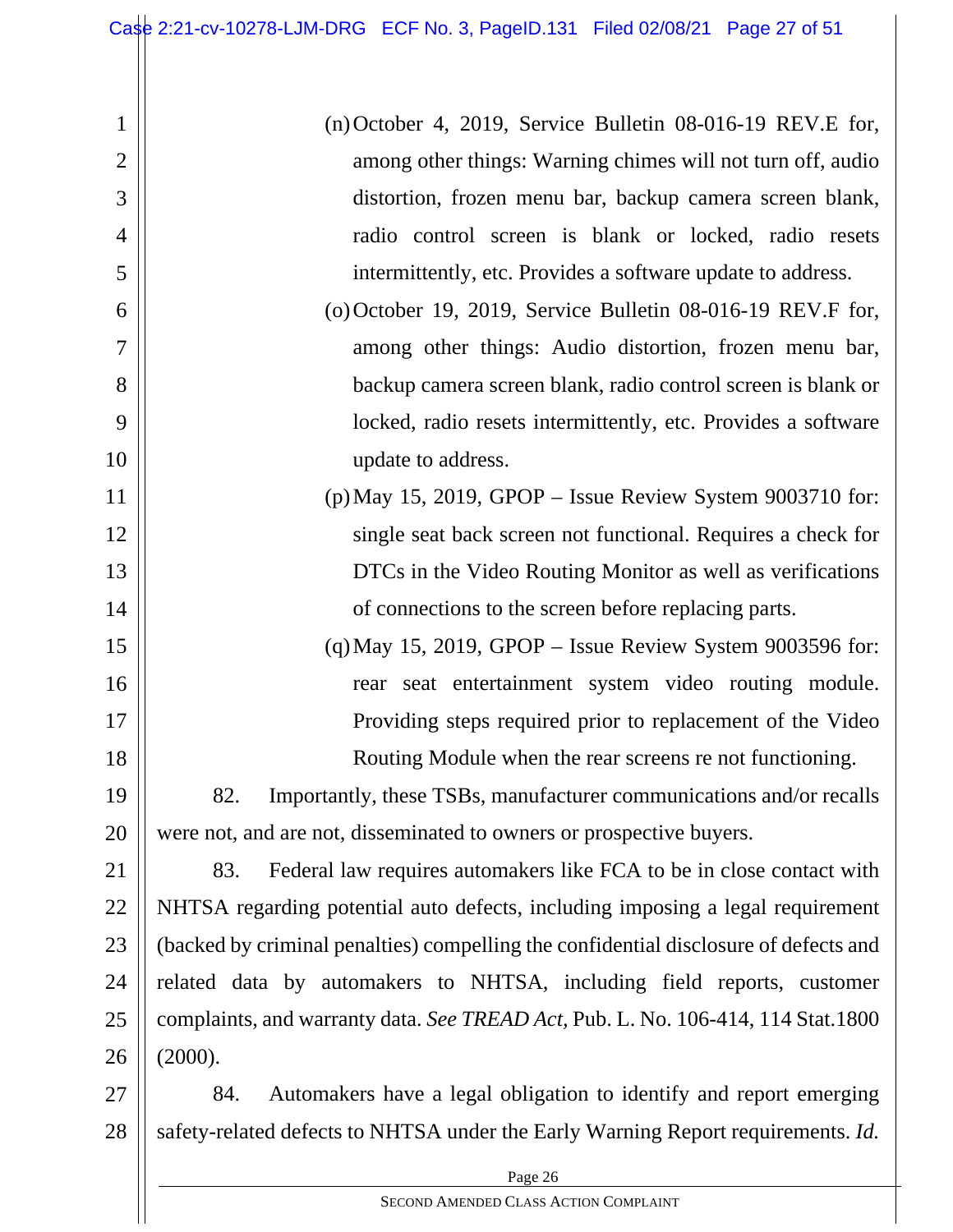1 2 3 4 5 6 7 Similarly, automakers monitor NHTSA databases for consumer complaints regarding their automobiles as part of their ongoing obligation to identify potential defects in their vehicles, including those which are safety-related. *Id.* Thus, FCA knew or should have known of the many complaints about the UConnect Defect logged by NHTSA Office of Defects Investigation ("ODI"). The content, consistency, and disproportionate number of those complaints alerted, or should have alerted, FCA to the UConnect Defect.

8 9 10 11 12 13 14 15 16 17 85. With respect solely to the Class Vehicles, the following are but a few examples of the many complaints concerning the UConnect Defect which are available through NHTSA's website, www.safercar.gov. Many of the complaints reveal that FCA, through its network of dealers and repair technicians, has been made aware of the UConnect Defect. In addition, the complaints indicate that despite having knowledge of the UConnect Defect and even armed with knowledge of the exact vehicles affected, FCA often refused to diagnose the defect or otherwise attempt to repair it while Class Vehicles were still under warranty. When FCA did attempt repairs, it merely replaced the UConnect with a similarly defective UConnect.

Page 27 SECOND AMENDED CLASS ACTION COMPLAINT 18 19 20 21 22 23 24 25 26 27 28 Date of Complaint: March 7, 2018<br>Date of Incident: March 1, 2018 Date of Incident: March 1, 2<br>NHTSA ID No.: 11076628 NHTSA ID No.:<br>VIN: VIN: 2C4RC1GG1HR\*\*\*\*<br>Vehicle Type: 2017 Chrysler Pacifica 2017 Chrysler Pacifica LEASED A NEW PACIFICA A FEW MONTHS AGO. AROUND THE END OF FEBRUARY THE VEHICLE STALLED WHILE PARKED. THEN WHILE STARTING UP THE VEHICLE IN MARCH THE VEHICLE INFORMATION SYSTEM SCREEN SHUT OFF FOR NO REASON, THIS INCLUDED SENSORS, BACK UP CAMERAS , NAV , CLIMATE, RADIO ETC. Date of Complaint: December 29, 2017<br>Date of Incident: October 14, 2017 October 14, 2017<br>11057493 NHTSA ID No.: VIN:<br>Vehicle Type: 2017 Chrysler Pacifica 2017 Chrysler Pacifica THE UCONNECT ENTERTAINMENT SYSTEM WILL ALSO MALFUNCTION FROM TIME TO TIME. SEVERAL SOFTWARE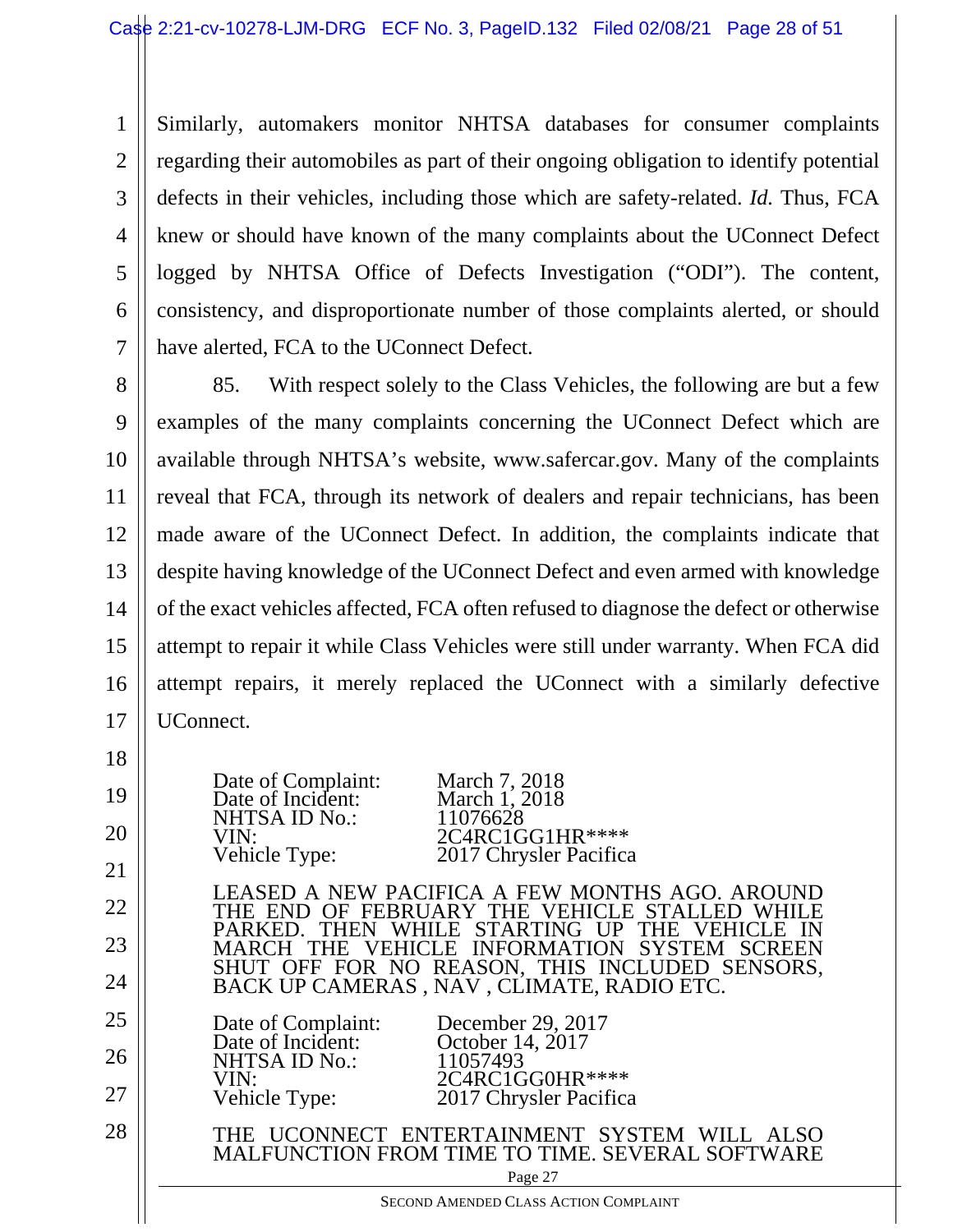|                                                         | Case 2:21-cv-10278-LJM-DRG ECF No. 3, PageID.133 Filed 02/08/21 Page 29 of 51                                                                                                                                                                                                                                                                                                                                                                                                                                                                                                                                                                                                                                               |
|---------------------------------------------------------|-----------------------------------------------------------------------------------------------------------------------------------------------------------------------------------------------------------------------------------------------------------------------------------------------------------------------------------------------------------------------------------------------------------------------------------------------------------------------------------------------------------------------------------------------------------------------------------------------------------------------------------------------------------------------------------------------------------------------------|
| $\mathbf{1}$<br>$\overline{2}$<br>3<br>4<br>5<br>6<br>7 | UPDATES HAVE BEEN INITIATED, ADDRESSING WINDOW<br>AND TRANSMISSION CONCERNS<br>ACCORDING<br>TO <sub>1</sub><br>DEALERSHIP'S SERVICE DEPARTMENT. YET, THE VEHICLE<br>DOES NOT FUNCTION PROPERLY,<br><b>WHERE</b><br><b>IDLE</b><br>AND<br><b>TRANSMISSION</b><br><b>FUNCTIONING</b><br><b>OFTEN</b><br>APPEARS<br>COMPROMISED (ROUGH IDLE, ROUGH SHIFTING, SUDDEN<br>RPM INCREASES AND ACCELERATION BURSTS<br><b>WHEN</b><br>SHIFTING FROM REVERSE TO DRIVE). I FEAR THIS CAR IS<br>NOT SAFE FOR MY WIFE AND THREE YOUNG CHILDREN.<br>Date of Complaint:<br>September 20, 2017<br>September 6, 2017<br>Date of Incident:<br>NHTSA ID No.:<br>11024613<br>2C4RC1BG6HR ****<br>VIN:<br>Vehicle Type:<br>2017 Chrysler Pacifica |
| 8                                                       | AFTER FOLLOWING GIVEN INSTRUCTIONS MY RADIO                                                                                                                                                                                                                                                                                                                                                                                                                                                                                                                                                                                                                                                                                 |
| 9                                                       | UCONNECT SYSTEM HAS BECOME NONFUNCTIONAL                                                                                                                                                                                                                                                                                                                                                                                                                                                                                                                                                                                                                                                                                    |
| 10<br>11                                                | I HAVE BEEN TOLD BY THE MANUFACTURER I HAVE TO<br>WAIT FOR AN UPDATE OR A FIX. IT HAS BEEN OVER A<br>WEEK ALREADYUPDATED 10/25/17 *BF                                                                                                                                                                                                                                                                                                                                                                                                                                                                                                                                                                                       |
| 12                                                      | Date of Complaint:<br><b>August 17, 2017</b>                                                                                                                                                                                                                                                                                                                                                                                                                                                                                                                                                                                                                                                                                |
| 13                                                      | July 1, 2017<br>Date of Incident:<br><b>NHTSA ID No.:</b><br>11016084                                                                                                                                                                                                                                                                                                                                                                                                                                                                                                                                                                                                                                                       |
| 14                                                      | VIN:<br>N/A<br>Vehicle Type:<br>2017 Chrysler Pacifica                                                                                                                                                                                                                                                                                                                                                                                                                                                                                                                                                                                                                                                                      |
| 15                                                      | MY TOUCH SCREEN IS UNRESPONSIVE THREE FOURTHS OF                                                                                                                                                                                                                                                                                                                                                                                                                                                                                                                                                                                                                                                                            |
| 16<br>17                                                | THE TIME THAT I TRY IT. YOU ARE GOING TO MAKE ME PUT<br><b>DATE HERE</b><br><b>BUT</b><br><b>THAT</b><br>DOES NOT<br><b>SPECIFIC</b><br>APPLY<br>BECAUSE IT'S BEEN SINCE THE BEGINNING AND HERE I AM<br>AND IT RIGHT NOW AND IT'S DOING IT AGAIN.                                                                                                                                                                                                                                                                                                                                                                                                                                                                           |
| 18                                                      | Date of Complaint:<br>August 19, 2017                                                                                                                                                                                                                                                                                                                                                                                                                                                                                                                                                                                                                                                                                       |
| 19                                                      | August 1, 2017<br>Date of Incident:<br>11120139<br>NHTSA ID No.:                                                                                                                                                                                                                                                                                                                                                                                                                                                                                                                                                                                                                                                            |
| 20                                                      | 2C3CCABG1HH****<br>VIN:<br>Vehicle Type:<br>2017 Chrysler 300                                                                                                                                                                                                                                                                                                                                                                                                                                                                                                                                                                                                                                                               |
| 21                                                      | LREAR CAMERA LOCKS UP ON SCREEN AND YOU CAN NOT                                                                                                                                                                                                                                                                                                                                                                                                                                                                                                                                                                                                                                                                             |
| 22                                                      | DO ANYTHING WITH<br>COMPUTER, VEHICLE MUST<br><b>BE</b><br>TURNED OFF AND RESTARTED                                                                                                                                                                                                                                                                                                                                                                                                                                                                                                                                                                                                                                         |
| 23                                                      | July 10, 2017<br>Date of Complaint:                                                                                                                                                                                                                                                                                                                                                                                                                                                                                                                                                                                                                                                                                         |
| 24                                                      | April 4, 2017<br>Date of Incident:<br>11004078<br><b>NHTSA ID No.:</b>                                                                                                                                                                                                                                                                                                                                                                                                                                                                                                                                                                                                                                                      |
| 25                                                      | 2C4RC1EG5HR ****<br>VIN:<br>Vehicle Type:<br>2017 Chrysler Pacifica                                                                                                                                                                                                                                                                                                                                                                                                                                                                                                                                                                                                                                                         |
| 26                                                      | TL* THE CONTACT OWNS A 2017 CHRYSLER PACIFICA. THE                                                                                                                                                                                                                                                                                                                                                                                                                                                                                                                                                                                                                                                                          |
| 27                                                      | CONTACT STATED THAT THE BACK UP CAMERA DID NOT<br>CEASE TO FUNCTION EVEN AFTER BEING SHIFTED INTO                                                                                                                                                                                                                                                                                                                                                                                                                                                                                                                                                                                                                           |
| 28                                                      | DRIVE. THE FAILURE OCCURRED INTERMITTENTLY. THE<br>VEHICLE WAS TAKEN TO THE ROUTE 1 CHRYSLER DEALER,<br>BUT THE FAILURE COULD NOT BE DUPLICATED.<br><b>THE</b><br>Page 28                                                                                                                                                                                                                                                                                                                                                                                                                                                                                                                                                   |
|                                                         | SECOND AMENDED CLASS ACTION COMPLAINT                                                                                                                                                                                                                                                                                                                                                                                                                                                                                                                                                                                                                                                                                       |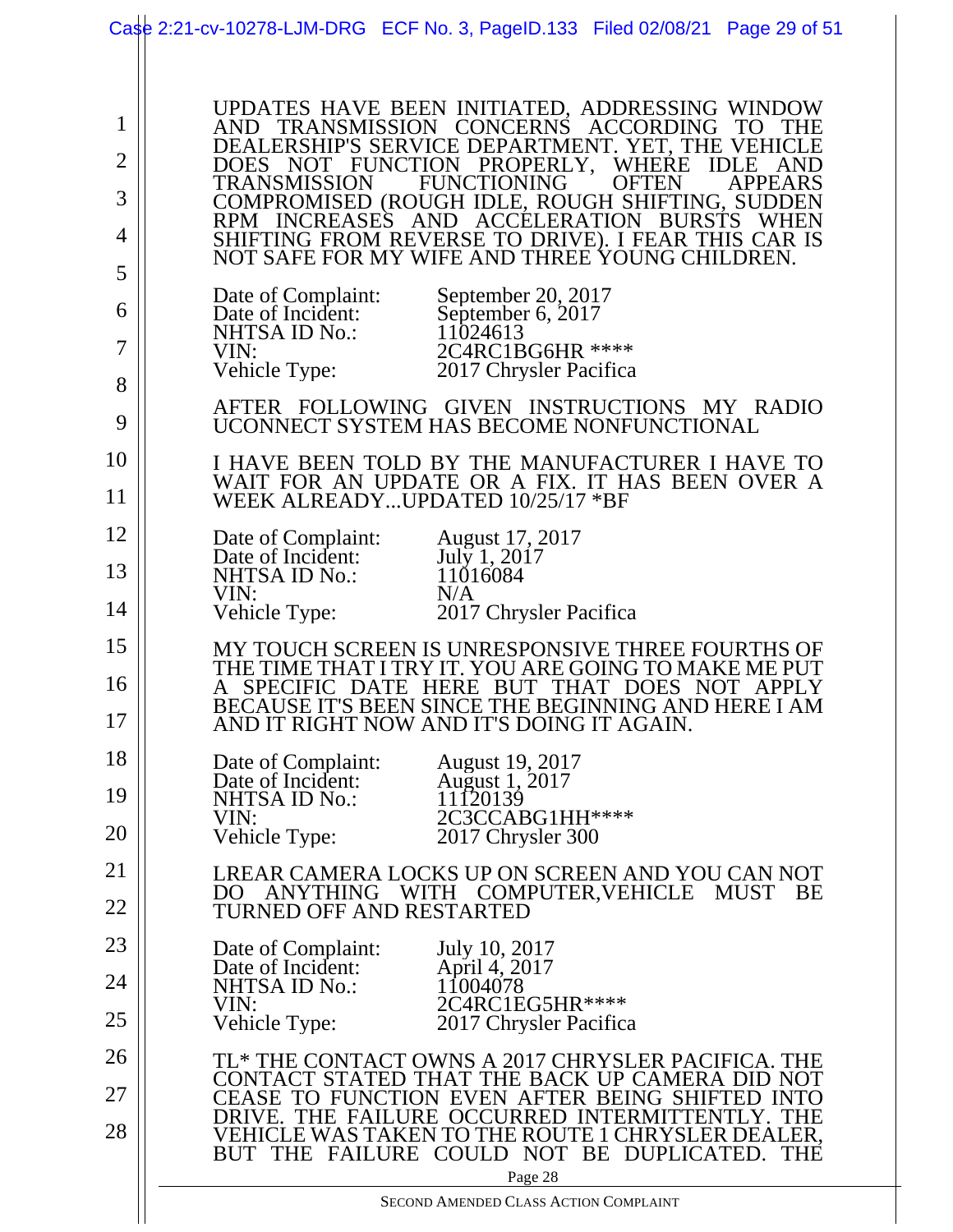Page 29 1 2 3 4 5 6 7 8 9 10 11 12 13 14 15 16 17 18 19 20 21 22 23 24 25 26 27 28 MANUFACTURER WAS NOTIFIED OF THE FAILURE AND STATED THAT NOTHING COULD BE DONE. THE MANUFACTURER INSTRUCTED THE CONTACT TO STOP CALLING AND PROVIDED CASE NUMBER: 31318899. THE FAILURE MILEAGE WAS APPROXIMATELY 16,000. **Customer Complaints on Third-Party Websites**  86. Consumers similarly complained about the defect on various online forums. Below are some examples. Over the air uconnect update caused the radio to freeze. As a result, the uconnect console screen is frozen or rather flashes the Chrysler/Sirius logo constantly. This "update" disabled radio/Bluetooth/electronic controls/navigational/functions. Chrysler says it sent a "fix" to the dealer. The dealer says it has not received it. says it sent a "fix" to the dealer. The dealer says it has not received it.<br>I am in an endless loop. I have been driving for weeks without a radio or handsfree or navigational assistance. I use my phone as a "substitute". I need to trade this car in. for all the nice features of a large car, I never would have leased it without radio functions." (Complaint posted to CarComplaints.com dated September 8, 2017). "Our theater system has not worked properly since we purchased the new vehicle the new vehicle 4 months ago. The car is at the dealership for repair, but the software patches have not worked and have corrupted the entire system. Chrysler does not know how to fix the problem or what is causing the issue. My band new \$50,000+ vehicle has been sitting at the dealership with no expectation on when the problem will be fixed. (Complaint posted to CarComplaints.com dated April 27, 2018). "On numerous occasions the navigation screen would go black or freeze up. On multiple occasions the uconnect theater would not work. Everytime we took it to the dealership said it was fine and didn't need investigate the issue. Recently, we went to the store and made several investigate the issue. Recently, we went to the store and made several<br>stops at different stores on our last stop the van would not recognize<br>the keys. We couldn't lock or unlock the van. I had to pull out the<br>emergency ke recognize the keys. I ended up having to google the issue for a work<br>around to get home. The entire ride there was a display stating that the<br>key was not in the vehicle. We made on more stop and an left the van<br>running. Te working again. The van is a 2018 and less than a year old. This is unacceptable for a new vehicle. (Complaint posted to CarComplaints.com dated January 31, 2019). "Two wonky situations with Uconnect Theater: 1. The screen displays the backup camera while driving forward under 16/17 MPH then switches to the blue "X" screen of death above 16/17 MPH. It will flip back and forth depending on the speed driven. The touchscreen is unusable in this condition. Nothing seems to fixes the issue except stopping/turning off the van. No patter as to why this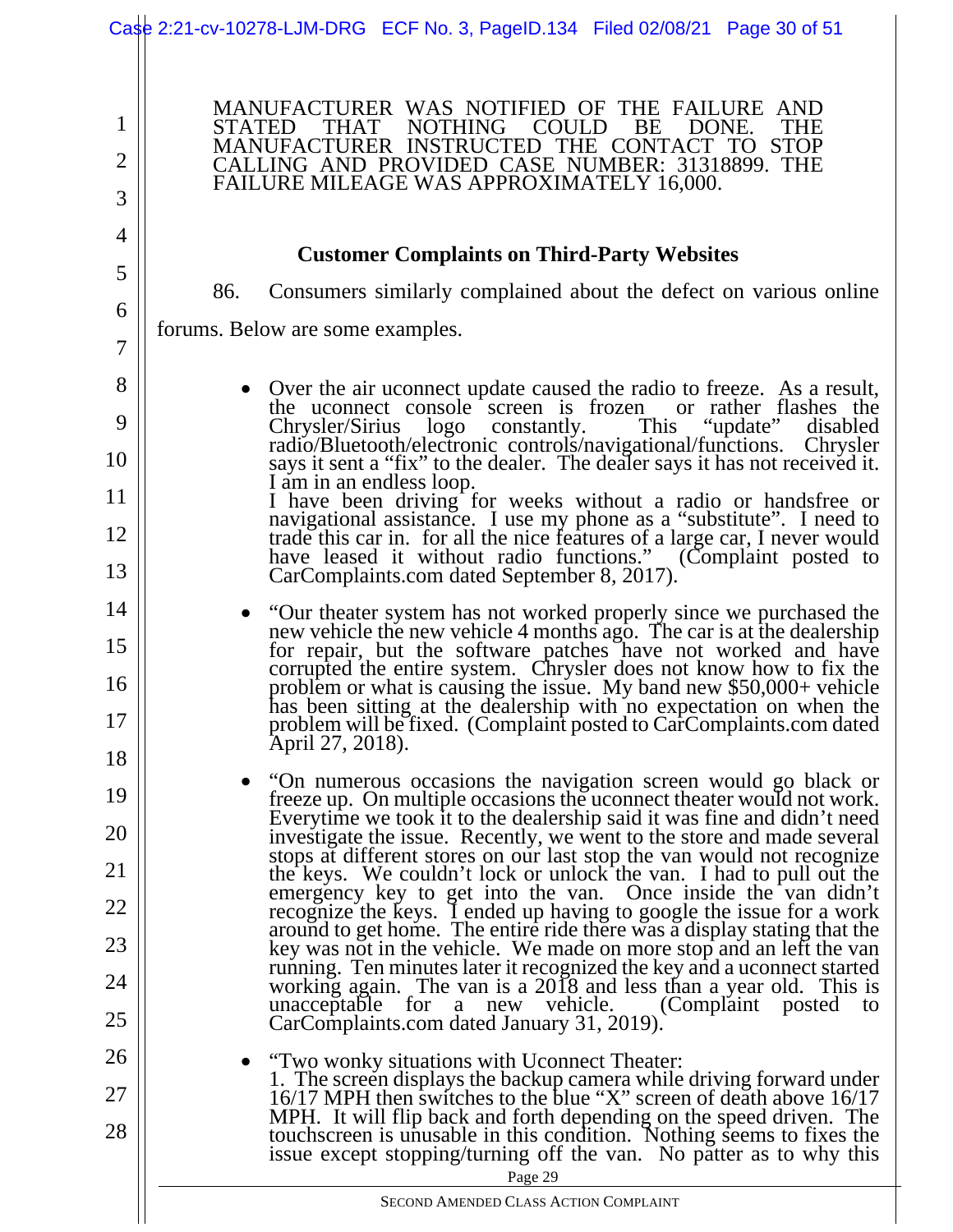|                                                                                                              | Case 2:21-cv-10278-LJM-DRG ECF No. 3, PageID.135 Filed 02/08/21 Page 31 of 51                                                                                                                                                                                                                                                                                                                                                                                                                                                                                                                                                                                                                                                                                                                                                                                                                                                                                                                                                                                                                                                                                                                                                                                                                                                                                                                                                                                                                                                                                                                                                                                                                                                                                                                                                                                                                                                                                                                                                                                                                                                           |
|--------------------------------------------------------------------------------------------------------------|-----------------------------------------------------------------------------------------------------------------------------------------------------------------------------------------------------------------------------------------------------------------------------------------------------------------------------------------------------------------------------------------------------------------------------------------------------------------------------------------------------------------------------------------------------------------------------------------------------------------------------------------------------------------------------------------------------------------------------------------------------------------------------------------------------------------------------------------------------------------------------------------------------------------------------------------------------------------------------------------------------------------------------------------------------------------------------------------------------------------------------------------------------------------------------------------------------------------------------------------------------------------------------------------------------------------------------------------------------------------------------------------------------------------------------------------------------------------------------------------------------------------------------------------------------------------------------------------------------------------------------------------------------------------------------------------------------------------------------------------------------------------------------------------------------------------------------------------------------------------------------------------------------------------------------------------------------------------------------------------------------------------------------------------------------------------------------------------------------------------------------------------|
| 1<br>$\overline{2}$<br>3<br>4<br>5<br>6<br>7<br>8<br>9<br>10<br>11<br>12<br>13<br>14<br>15<br>16<br>17<br>18 | situation occurs.<br>2. If a DVD/bluray is in the van while parked then the van is started<br>while the move continues to play, shortly thereafter, the head-unit displays the blue "x" screen of death. Nothing seems to fixes the issue<br>except stopping/turning off the van.<br>It feels lik it's a software issue that can be fixed with an bug fix update.<br>Asked about this with two difference dealers and they both give the<br>same shoulder shrug." (Complaint posted to CarComplaints.com<br>dated April 18, 2019.).<br>• "Technology-wise I give it 2 stars. The screen interface is just ok, it's<br>main issue is glitches. The backup camera would not work from time<br>to time, volume would get stuck, screens would jump back and forth,<br>sometimes the entire interface will simply reset itself mid-drive. Talk<br>about distraction." (Complaint posted to kbb.com dated April 20,<br>2019).<br>"Backup camera is completely black 90% of the time. The rest of the<br>$\bullet$<br>time it works great. Just paid \$125 for a diagnostic by the dealer.<br>Dealer says we need a new camera and wiring harness. Cost is about<br>\$650 plus tax. Has anybody been here? Thanks, pt." (Complaint<br>posted to https://www.pacificaforums.com/threads/backup-camera-<br>failure. $43955/$ ).<br>"This morning was the second time now that our uconnect screen has<br>$\bullet$<br>gone somewhat berserk and won't respond to touch. It just quickly<br>flashes continuously through each of the screens (radio, climate,<br>phone, settings, etc) and won't stop. We've tried turning the screen off,<br>but it just automatically turns itself back on and continues the flashing.<br>We've tried resetting the system and that didn't stop it either. We have<br>to turn the car off completely to get it to stop. When this happens when<br>you're in the middle of a commute, it's extremely frustrating and<br>distracting. Has anyone else experienced this?" (Complaint posted to<br>https://www.pacificaforums.com/threads/uconnect-flashes-through-<br>screens-uncontrollably.21129/#post-272665). |
| 19<br>20<br>21<br>22<br>23<br>24<br>25<br>26                                                                 | "Hi All<br>$\bullet$<br>My 2018 Pacifica Limited is 10 days old (new) and since last night the<br>Uconnect screen has been going on and off in 30 seconds cycles. When<br>it's off, I have no backup camera, no Bluetooth phone connection, no<br>media/radio etc. That's not a nice welcome to a new car<br>this?"<br>had<br>(Complaint)<br>Anyone<br>posted<br>to<br>https://www.pacificaforums.com/threads/uconnect-8-4-<br>crashing.30458/#post-399490 on February 11, 2018).<br>"I have a 2018 pacifica and the rearview camera doesnt show when in<br>$\bullet$<br>reverse. Not sure if their is a glitch or a software update that I'm<br>$missing$ ?"<br>(Complaint)<br>posted<br>to<br>https://www.pacificaforums.com/threads/rearview-camera-not-<br>working.40177/ on September 26, 2018).<br>87.                                                                                                                                                                                                                                                                                                                                                                                                                                                                                                                                                                                                                                                                                                                                                                                                                                                                                                                                                                                                                                                                                                                                                                                                                                                                                                                            |
| 27                                                                                                           | FCA had superior and exclusive knowledge of the UConnect Defect<br>and knew or should have known that the defect was not known or reasonably                                                                                                                                                                                                                                                                                                                                                                                                                                                                                                                                                                                                                                                                                                                                                                                                                                                                                                                                                                                                                                                                                                                                                                                                                                                                                                                                                                                                                                                                                                                                                                                                                                                                                                                                                                                                                                                                                                                                                                                            |
| 28                                                                                                           | discoverable by Plaintiffs and Class Members before they purchased or leased the                                                                                                                                                                                                                                                                                                                                                                                                                                                                                                                                                                                                                                                                                                                                                                                                                                                                                                                                                                                                                                                                                                                                                                                                                                                                                                                                                                                                                                                                                                                                                                                                                                                                                                                                                                                                                                                                                                                                                                                                                                                        |
|                                                                                                              | Page 30                                                                                                                                                                                                                                                                                                                                                                                                                                                                                                                                                                                                                                                                                                                                                                                                                                                                                                                                                                                                                                                                                                                                                                                                                                                                                                                                                                                                                                                                                                                                                                                                                                                                                                                                                                                                                                                                                                                                                                                                                                                                                                                                 |
|                                                                                                              | SECOND AMENDED CLASS ACTION COMPLAINT                                                                                                                                                                                                                                                                                                                                                                                                                                                                                                                                                                                                                                                                                                                                                                                                                                                                                                                                                                                                                                                                                                                                                                                                                                                                                                                                                                                                                                                                                                                                                                                                                                                                                                                                                                                                                                                                                                                                                                                                                                                                                                   |
|                                                                                                              |                                                                                                                                                                                                                                                                                                                                                                                                                                                                                                                                                                                                                                                                                                                                                                                                                                                                                                                                                                                                                                                                                                                                                                                                                                                                                                                                                                                                                                                                                                                                                                                                                                                                                                                                                                                                                                                                                                                                                                                                                                                                                                                                         |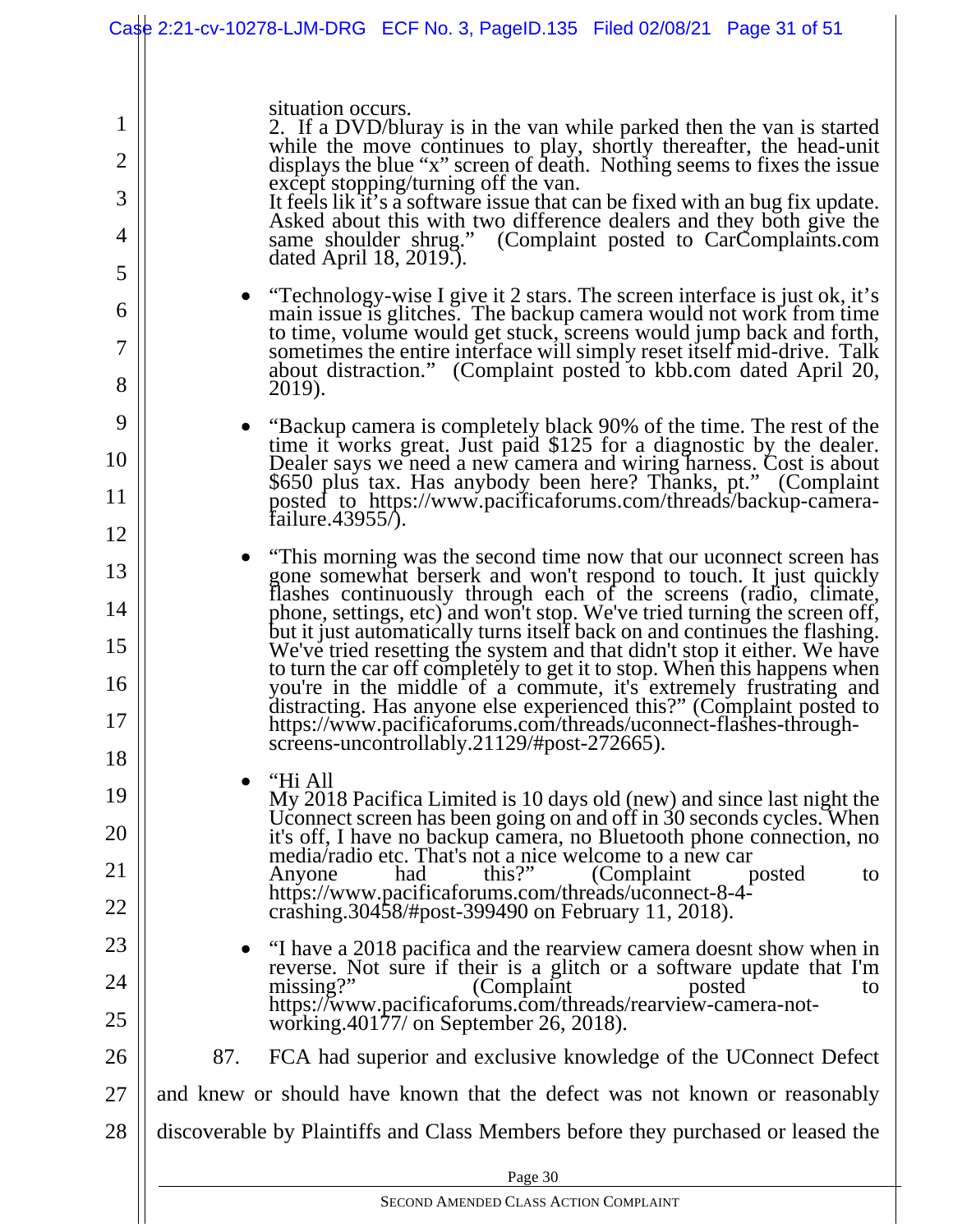Class Vehicles.

1

2 3 4 5 6 7 8 9 88. Plaintiffs are informed and believe, and based thereon allege, that before Plaintiffs purchased their respective Class Vehicles, and since early 2015, FCA knew about the UConnect Defect through sources not available to consumers, including pre-release testing data, early consumer complaints to FCA and its dealers, testing conducted in response to those consumer complaints, high failure rates of the UConnect, the data demonstrating the inordinately high volume of replacement part sales, and other aggregate data from FCA dealers about the problem.

10 11 12 13 14 15 16 17 89. FCA is experienced in the design and manufacture of consumer vehicles. As an experienced manufacturer, FCA conducts tests, including pre-sale durability testing, on incoming components, including the UConnect, to verify the parts are free from defect and align with FCA's specifications.<sup>18</sup> Thus, FCA knew or should have known the UConnect was defective and prone to put drivers in dangerous situations due to the inherent risk of the UConnect Defect failing and causing the backup camera, navigation, or phone connectivity to be compromised or fail.

18 19 20 21 22 23 90. Additionally, Defendant should have learned of this widespread defect from the sheer number of reports received from dealerships. Defendant FCA's customer relations department, which interacts with individual dealerships to identify potential common defects, received numerous reports regarding the UConnect Defect, which led to the release of the aforementioned TSBs, manufacturer communications and/or recalls.

24 25 26 91. FCA's customer relations department also collects and analyzes field data including, but not limited to, repair requests made at dealerships, technical reports prepared by engineers who have reviewed vehicles for which warranty

27

problems of a model before it goes into full production.") (last viewed June 5, 2019). 28 18 Akweli Parker, *How Car Testing Works*, HOWSTUFFWORKS.COM, http://auto.howstuffworks.com/car-driving-safety/safety-regulatory-devices/car-testing.htm ("The idea behind car testing is that it allows manufactures to work out all the kinks and potential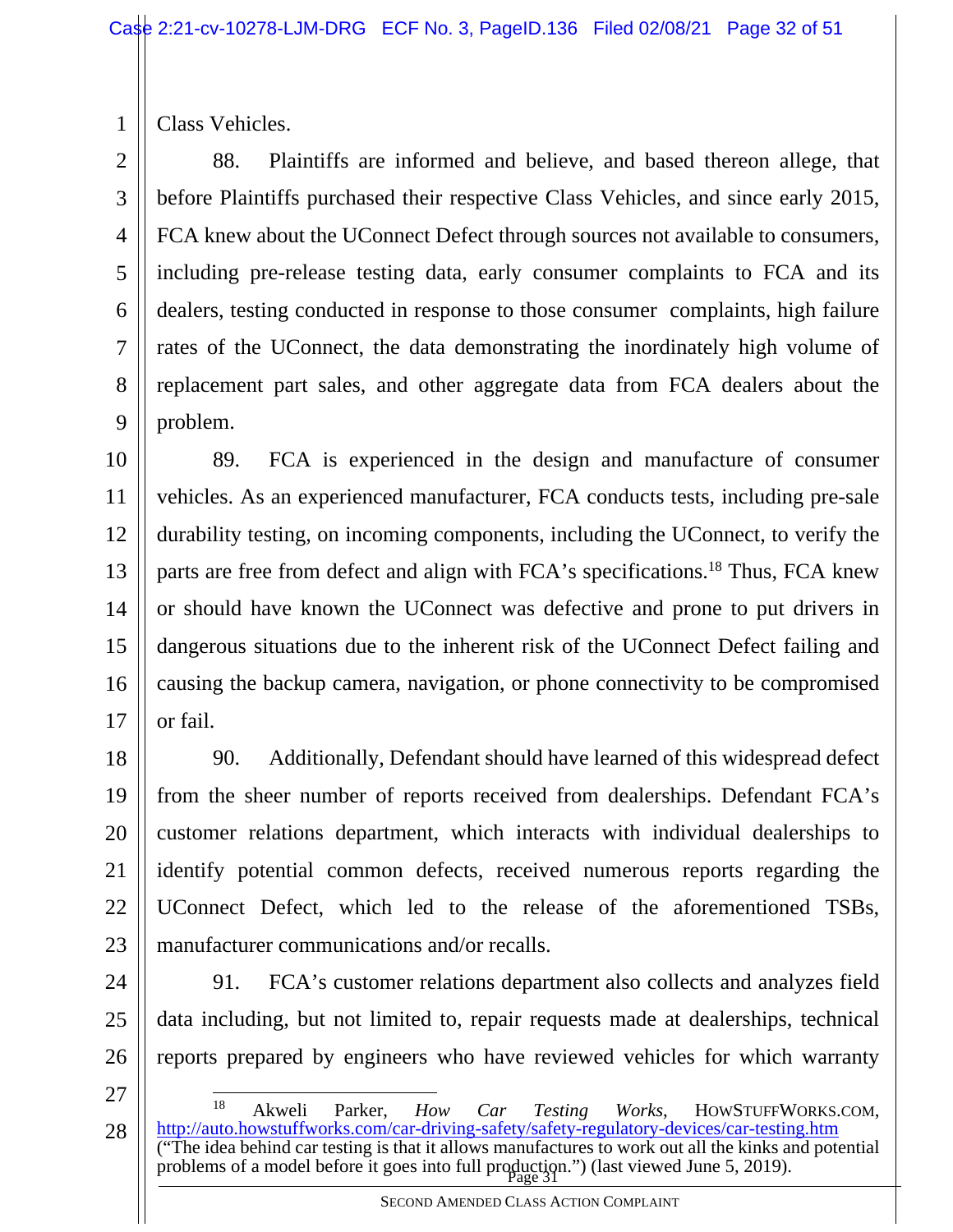coverage is being requested, parts sales reports, and warranty claims data.

repairs unless the justification for reimbursement is sufficiently detailed.

92. Defendant's warranty department similarly analyzes and collects data submitted by its dealerships to identify warranty trends in its vehicles. It is Defendant's policy that when a repair is made under warranty the dealership must provide FCA with detailed documentation of the problem and a complete disclosure of the repairs employed to correct it. Dealerships have an incentive to provide detailed information to Defendant, because they will not be reimbursed for any

9 10 11 12 13 14 15 16 17 18 19 20 93. The existence of the UConnect Defect is a material fact that a reasonable consumer would consider when deciding whether to purchase or lease a Class Vehicle. No consumer would have reason to search for the UConnect Defect in any publicly available resources. Nor should they as they reasonably rely on FCA to either disclose the defect, or sell a vehicle without the UConnect Defect, as FCA is obligated to do by law. Further, even had consumers searched for problems with the UConnect, FCA itself has never publicly or affirmatively disclosed the UConnect Defect. Instead, FCA repeatedly told consumers that the was no defect, that it had repaired the UConnect Defect, or that it was unable to duplicate the Defect. Had Plaintiffs and other Class Members known of the UConnect Defect, they would have paid less for the Class Vehicles or would not have purchased or leased them.

21 22 23 24 25 26 27 94. Reasonable consumers, like Plaintiffs, expect that a vehicle's UConnect is safe, will function in a manner that will not pose a safety risk, and is free from defects. Plaintiffs and Class Members further reasonably expect that FCA will not sell or lease vehicles with known safety defects, such as the UConnect Defect, and will disclose any such defects to its consumers when it learns of them. They did not expect FCA to conceal and fail to disclose the UConnect Defect to them, and to then continually deny its existence.

28

1

2

3

4

5

6

7

8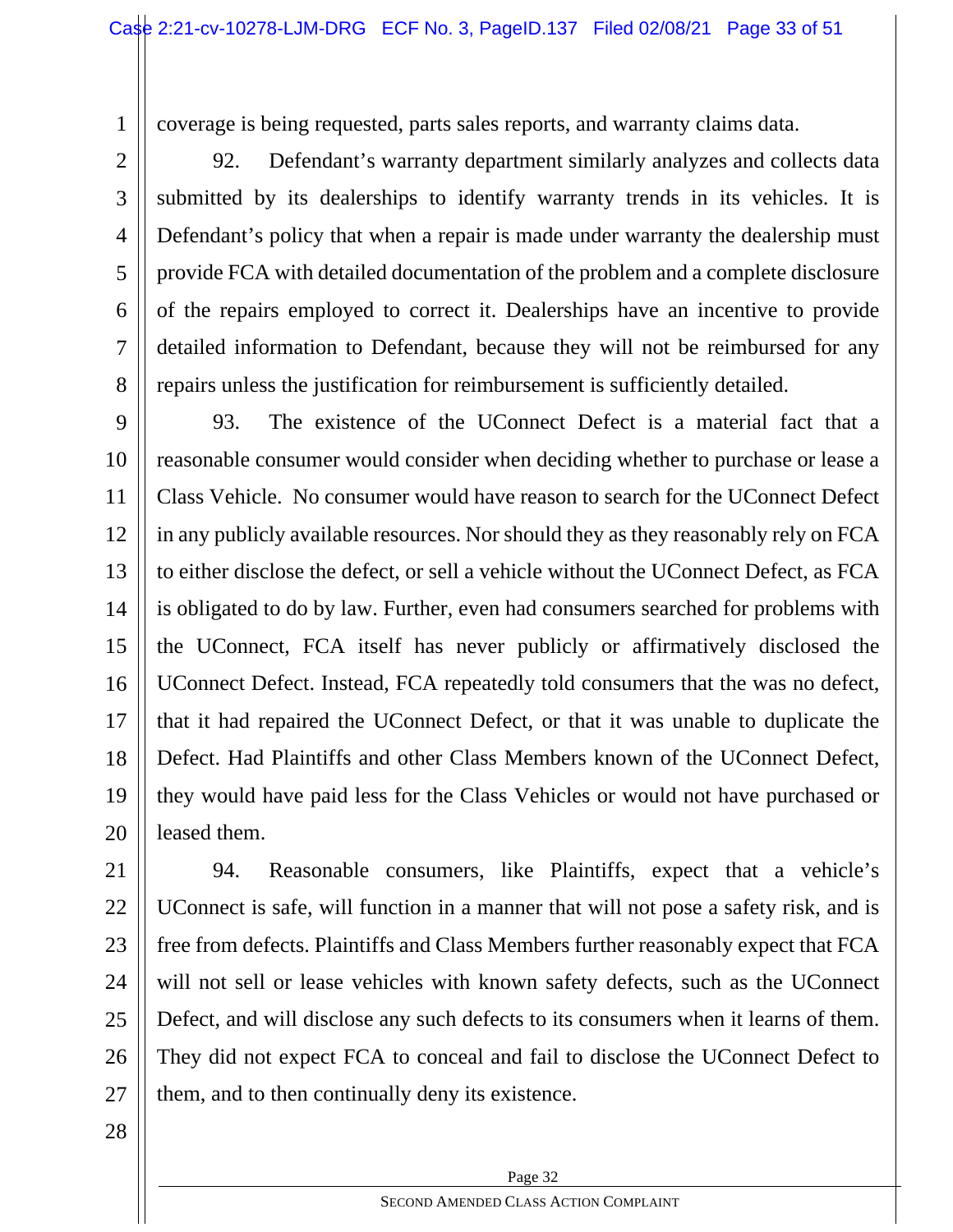| $\mathbf{1}$   | FCA Has Actively Concealed the UConnect Defect                                      |  |  |
|----------------|-------------------------------------------------------------------------------------|--|--|
| $\overline{2}$ | Despite its knowledge of the UConnect Defect in the Class Vehicles,<br>95.          |  |  |
| 3              | FCA actively concealed the existence and nature of the defect from Plaintiffs and   |  |  |
| 4              | Class Members. Specifically, FCA failed to disclose or actively concealed at and    |  |  |
| 5              | after the time of purchase, lease, or repair:                                       |  |  |
| 6              | any and all known material defects or material nonconformity<br>(a)                 |  |  |
| $\overline{7}$ | of the Class Vehicles, including the defects pertaining to the                      |  |  |
| 8              | UConnect;                                                                           |  |  |
| 9              | that the Class Vehicles, including the UConnect, were not in<br>(b)                 |  |  |
| 10             | good in working order, were defective, and were not fit for their                   |  |  |
| 11             | intended purposes; and                                                              |  |  |
| 12             | that the Class Vehicles and the UConnect were defective,<br>(c)                     |  |  |
| 13             | despite the fact that FCA learned of such defects as early as early                 |  |  |
| 14             | 2015.                                                                               |  |  |
| 15             | When consumers present their Class Vehicles to an authorized FCA<br>96.             |  |  |
| 16             | dealer for UConnect repairs, rather than repair the problem under warranty, FCA     |  |  |
| 17             | dealers either inform consumers that their vehicles are functioning properly or     |  |  |
| 18             | conduct repairs that merely mask the UConnect Defect.                               |  |  |
| 19             | FCA has caused Class Members to expend money at its dealerships to<br>97.           |  |  |
| 20             | diagnose, repair or replace the Class Vehicles' UConnect and/or related             |  |  |
| 21             | components, despite FCA's knowledge of the UConnect Defect.                         |  |  |
| 22             | FCA Has Unjustly Retained A Substantial Benefit                                     |  |  |
| 23             | On information and belief, Plaintiffs allege that Defendant unlawfully<br>98.       |  |  |
| 24             | failed to disclose the alleged defect to induce them and other putative Class       |  |  |
| 25             | Members to purchase or lease the Class Vehicles.                                    |  |  |
| 26             | Plaintiffs further allege that Defendant thus engaged in deceptive acts<br>99.      |  |  |
| 27             | or practices pertaining to all transactions involving the Class Vehicles, including |  |  |
| 28             | Plaintiffs'.                                                                        |  |  |
|                | Page 33                                                                             |  |  |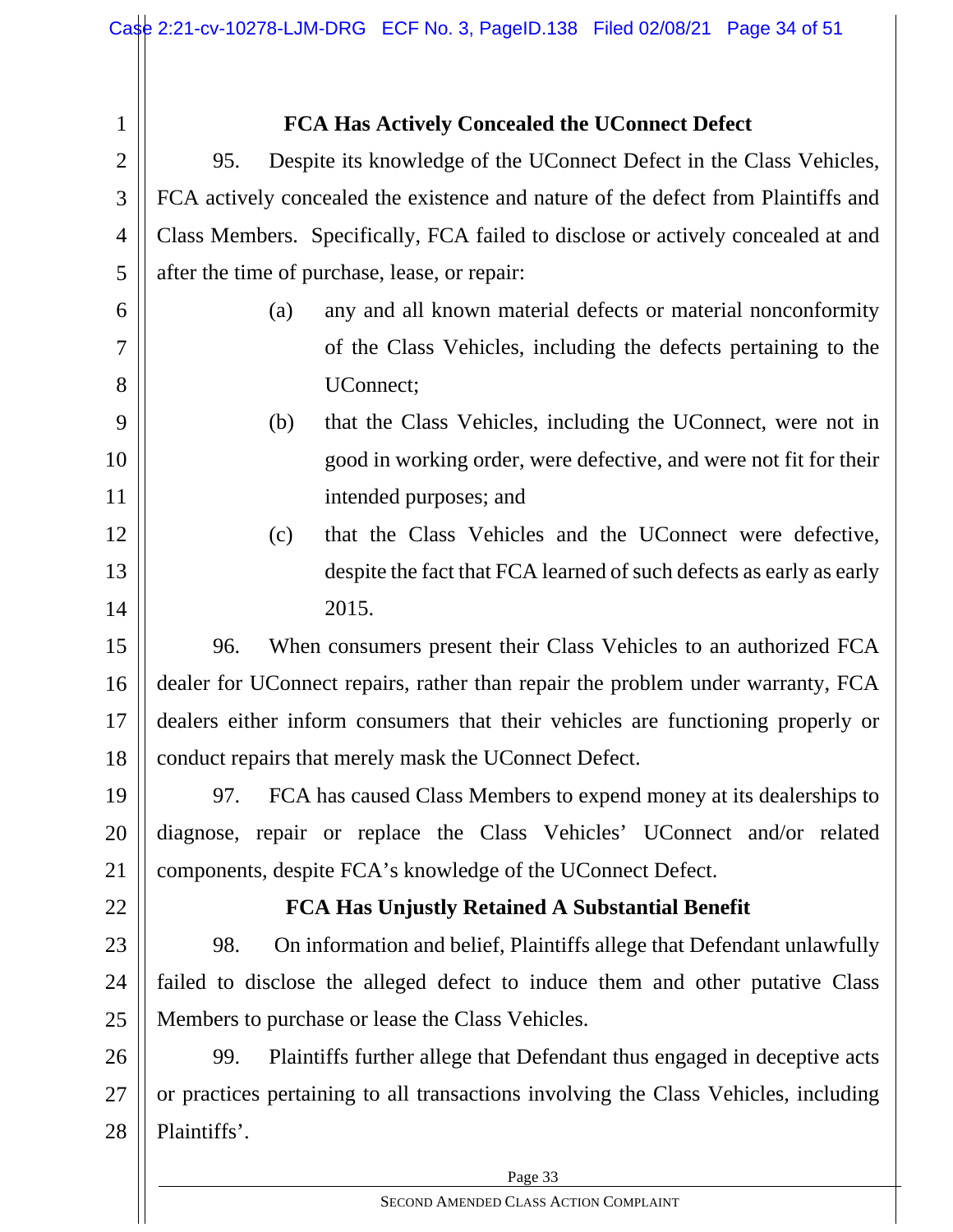1 2 3 4 100. As discussed above therefore, Plaintiffs allege that Defendant unlawfully induced them to purchase their respective Class Vehicles by concealing a material fact (the defective UConnect) and that they would have paid less for the Class Vehicles, or not purchased them at all, had they known of the defect.

101. Accordingly, Defendant's ill-gotten gains, benefits accrued in the form of increased sales and profits resulting from the material omissions that did - and likely will continue to - deceive consumers, should be disgorged.

8

14

15

16

17

18

19

20

21

22

5

6

7

#### **CLASS ACTION ALLEGATIONS**

9 10 11 12 13 102. Plaintiffs bring this lawsuit as a class action on behalf of themselves and all others similarly situated as members of the proposed Class pursuant to Federal Rules of Civil Procedure 23(a) and 23(b)(3). This action satisfies the numerosity, commonality, typicality, adequacy, predominance, and superiority requirements of those provisions.

103. The Class and Sub-Classes are defined as:

**Class**: All persons in California who purchased or leased any 2017-2019 Chrysler Pacifica or Chrysler 300 Vehicles equipped with FCA US LLC's "UConnect" infotainment system ("Class Vehicles") designed, manufactured, marketed, distributed, sold, warranted, and/or serviced by FCA US, LLC.

> **CLRA Sub-Class**: All members of the California Sub-Class who are "consumers" within the meaning of California Civil Code § 1761(d).

**Implied Warranty Sub-Class**: All members of the Class who purchased or leased their Class Vehicles in the State of California.

23 24 25 26 27 28 104. Excluded from the Class and Sub-Classes are: (1) Defendant, any entity or division in which Defendant has a controlling interest, and their legal representatives, officers, directors, assigns, and successors; (2) the Judge to whom this case is assigned and the Judge's staff; (3) any Judge sitting in the presiding state and/or federal court system who may hear an appeal of any judgment entered; and (4) those persons who have suffered personal injuries as a result of the facts alleged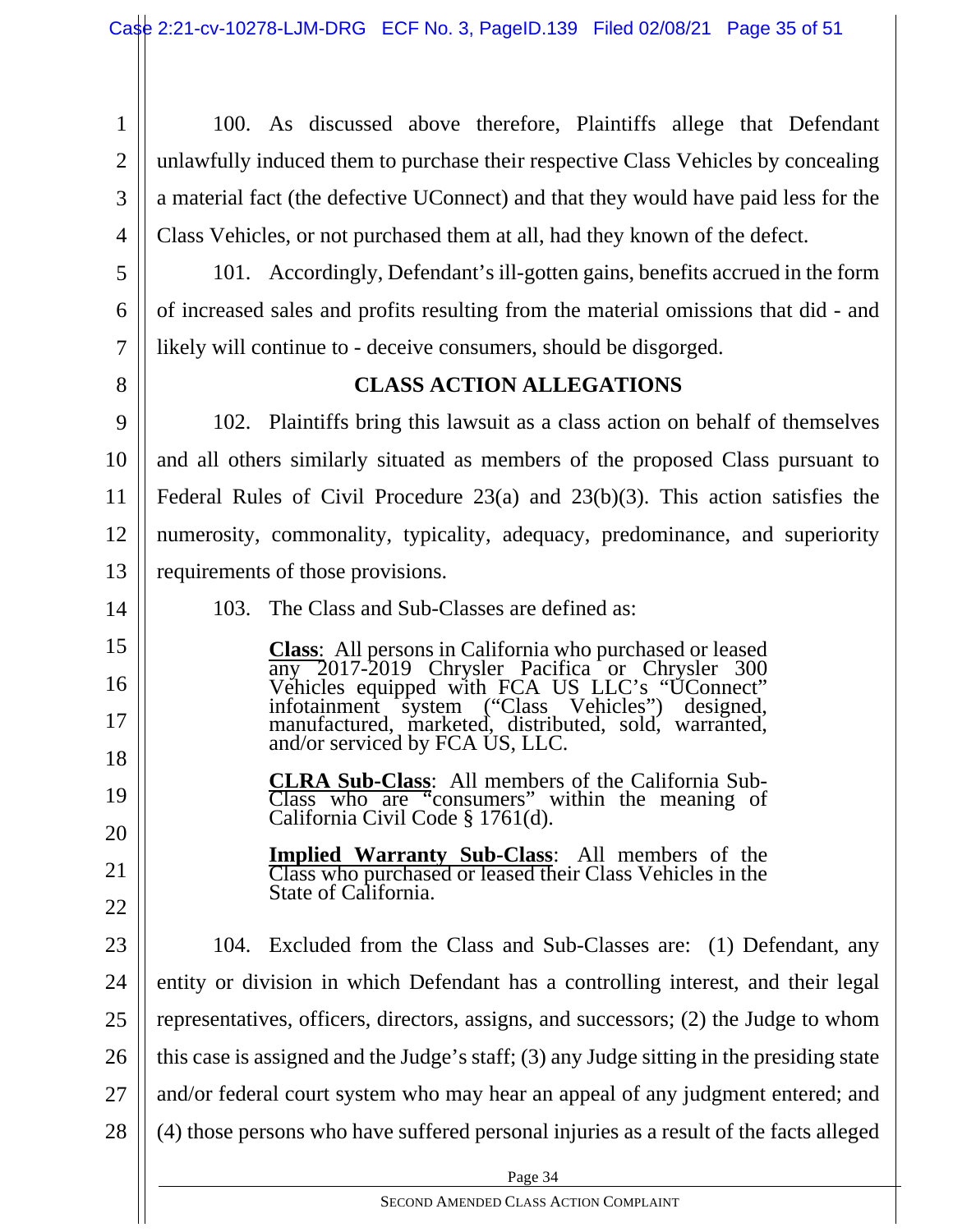1 2 3 herein. Plaintiffs reserve the right to amend the Class and Sub-Class definitions if discovery and further investigation reveal that the Class and Sub-Class should be expanded or otherwise modified.

4 5 6 7 8 9 10 11 105. Numerosity: Although the exact number of Class Members is uncertain, and can only be ascertained through appropriate discovery, the number is significant enough, well into the multiple thousands or hundreds of thousands, such that joinder is impracticable. The disposition of the claims of these Class Members in a single action will provide substantial benefits to all parties and to the Court. The Class Members are readily identifiable from information and records in Defendant's possession, custody, or control, as well as from records kept by the Department of Motor Vehicles.

12 13 14 15 16 17 18 19 106. Typicality: Plaintiffs' claims are typical of the claims of the Class in that Plaintiffs, like all Class Members, purchased or leased a Class Vehicle designed, manufactured, and distributed by FCA. The representative Plaintiffs, like all Class Members, have been damaged by Defendant's misconduct in that they have incurred or will incur the cost of repairing or replacing the defective UConnect and/or its components. Furthermore, the factual bases of FCA's misconduct are common to all Class Members and represent a common thread resulting in injury to the Class.

20 21 22 23 107. Commonality: There are numerous questions of law and fact common to Plaintiffs and the Class that predominate over any question affecting Class Members individually. These common legal and factual issues include the following:

24

25

26

27

28

- (a) Whether Class Vehicles suffer from defects relating to the Uconnect system;
- (b) Whether the defects relating to the Uconnect system constitute an unreasonable safety risk;
	- (c) Whether Defendant knew about the defects pertaining to the

|  | Page 35 |
|--|---------|
|  |         |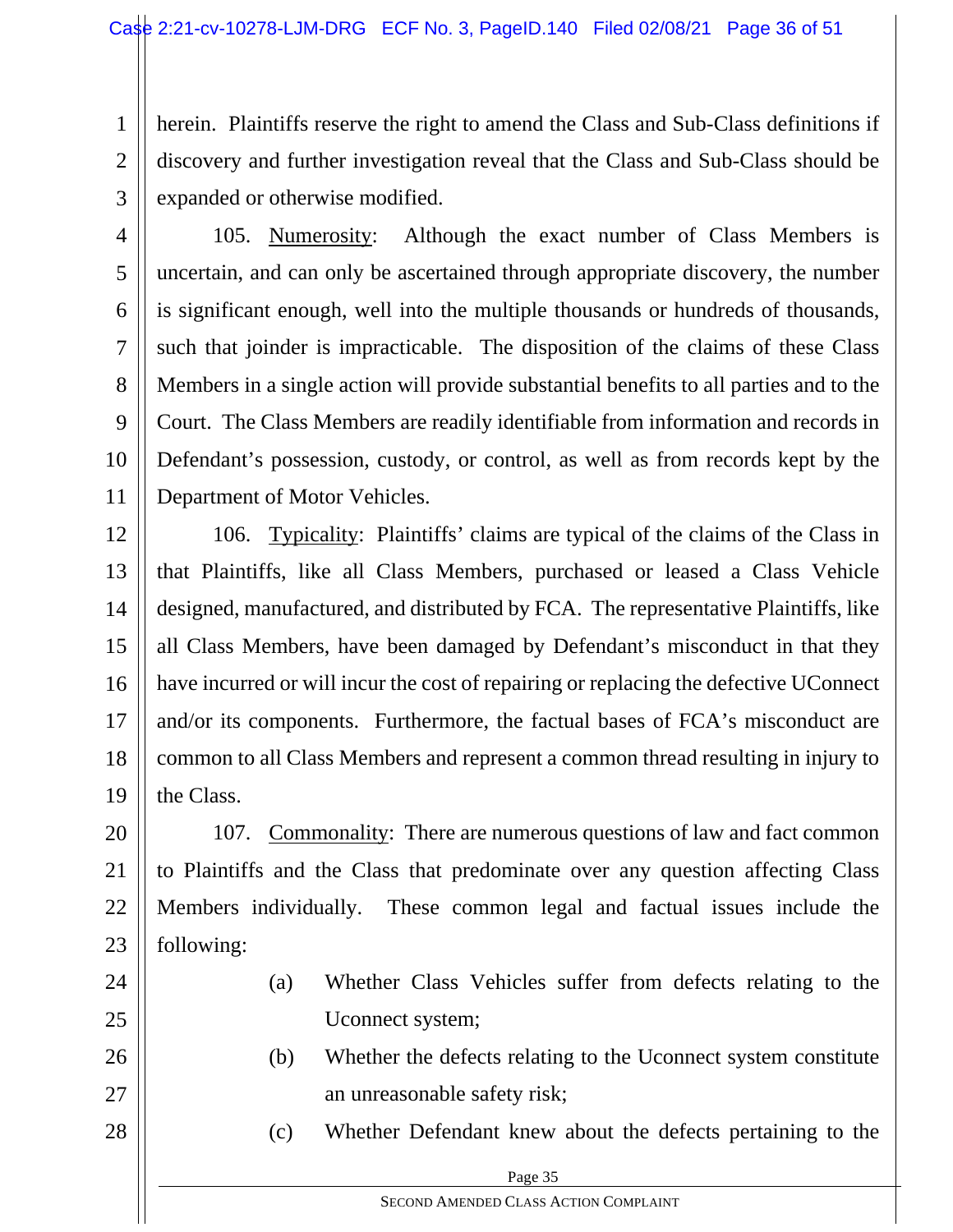2

3

4

5

6

7

8

9

10

11

12

13

14

15

16

17

18

19

20

21

22

23

24

25

26

27

28

UConnect and, if so, how long Defendant has known of the defect;

- (d) Whether the defective nature of the UConnect constitutes a material fact;
- (e) Whether Defendant has had an ongoing duty to disclose the defective nature of the Uconnect system to Plaintiffs and Class Members;
- (f) Whether Plaintiffs and the other Class Members are entitled to equitable relief, including a preliminary and/or a permanent injunction;
- (g) Whether Defendant knew or reasonably should have known of the defects pertaining to the Uconnect system before it sold and leased Class Vehicles to Class Members;
	- (h) Whether Defendant should be declared financially responsible for notifying the Class Members of problems with the Class Vehicles and for the costs and expenses of repairing and replacing the defective Uconnect system and/or its components;
- (i) Whether Defendant is obligated to inform Class Members of their right to seek reimbursement for having paid to diagnose, repair, or replace their defective Uconnect systems and/or its components;
	- (j) Whether Defendant breached the implied warranty of merchantability pursuant to the Magnuson-Moss Warranty Act;
	- (k) Whether Defendant breached the implied warranty of merchantability pursuant to the Song-Beverly Act

(l) Whether Defendant breached its express warranties; and

(m) Whether Defendant breached written warranties pursuant to the Magnuson-Moss Warranty Act.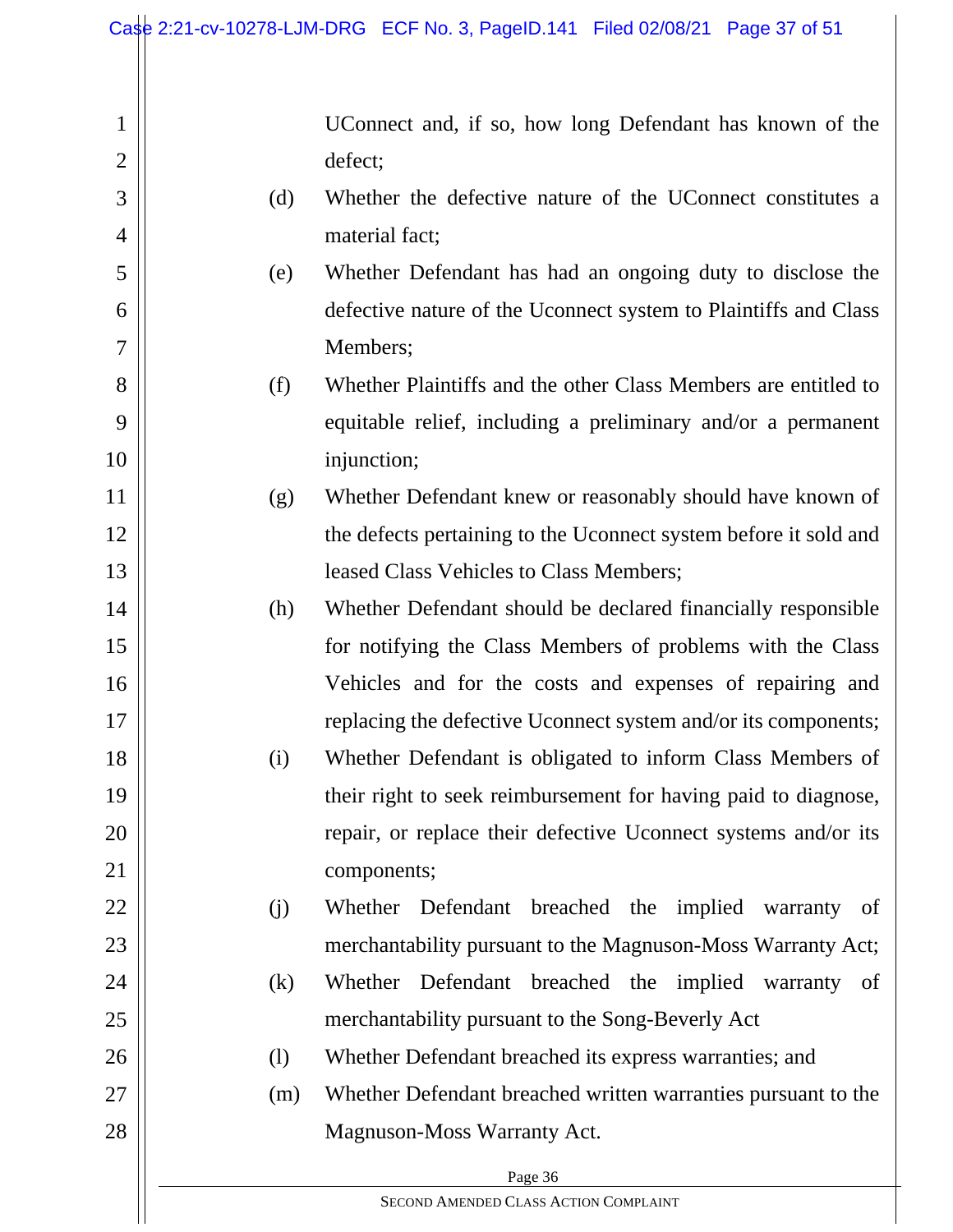1 2 3 4 108. Adequate Representation: Plaintiffs will fairly and adequately protect the interests of the Class Members. Plaintiffs have retained attorneys experienced in the prosecution of class actions, including consumer and product defect class actions, and Plaintiffs intend to vigorously prosecute this action.

5 6 7 8 9 10 11 12 13 14 15 16 17 18 109. Predominance and Superiority: Plaintiffs and Class Members have all suffered, and will continue to suffer, harm and damages as a result of Defendant's unlawful and wrongful conduct. A class action is superior to other available methods for the fair and efficient adjudication of the controversy. Absent a class action, most Class Members would likely find the cost of litigating their claims prohibitively high and would therefore have no effective remedy. Because of the relatively small size of the individual Class Members' claims, it is likely that only a few Class Members could afford to seek legal redress for Defendant's misconduct. Absent a class action, Class Members will continue to incur damages, and Defendant's misconduct will continue unabated without remedy or relief. Class treatment of common questions of law and fact would also be a superior method to multiple individual actions or piecemeal litigation in that it will conserve the resources of the courts and the litigants and promote consistency and efficiency of adjudication.

**FIRST CAUSE OF ACTION** 

**(Violation of California's Consumers Legal Remedies Act,** 

**California Civil Code § 1750,** *et seq***.)** 

**(On Behalf of the CLRA Sub-Class)** 

other paragraphs of this Complaint.

CLRA Sub-Class (CLRA Sub-Class).

## 112. Defendant is a "person" as defined by California Civil Code § 1761(c).

110. Plaintiffs incorporate by reference all other allegations contained in the

111. Plaintiffs bring this cause of action on behalf of themselves and the

- 28
- 113. Plaintiffs and the CLRA Sub-Class members are "consumers" within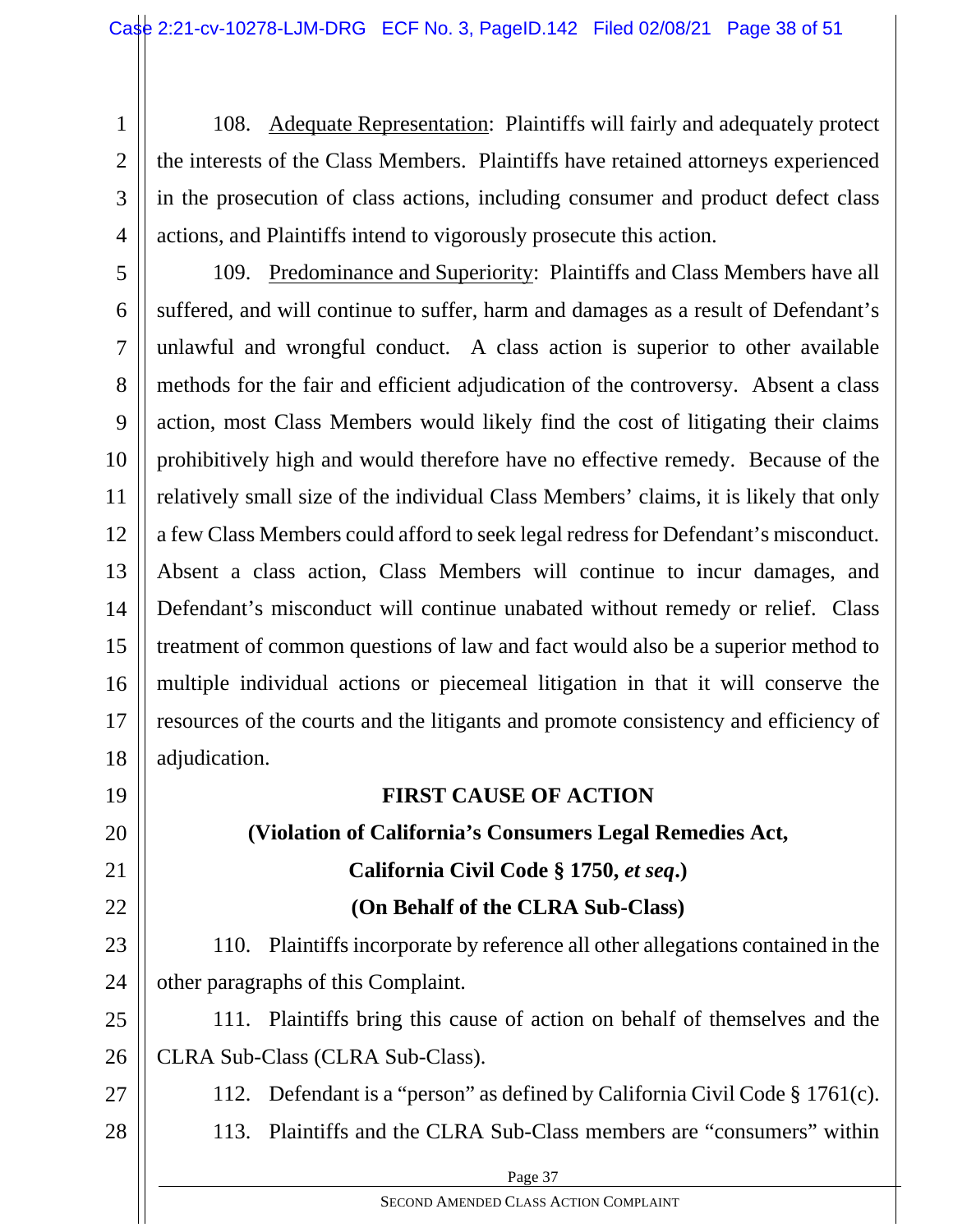1 2 the meaning of California Civil Code § 1761(d) because they purchased their Class Vehicles primarily for personal, family, or household use.

3 4 5 6 7 8 9 114. By failing to disclose and concealing the defective nature of the UConnect from Plaintiffs and prospective CLRA Sub-Class members, Defendant violated California Civil Code § 1770(a), as it represented that the Class Vehicles and their UConnect had characteristics and benefits that they do not have, and represented that the Class Vehicles and their UConnect were of a particular standard, quality, or grade when they were of another. *See* Cal. Civ. Code §§  $1770(a)(5) & (7)$ .

10 11 12 115. Defendant's unfair and deceptive acts or practices occurred repeatedly in Defendant's trade or business, were capable of deceiving a substantial portion of the purchasing public and imposed a serious safety risk on the public.

13 14 15 116. Defendant knew that the Class Vehicles and their UConnect suffered from an inherent defect, were defectively designed, and were not suitable for their intended use.

16 17 18 19 20 21 117. As a result of their reliance on Defendant's omissions, owners and/or lessees of the Class Vehicles, including Plaintiffs, suffered an ascertainable loss of money, property, and/or value of their Class Vehicles. Additionally, as a result of the UConnect Defect, Plaintiffs and the CLRA Sub-Class members were harmed and suffered actual damages in that the Class Vehicles' UConnect and its components are substantially certain to fail before their expected useful life has run.

22 23 24 118. Defendant was under a duty to Plaintiffs and the CLRA Sub- Class members to disclose the defective nature of the UConnect and/or the associated repair costs because:

- 25
- 26
- 27

facts about the safety defect in the Class Vehicles' UConnect; (b) Plaintiffs and the CLRA Sub-Class members could not

reasonably have been expected to learn or discover that their

(a) Defendant was in a superior position to know the true state of

- 28
- Page 38

SECOND AMENDED CLASS ACTION COMPLAINT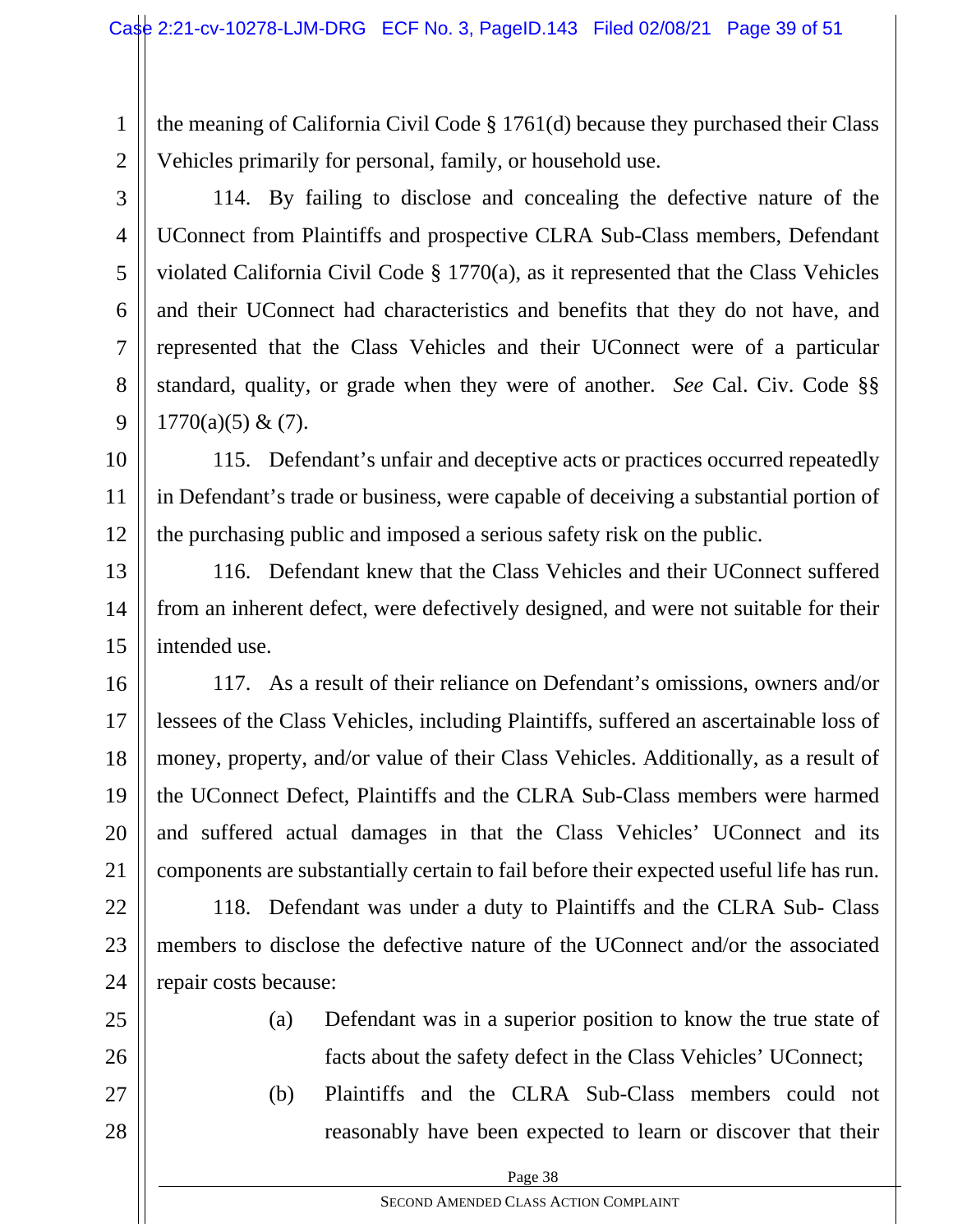2

3

4

5

6

7

UConnect had a dangerous safety defect until it manifested; and

(c) Defendant knew that Plaintiffs and the CLRA Sub-Class members could not reasonably have been expected to learn of or discover the safety defect.

119. In failing to disclose the defective nature of UConnect, Defendant knowingly and intentionally concealed material facts and breached its duty not to do so.

8 9 10 11 12 13 120. The facts Defendant concealed from or failed to disclose to Plaintiffs and the CLRA Sub-Class members are material in that a reasonable consumer would have considered them to be important in deciding whether to purchase or lease the Class Vehicles or pay less. Had Plaintiffs and the CLRA Sub-Class members known that the Class Vehicles' UConnect was defective, they would not have purchased or leased the Class Vehicles or would have paid less for them.

14 15 16 17 121. Plaintiffs and the CLRA Sub-Class members are reasonable consumers who do not expect the UConnect installed in their vehicles to exhibit problems such as the UConnect Defect. This is the reasonable and objective consumer expectation relating to a vehicle's UConnect.

18 19 20 21 122. As a result of Defendant's conduct, Plaintiffs and the CLRA Sub-Class members were harmed and suffered actual damages in that, on information and belief, the Class Vehicles experienced and will continue to experience problems such as the UConnect Defect.

22 23 24 123. As a direct and proximate result of Defendant's unfair or deceptive acts or practices, Plaintiffs and the CLRA Sub-Class members suffered and will continue to suffer actual damages.

25 26 124. Plaintiffs and the CLRA Sub-Class members are entitled to equitable relief.

27 28 125. Plaintiffs provided Defendant with notice of its violations of the CLRA pursuant to California Civil Code § 1782(a). Defendant has to date failed to provide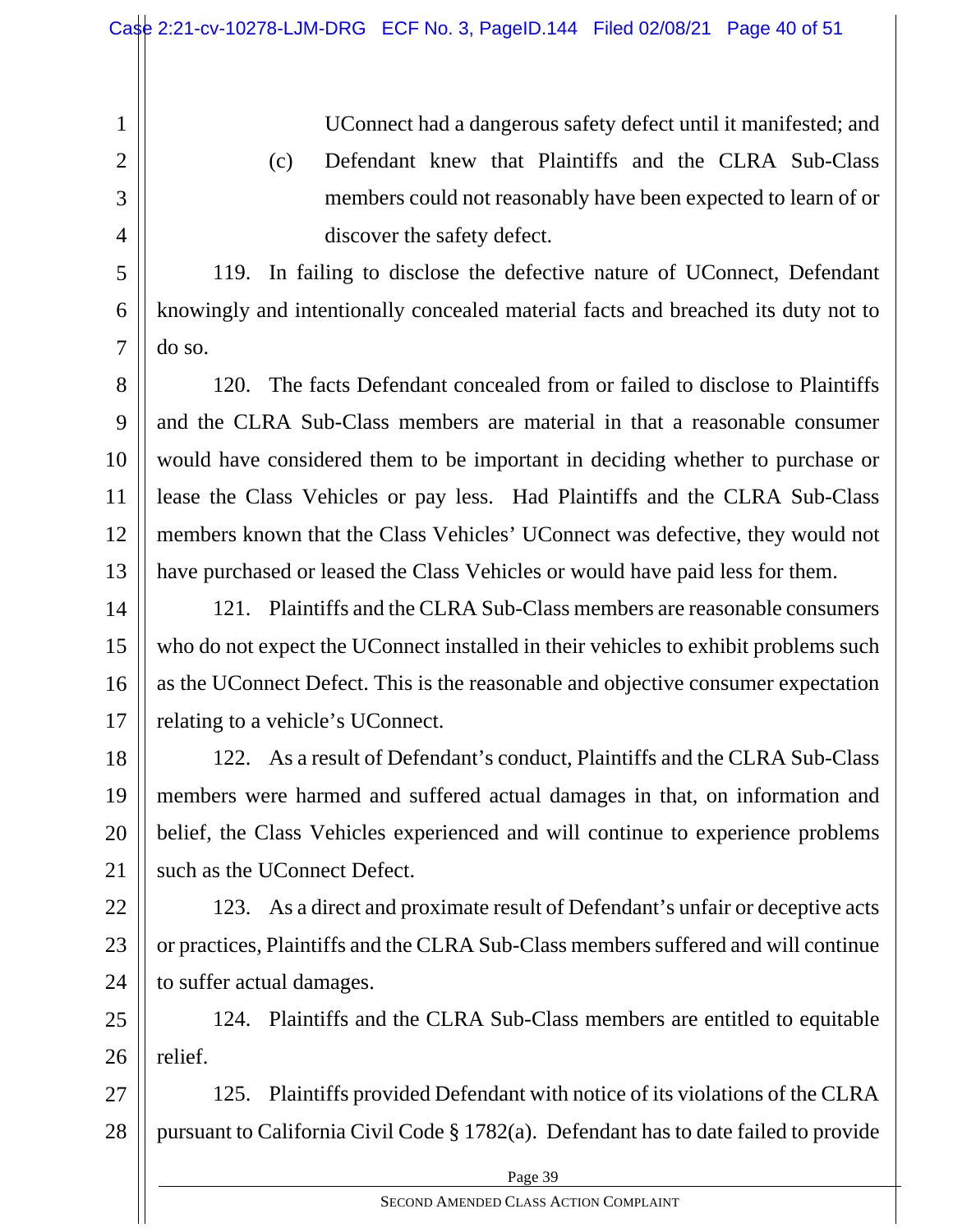1 2 3 appropriate relief for their violations of the CLRA. Accordingly, Plaintiffs seek monetary, compensatory, and punitive damages, in addition to injunctive and equitable relief.

#### **SECOND CAUSE OF ACTION**

4

5

6

7

8

9

### **(Breach of Implied Warranty Pursuant to Song-Beverly Consumer Warranty Act, California Civil Code §§ 1792 and 1791.1,** *et seq.***) (On Behalf of the Implied Warranty Sub-Class)**

126. Plaintiffs incorporate by reference the allegations contained in the other paragraphs of this Complaint.

10 11 127. Plaintiffs bring this cause of action against Defendant on behalf of themselves and the Implied Warranty Sub-Class (IW Sub-Class).

12 13 14 128. Defendant was at all relevant times the manufacturer, distributor, warrantor, and/or seller of the Class Vehicles. Defendant knew or had reason to know of the specific use for which the Class Vehicles were purchased or leased.

15 16 17 18 19 20 21 22 129. Defendant provided Plaintiffs and the Implied Warranty Sub-Class members with an implied warranty that the Class Vehicles and their components and parts are merchantable and fit for the ordinary purposes for which they were sold. However, the Class Vehicles are not fit for their ordinary purpose of providing reasonably reliable and safe transportation because, *inter alia*, the Class Vehicles and their UConnect suffered from an inherent defect at the time of sale and thereafter and are not fit for their particular purpose of providing safe and reliable transportation.

23 24 25 26 27 28 130. Defendant impliedly warranted that the Class Vehicles were of merchantable quality and fit for their intended use. This implied warranty included, among other things: (i) a warranty that the Class Vehicles and their UConnect, which were manufactured, supplied, distributed, and/or sold by FCA, would provide safe and reliable transportation; and (ii) a warranty that the Class Vehicles and their UConnect would be fit for their intended use.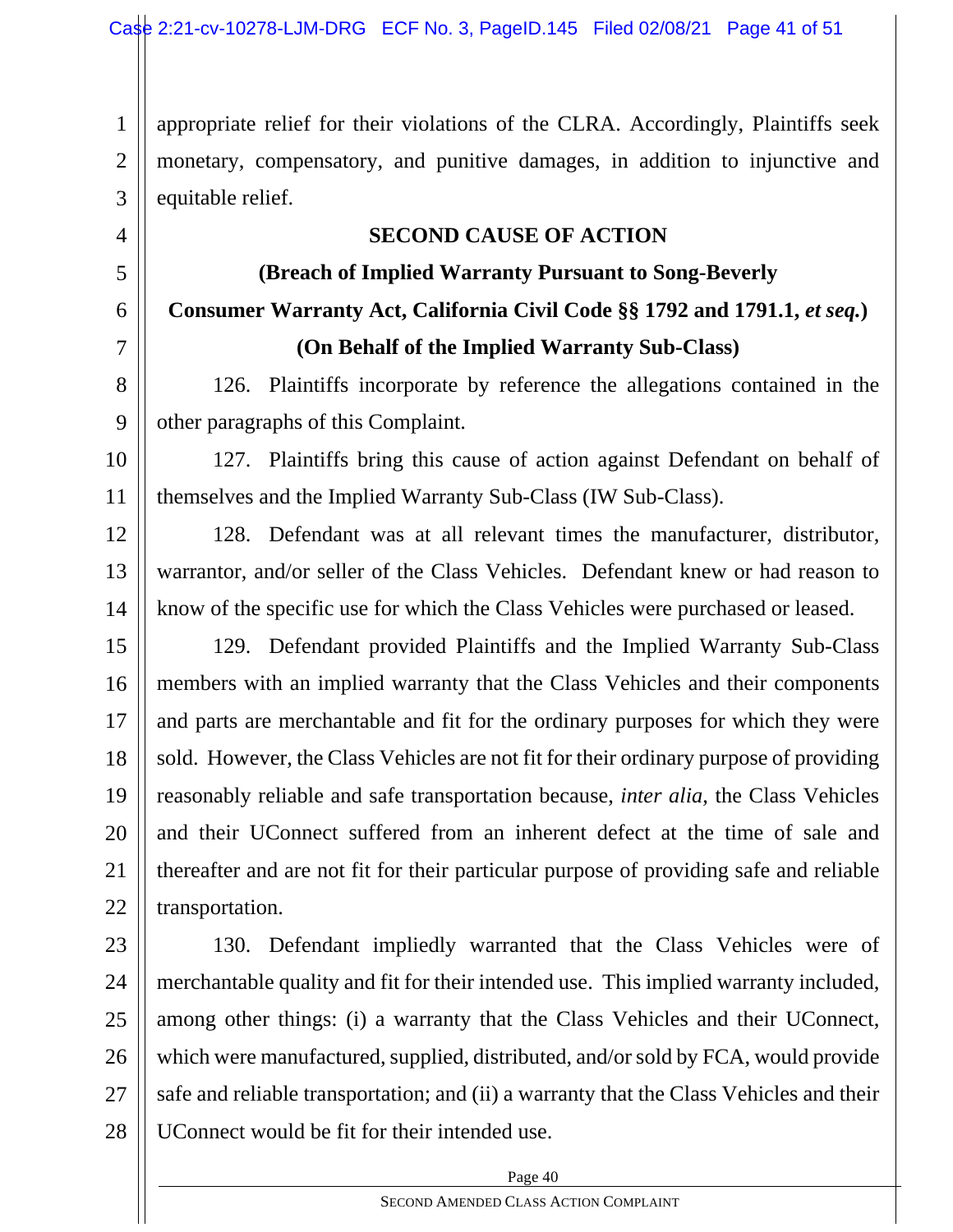1 2 3 4 5 131. Contrary to the applicable implied warranties, the Class Vehicles and their UConnect at the time of sale and thereafter were not fit for their ordinary and intended purpose of providing Plaintiffs and the IW Sub-Class members with reliable, durable, and safe transportation. Instead, the Class Vehicles are defective, including the defective UConnect.

6 7 132. The alleged UConnect Defect is inherent and was present in each Class Vehicle at the time of sale.

8 9 10 11 12 13 133. As a result of Defendant's breach of the applicable implied warranties, owners and/or lessees of the Class Vehicles suffered an ascertainable loss of money, property, and/or value of their Class Vehicles. Additionally, as a result of the UConnect Defect, Plaintiffs and the IW Sub-Class members were harmed and suffered actual damages in that the Class Vehicles' UConnect and/or its components are substantially certain to fail before their expected useful life has run.

14 15 16 134. Defendant's actions, as complained of herein, breached the implied warranty that the Class Vehicles were of merchantable quality and fit for such use in violation of California Civil Code §§ 1792 and 1791.1.

17

18

# 19

20

21

**(Violation of California Business & Professions Code § 17200,** *et seq.***) (On Behalf of the Class)** 

**THIRD CAUSE OF ACTION** 

135. Plaintiffs incorporate by reference the allegations contained in the other paragraphs of this Complaint.

22 23 136. Plaintiffs bring this cause of action on behalf of themselves and the Class.

24 25 26 27 28 137. As a result of their reliance on Defendant's omissions, owners and/or lessees of the Class Vehicles, including Plaintiffs, suffered an ascertainable loss of money, property, and/or value of their Class Vehicles. Additionally, as a result of the UConnect Defect, Plaintiffs and the Class members were harmed and suffered actual damages in that the Class Vehicles' UConnect and/or its components are

Page 41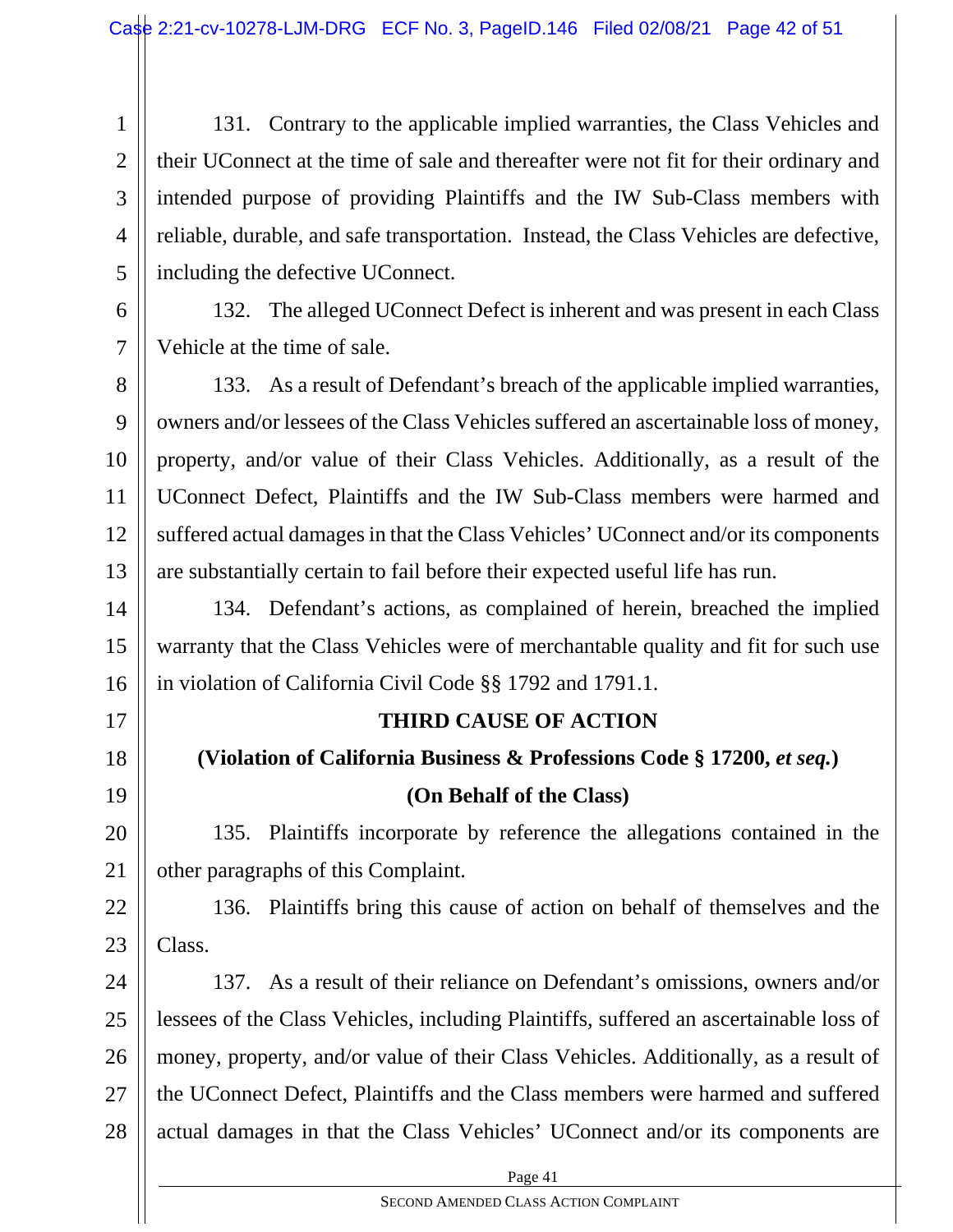substantially certain to fail before their expected useful life has run.

1

2

3

4

5

6

7

8

16

17

18

19

20

138. California Business & Professions Code § 17200 prohibits acts of "unfair competition," including any "unlawful, unfair or fraudulent business act or practice" and "unfair, deceptive, untrue or misleading advertising."

139. Plaintiffs and the Class members are reasonable consumers who do not expect their UConnect to exhibit problems such as freezing, loss of back up camera functionality, loss of navigations, black screens, repeated unintentional reboots, and general lack of operation.

9 10 11 140. Defendant knew the Class Vehicles and their UConnect were defectively designed or manufactured, would fail prematurely, and were not suitable for their intended use.

12 13 141. In failing to disclose the UConnect Defect, Defendant has knowingly and intentionally concealed material facts and breached its duty not to do so.

14 15 142. Defendant was under a duty to Plaintiffs and the Class members to disclose the defective nature of the Class Vehicles and their UConnect because:

- (a) Defendant was in a superior position to know the true state of facts about the safety defect in the Class Vehicles' UConnect; and
- (b) Defendant actively concealed the defective nature of the Class Vehicles and their UConnect from Plaintiffs and the Class.

21 22 23 24 25 26 143. The facts Defendant concealed from or failed to disclose to Plaintiffs and the Class members are material in that a reasonable person would have considered them to be important in deciding whether to purchase or lease Class Vehicles. Had they known of the UConnect Defect, Plaintiffs and the other Class members would have paid less for Class Vehicles equipped with the UConnect or would not have purchased or leased them at all.

27 28 144. Defendant continued to conceal the defective nature of the Class Vehicles and their UConnect even after Plaintiffs and the other Class members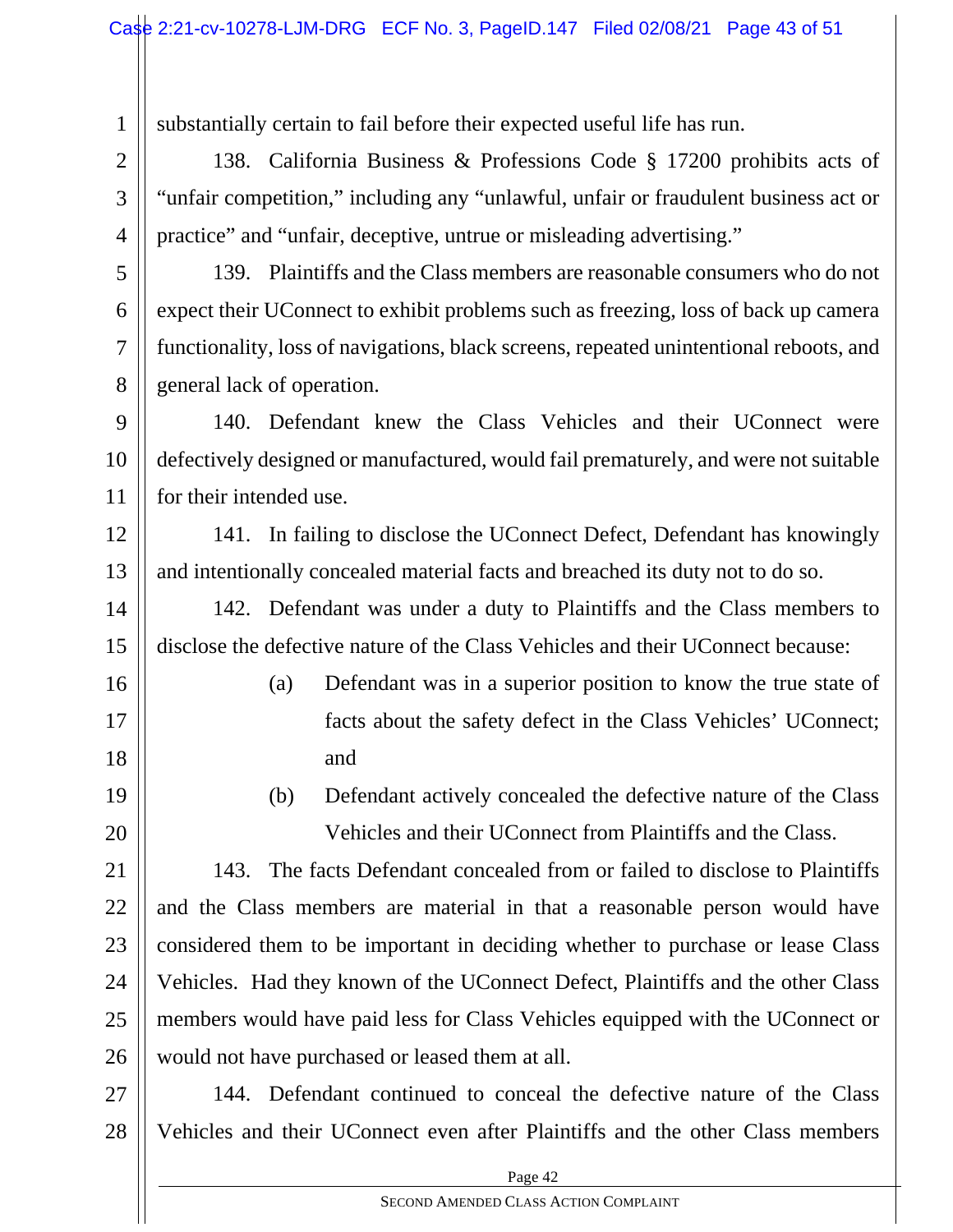1 began to report problems.

2

5

6

7

8

9

10

11

12

13

14

15

16

17

18

19

20

145. Defendant's conduct was and is likely to deceive consumers.

3 4 146. Defendant's acts, conduct, and practices were unlawful, in that they constituted:

- (a) Violations of California's Consumers Legal Remedies Act;
	- (b) Violations of the Song-Beverly Consumer Warranty Act, including California Civil Code §§ 1792 and 1791.1.;
		- (c) Violations of the Magnuson-Moss Warranty Act; and
		- (d) Breach of Express Warranty under California Commercial Code § 2313.

147. Defendant's acts, conduct, and practices were unfair because:

- (a) the harm to consumers far outweighs the utility of Defendant's conduct, which is solely to increase Defendant's profits at the expense of consumers;
- (b) consumers could not reasonably avoid harm, as they are unaware of the UConnect Defect prior to purchase; and
- (c) public policy, as set forth in California's Consumers Legal Remedies Act, Song-Beverly Consumer Warranty Act, and Magnuson-Moss Warranty Act, favors consumer protection from Defendant's specific conduct described herein.

21 22 148. By its conduct, Defendant has engaged in unfair competition and unlawful, unfair, and fraudulent business practices.

23 24 25 149. Defendant's unfair or deceptive acts or practices occurred repeatedly in Defendant's trade or business and were capable of deceiving a substantial portion of the purchasing public.

26 27 28 150. As a direct and proximate result of Defendant's unfair and deceptive practices, Plaintiffs and the other Class members have suffered and will continue to suffer actual damages.

 $\log 43$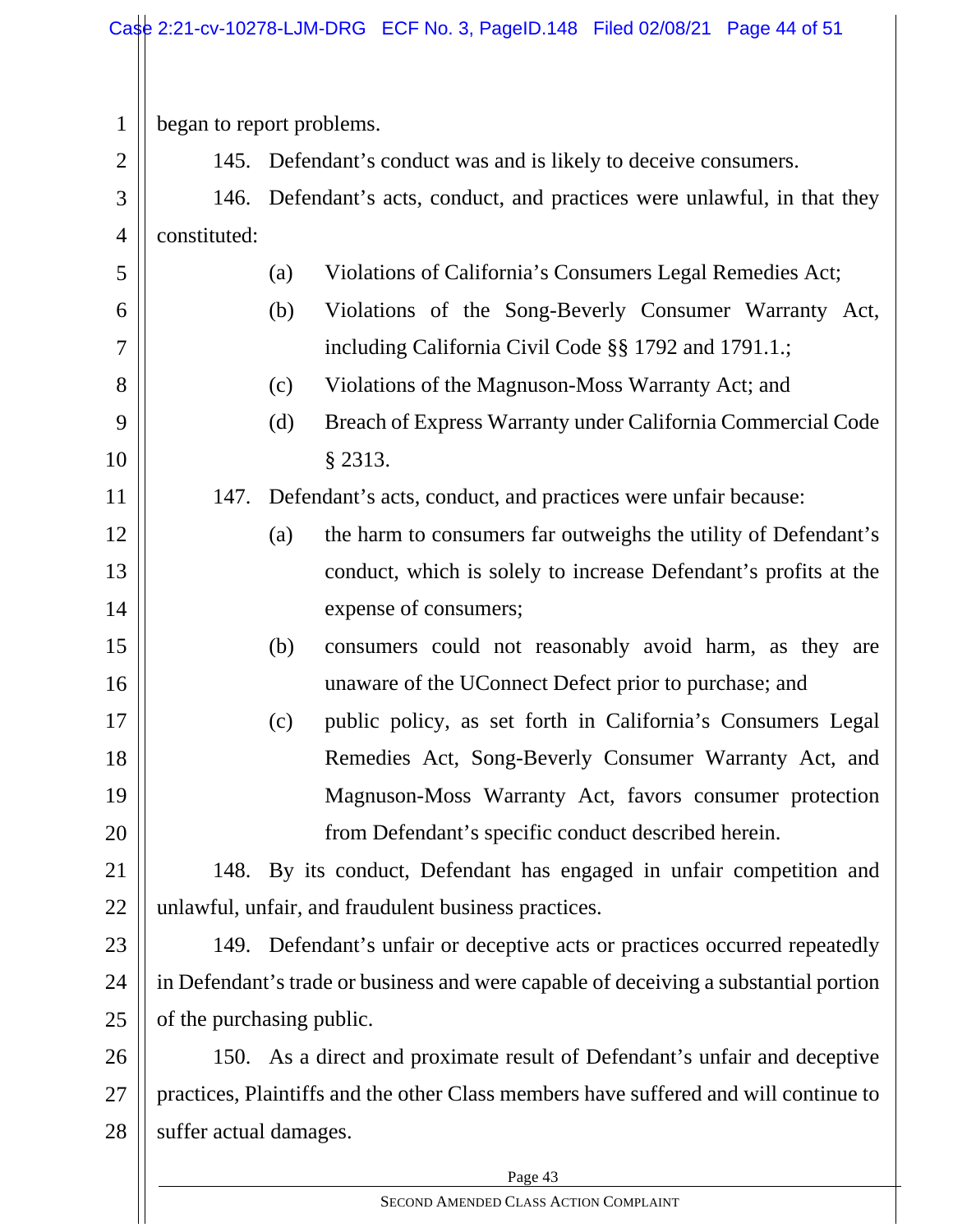| $\mathbf{1}$   | 151. Defendant has been unjustly enriched and should be required to make              |  |  |
|----------------|---------------------------------------------------------------------------------------|--|--|
| $\overline{2}$ | restitution to Plaintiffs and the other Class members pursuant to §§ 17203 and 17204  |  |  |
| 3              | of the Business & Professions Code.                                                   |  |  |
| $\overline{4}$ | <b>FOURTH CAUSE OF ACTION</b>                                                         |  |  |
| 5              | (Breach of Written Warranty under the Magnuson-Moss Warranty Act,                     |  |  |
| 6              | 15 U.S.C. § 2303 et seq.)                                                             |  |  |
| $\overline{7}$ | (On Behalf of the Class)                                                              |  |  |
| 8              | 152. Plaintiffs incorporate by reference the allegations contained in the             |  |  |
| 9              | other paragraphs of this Complaint.                                                   |  |  |
| 10             | 153. Plaintiffs bring this cause of action on behalf of themselves and on             |  |  |
| 11             | behalf of the Class against Defendant.                                                |  |  |
| 12             | 154. Defendant provided all purchasers and lessees of the Class Vehicles              |  |  |
| 13             | with an express warranty described <i>infra</i> , which became a material part of the |  |  |
| 14             | bargain. Accordingly, Defendant's express warranty is an express warranty under       |  |  |
| 15             | state law.                                                                            |  |  |
| 16             | The UConnect and its component parts were manufactured and/or<br>155.                 |  |  |
| 17             | installed in the Class Vehicles by Defendant and are covered by the express           |  |  |
| 18             | warranty.                                                                             |  |  |
| 19             | 156. In a section entitled "What's Covered," Defendant's express warranty             |  |  |
| 20             | provides in relevant part that "The Basic Limited Warranty covers the cost of all     |  |  |
| 21             | parts and labor needed to repair any item on your vehicle when it left the            |  |  |
| 22             | manufacturing plant that is defective in material, workmanship or factory             |  |  |
| 23             | preparation." The warranty further provides that "You pay nothing for these repairs.  |  |  |
| 24             | These warranty repairs or adjustments—including all parts and labor connected         |  |  |
| 25             | with them—will be made by your dealer at no charge, using new or remanufactured       |  |  |
| 26             | parts."                                                                               |  |  |
| 27             | 157. According to FCA, "The Basic Limited Warranty lasts for 36 months"               |  |  |
| 28             | from the date it begins or for 36,000 miles on the odometer, whichever occurs first." |  |  |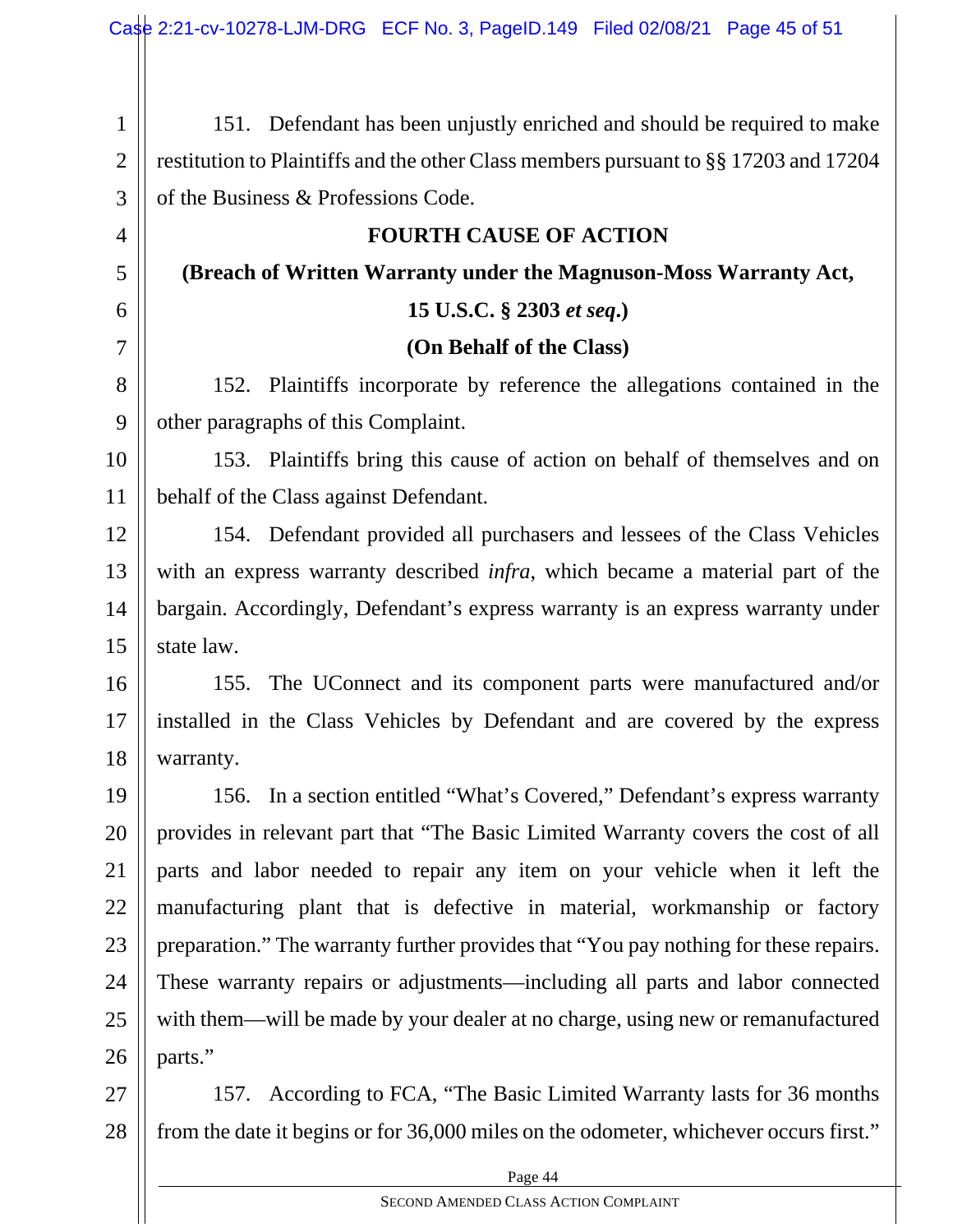1 2 3 4 5 6 7 8 158. Defendant breached the express warranties by selling and leasing Class Vehicles with the UConnect Defect, requiring repair or replacement within the warranty period, and refusing to honor the express warranty by repairing or replacing, free of charge, the UConnect and its component parts, and instead, replacing the defective UConnect and its components with equally defective UConnect and components. By simply replacing Plaintiffs' and Class Members' defective UConnect with similarly defective parts, FCA has failed to "repair" the defects as alleged herein.

9 10 11 159. Plaintiffs and the class were not required to notify FCA of the breach or were excused from doing so because affording FCA a reasonable opportunity to cure its breach of written warranty would have been futile.

12 13 14 160. Plaintiffs and the Class provided FCA with notice of the issues complained of herein within a reasonable time by presenting their Class Vehicles to authorized FCA dealers for repair of the UConnect defect.

15 16 17 18 19 161. As a direct and proximate cause of Defendant's breach, Plaintiffs and the other Class members have suffered, and continue to suffer, damages, including economic damages at the point of sale or lease. Additionally, Plaintiffs and the other Class members have incurred or will incur economic damages at the point of repair in the form of the cost of repair.

20 21 22 23 162. Plaintiffs and the other Class members are entitled to legal and equitable relief against Defendant, including actual damages, consequential damages, specific performance, attorneys' fees, costs of suit, and other relief as appropriate.

#### **FIFTH CAUSE OF ACTION**

**(Breach of Implied Warranty under the Magnuson-Moss Warranty Act,** 

25

26

24

- 27
- 28

**15 U.S.C. § 2303** *et seq***.)** 

#### **(On Behalf of the Class)**

163. Plaintiffs incorporate by reference the allegations contained in the

 $Page 45$ 

SECOND AMENDED CLASS ACTION COMPLAINT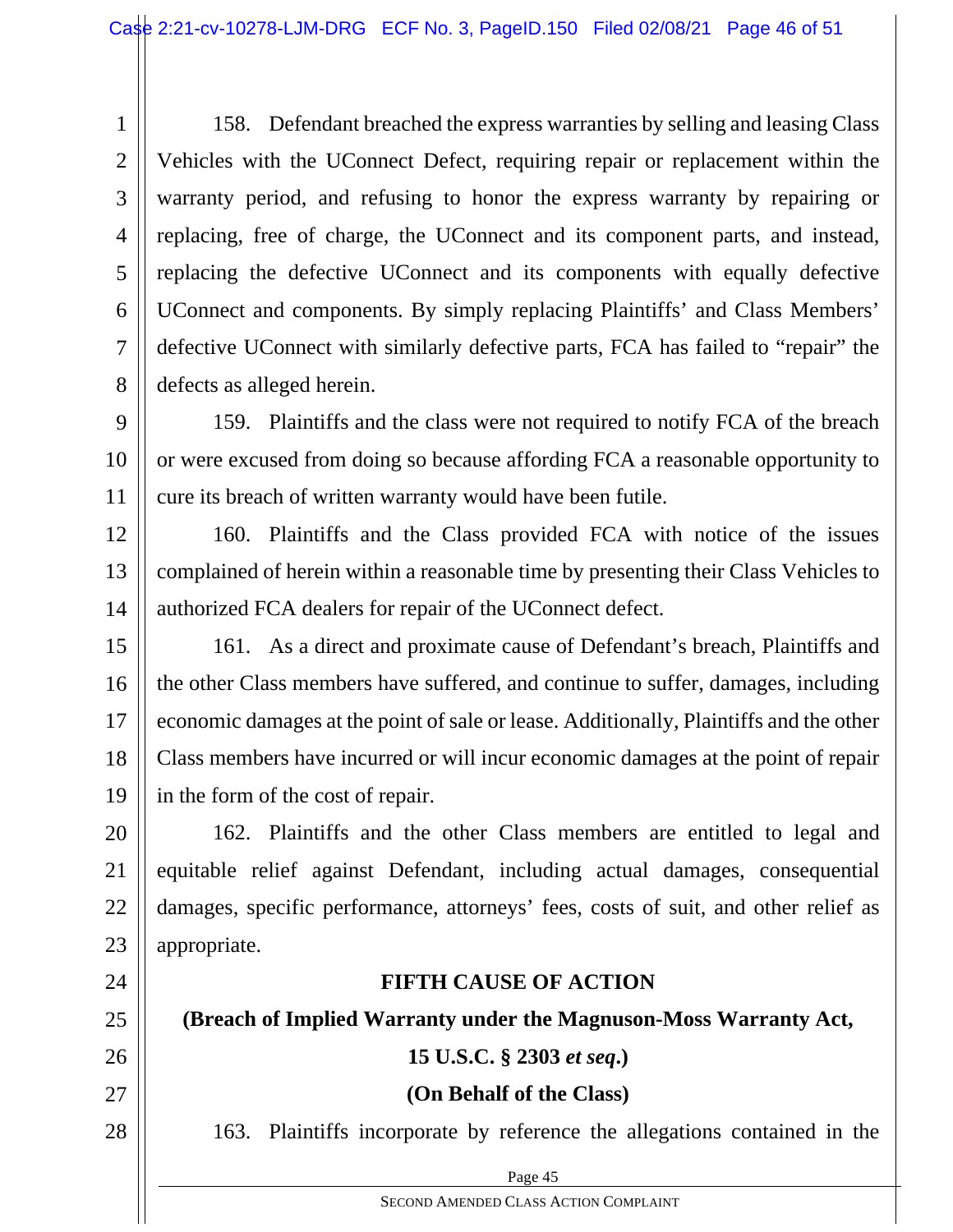other paragraphs of this Complaint.

164. Plaintiffs bring this cause of action on behalf of themselves and the Class against Defendant.

4 5 165. The Class Vehicles are a "consumer product" within the meaning of the Magnuson-Moss Warranty Act, 15 U.S.C. § 2301(1).

166. Plaintiffs and Class Members are "consumers" within the meaning of

6

1

2

3

7 the Magnuson-Moss Warranty Act, 15 U.S.C. § 2301(3).

8 9 167. Defendant is a "supplier" and "warrantor" within the meaning of the Magnuson-Moss Warranty Act, 15 U.S.C. § 2301(4)-(5).

10

11 12 13 14 15 168. FCA impliedly warranted that the Class Vehicles were of merchantable quality and fit for use. This implied warranty included, among other things: (i) a warranty that the Class Vehicles and their UConnect were manufactured, supplied, distributed, and/or sold by FCA would provide safe and reliable transportation; and (ii) a warranty that the Class Vehicles and their UConnect would be fit for their intended use while the Class Vehicles were being operated.

16 17 18 19 20 169. Contrary to the applicable implied warranties, the Class Vehicles and their UConnect at the time of sale and thereafter were not fit for their ordinary and intended purpose of providing Plaintiffs and Class members with reliable, durable, and safe transportation. Instead, the Class Vehicles are defective, including the defective design of their UConnect.

21 22 170. Defendant's breach of implied warranties has deprived Plaintiffs and Class Members of the benefit of their bargain.

23 24 25 26 171. The amount in controversy of Plaintiffs' individual claims meets or exceeds the sum or value of \$25,000.00. In addition, the amount in controversy meets or exceeds the sum or value of \$50,000.00 (exclusive of interests and costs) computed on the basis of all claims to be determined in this suit.

27 28 172. Defendant has been afforded a reasonable opportunity to cure its breach, including when Plaintiffs and Class members brought their vehicles in for

 $Page 46$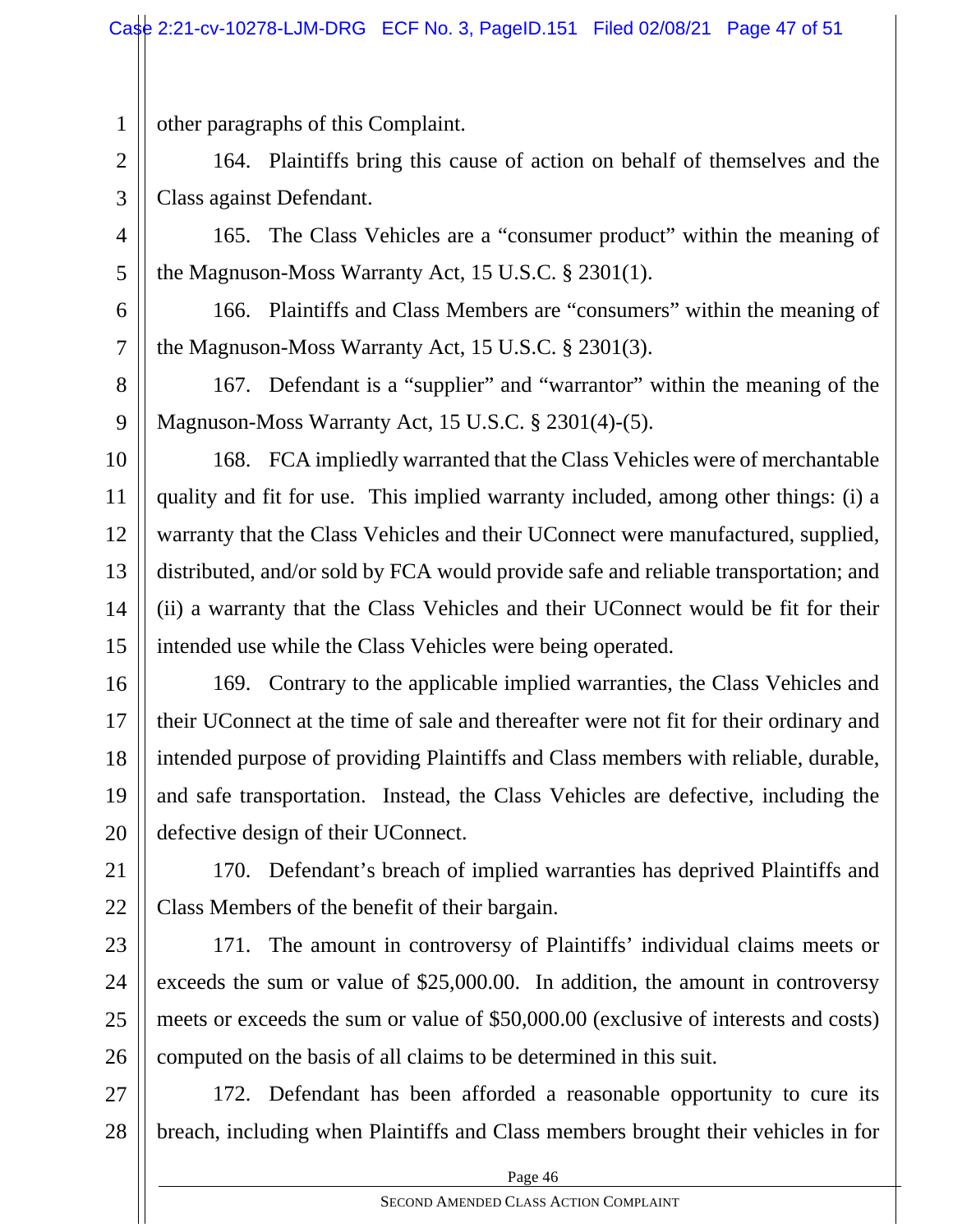1 diagnoses and repair of the UConnect.

2 3 4 5 6 7 8 9 10 11 12 13 14 15 16 17 18 19 20 21 22 23 24 25 26 27 28 173. As a direct and proximate cause of Defendant's breach of implied warranties, Plaintiffs and Class members sustained and incurred damages and other losses in an amount to be determined at trial. Defendant's conduct damaged Plaintiffs and Class members, who are entitled to recover actual damages, consequential damages, specific performance, diminution in value, costs, attorneys' fees, and/or other relief as appropriate. 174. As a result of Defendant's violations of the Magnuson-Moss Warranty Act as alleged herein, Plaintiffs and Class members have incurred damages. **SIXTH CAUSE OF ACTION (For Unjust Enrichment) (On Behalf of the Class)**  175. Plaintiffs incorporate by reference the allegations contained in the other paragraphs of this Complaint. 176. Plaintiffs bring this cause of action, in the alternative, on behalf of themselves and the Class. 177. As a direct and proximate result of Defendant's failure to disclose known defects, Defendant has profited through the sale and lease of the Class Vehicles. Although these vehicles are purchased through Defendant's agents, the money from the vehicle sales flows directly back to Defendant. 178. Additionally, as a direct and proximate result of Defendant's failure to disclose known defects in the Class Vehicles, Plaintiffs and Class Members have vehicles that require repeated, high-cost repairs that can and therefore have conferred an unjust substantial benefit upon Defendant. 179. Defendant has been unjustly enriched due to the known defects in the Class Vehicles through the use of money paid that earned interest or otherwise added to Defendant's profits when said money should have remained with Plaintiffs and Class Members.

Page 47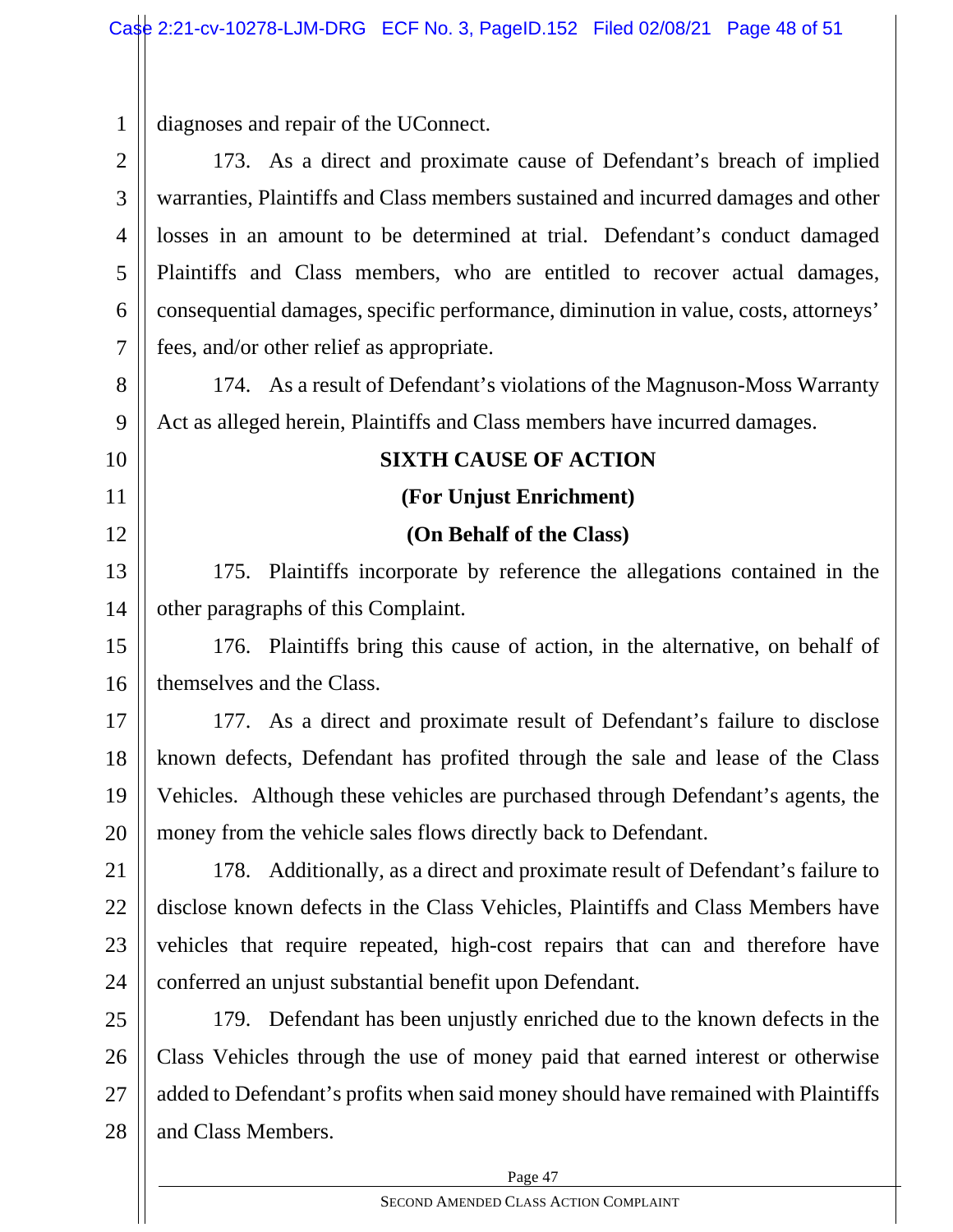| $\mathbf{1}$   | 180. As a result of the Defendant's unjust enrichment, Plaintiffs and Class |  |
|----------------|-----------------------------------------------------------------------------|--|
| $\overline{2}$ | Members have suffered damages.                                              |  |
| 3              | <b>RELIEF REQUESTED</b>                                                     |  |
| 4              | 181. Plaintiffs, on behalf of themselves and all others similarly situated, |  |
| 5              | request the Court to enter judgment against Defendant, as follows:          |  |
| 6              | An order certifying the proposed Class and Sub-Classes,<br>(a)              |  |
| 7              | designating Plaintiffs as named representatives of the Class, and           |  |
| 8              | designating the undersigned as Class Counsel;                               |  |
| 9              | A declaration that Defendant is financially responsible for<br>(a)          |  |
| 10             | notifying all Class Members about the defective nature of the               |  |
| 11             | UConnect, including the need for periodic maintenance;                      |  |
| 12             | (b)<br>An order enjoining Defendant from further deceptive                  |  |
| 13             | distribution, sales, and lease practices with respect to Class              |  |
| 14             | Vehicles; compelling Defendant to issue a voluntary recall for              |  |
| 15             | the Class Vehicles pursuant to 49 U.S.C. $\S$ 30118(a); compelling          |  |
| 16             | Defendant to remove, repair, and/or replace the Class Vehicles'             |  |
| 17             | defective UConnect and/or its components with suitable                      |  |
| 18             | alternative product(s) that do not contain the defects alleged              |  |
| 19             | herein; enjoining Defendant from selling the Class Vehicles                 |  |
| 20             | with the misleading information; and/or compelling Defendant                |  |
| 21             | to reform its warranty, in a manner deemed to be appropriate by             |  |
| 22             | the Court, to cover the injury alleged and to notify all Class              |  |
| 23             | Members that such warranty has been reformed;                               |  |
| 24             | A declaration requiring Defendant to comply with the various<br>(c)         |  |
| 25             | provisions of the Song-Beverly Act alleged herein and to make               |  |
| 26             | all the required disclosures as to the Uconnect Defect;                     |  |
| 27             | (d)<br>An award to Plaintiffs and the Class for compensatory,               |  |
| 28             | exemplary, and statutory damages, including interest, in an                 |  |
|                | Page 48                                                                     |  |

SECOND AMENDED CLASS ACTION COMPLAINT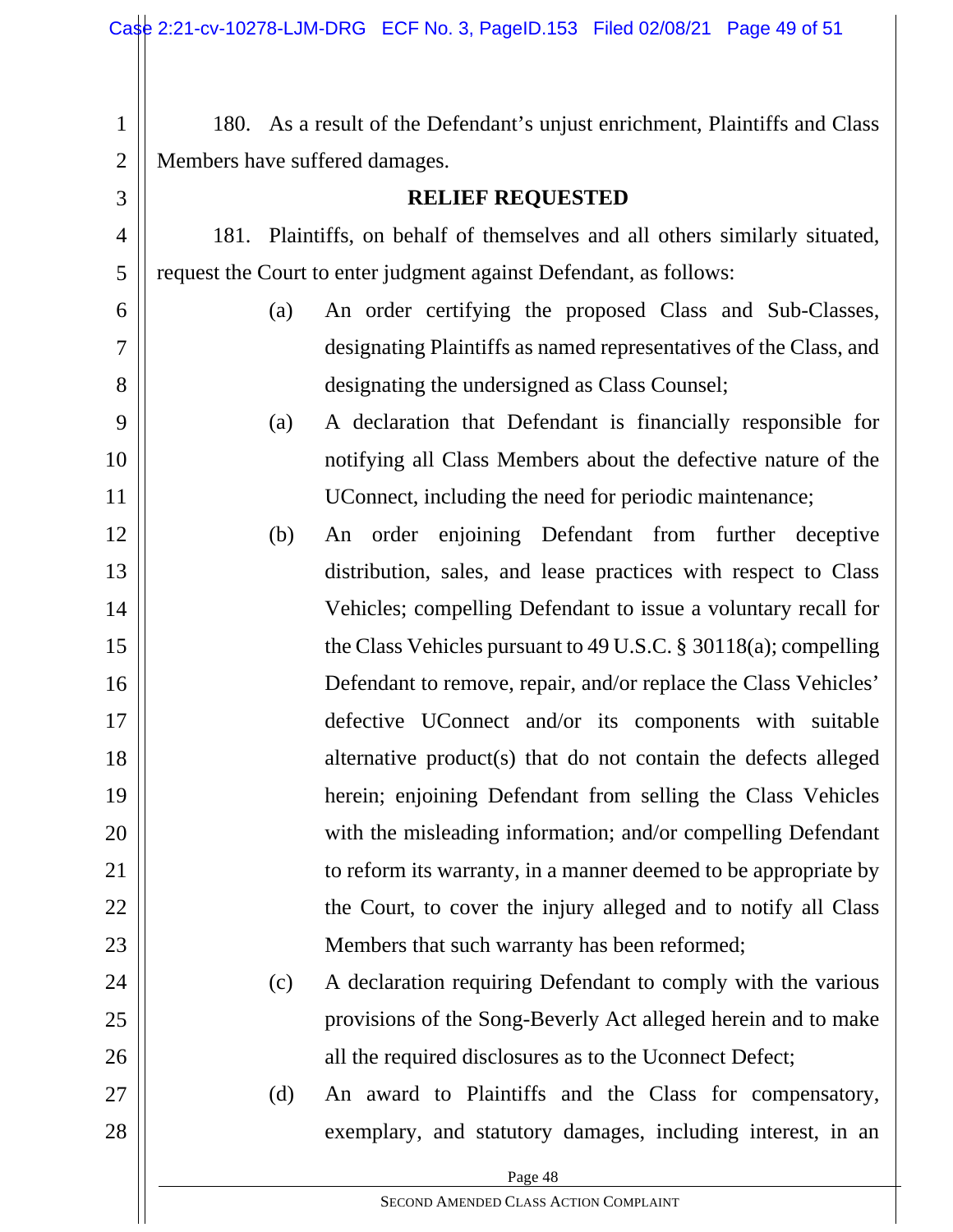amount to be proven at trial;

1

| $\overline{2}$ | (e)                                                                                    | Any and all remedies provided pursuant to the Song-Beverly            |  |  |
|----------------|----------------------------------------------------------------------------------------|-----------------------------------------------------------------------|--|--|
| 3              |                                                                                        | Act, including California Civil Code section 1794;                    |  |  |
| 4              | (f)                                                                                    | Any and all remedies provided pursuant to the Magnuson-Moss           |  |  |
| 5              |                                                                                        | Warranty Act;                                                         |  |  |
| 6              | (g)                                                                                    | A declaration that Defendant must disgorge, for the benefit of        |  |  |
| $\tau$         |                                                                                        | the Class, all or part of the ill-gotten profits it received from the |  |  |
| 8              |                                                                                        | sale or lease of its Class Vehicles or make full restitution to       |  |  |
| 9              |                                                                                        | Plaintiffs and Class Members;                                         |  |  |
| 10             | (h)                                                                                    | An award of attorneys' fees and costs, as allowed by law;             |  |  |
| 11             | (i)                                                                                    | An award of attorneys' fees and costs pursuant to California          |  |  |
| 12             |                                                                                        | Code of Civil Procedure § 1021.5;                                     |  |  |
| 13             | (j)                                                                                    | An award of pre-judgment and post-judgment interest, as               |  |  |
| 14             |                                                                                        | provided by law;                                                      |  |  |
| 15             | (k)                                                                                    | Leave to amend the Complaint to conform to the evidence               |  |  |
| 16             |                                                                                        | produced at trial; and                                                |  |  |
| 17             | (1)                                                                                    | Such other relief as may be appropriate under the circumstances.      |  |  |
| 18             | <b>DEMAND FOR JURY TRIAL</b>                                                           |                                                                       |  |  |
| 19             | 182. Pursuant to Federal Rule of Civil Procedure 38(b) and Central District            |                                                                       |  |  |
| 20             | of California Local Rule 38-1, Plaintiffs demand a trial by jury of all issues in this |                                                                       |  |  |
| 21             | action so triable.                                                                     |                                                                       |  |  |
| 22             | Dated: June 1, 2020                                                                    | Respectfully submitted,                                               |  |  |
| 23             |                                                                                        | <b>CAPSTONE LAW APC</b>                                               |  |  |
| 24             |                                                                                        |                                                                       |  |  |
| 25             |                                                                                        | By: $/s/Tarek$ H. Zohdy<br>Steven R. Weinmann                         |  |  |
| 26             |                                                                                        | Tarek H. Zohdy                                                        |  |  |
| 27             |                                                                                        | Cody R. Padgett<br>Trisha K. Monesi                                   |  |  |
| 28             |                                                                                        |                                                                       |  |  |
|                |                                                                                        | Page 49                                                               |  |  |

SECOND AMENDED CLASS ACTION COMPLAINT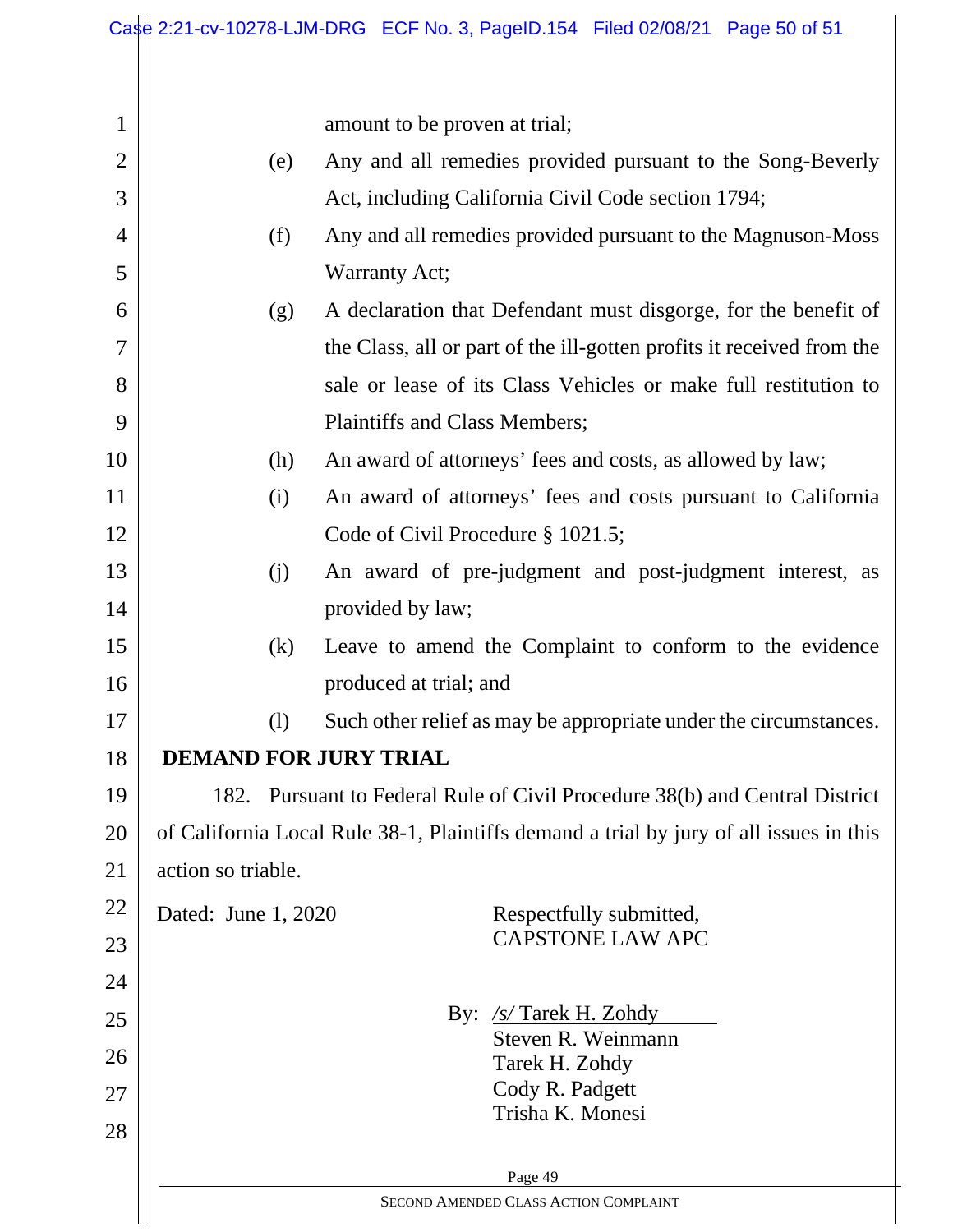| 1              | HAFFNER LAW PC                                                |  |
|----------------|---------------------------------------------------------------|--|
| $\overline{2}$ | By: /s/ Graham G. Lambert                                     |  |
| 3              | Joshua H. Haffner                                             |  |
| 4              | Graham G. Lambert                                             |  |
| 5              | Attorneys for Plaintiffs and<br>all others similarly situated |  |
| 6              | Lawrence Deutsch, Esq.*                                       |  |
| 7              | Jeffrey Osterwise, Esq.*                                      |  |
| 8              | <b>BERGER MONTAGUE PC</b><br>1818 Market Street, Suite 3600   |  |
| 9              | Philadelphia, PA 19103                                        |  |
| 10             | $T: (215) 875-3062$                                           |  |
| 11             | $F: (215) 875-4604$<br>ldeutsch@bm.net                        |  |
| 12             | josterwise@bm.net                                             |  |
| 13             | * Admitted pro hac vice                                       |  |
| 14             |                                                               |  |
| 15             |                                                               |  |
| 16             |                                                               |  |
| 17             |                                                               |  |
| 18             |                                                               |  |
| 19             |                                                               |  |
| 20             |                                                               |  |
| 21             |                                                               |  |
| 22             |                                                               |  |
| 23             |                                                               |  |
| 24             |                                                               |  |
| 25             |                                                               |  |
| 26             |                                                               |  |
| 27             |                                                               |  |
| 28             |                                                               |  |
|                | Page 50                                                       |  |
|                | SECOND AMENDED CLASS ACTION COMPLAINT                         |  |